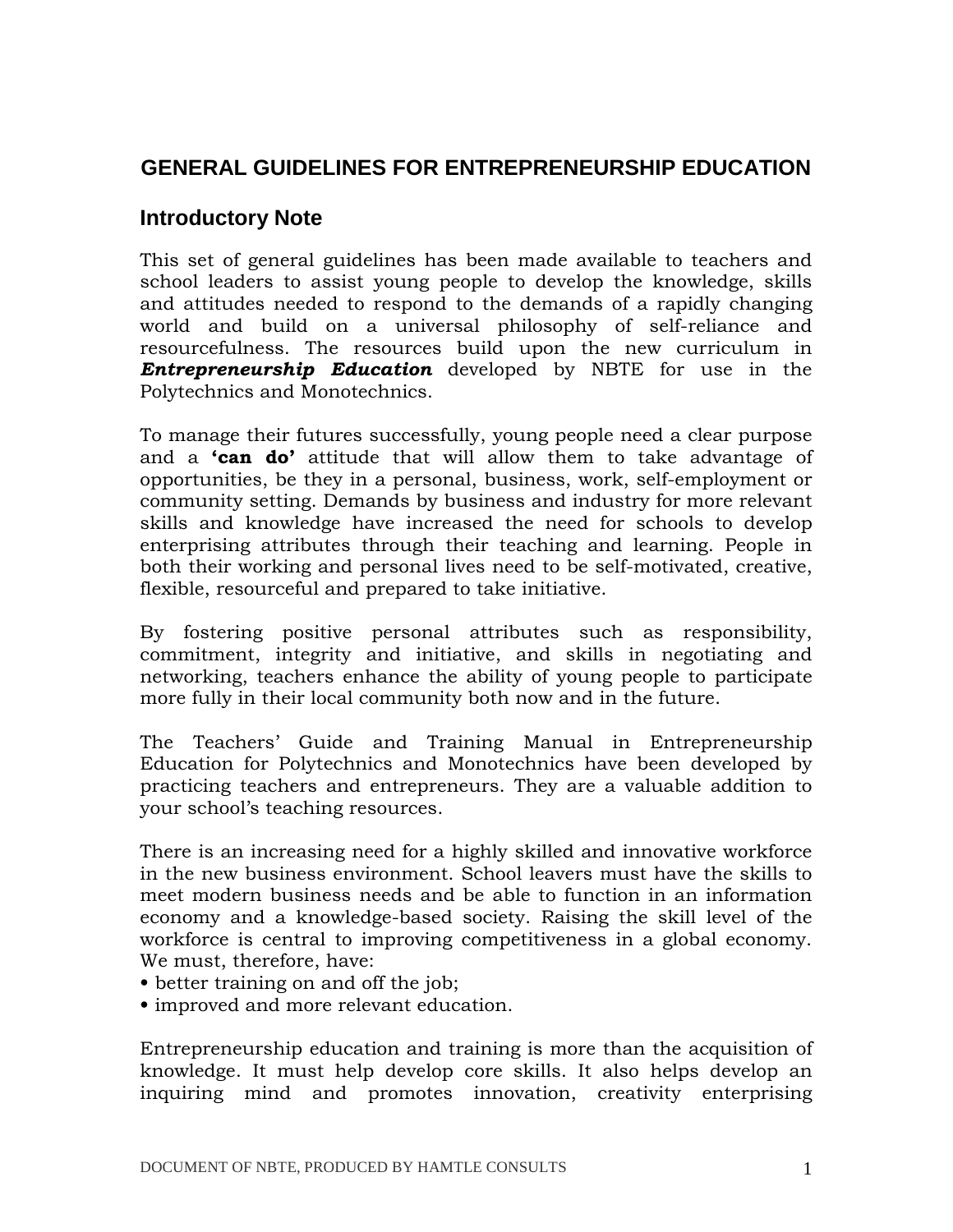attributes and the capacity for further learning. Schools must prepare students to be proactive, flexible and able to adapt to the changing demands of the modern economy. This new programme has been developed by NBTE to assist institutions, under its control, in responding to above challenges.

#### What is Enterprise Education?

Enterprise education develops in young people enterprising skills and attributes and an awareness of how their community, including business and industry, works. Young people need to be **'opportunity ready'**. In line with above, the Ministerial Council on Education, Employment, Training and Youth Affairs in Australia adopted the following definition of Enterprise education:

Learning directed towards developing in young people those skills, competencies, understandings, and attributes which equip them to be innovative, and to identify, create, initiate, and successfully manage personal, community, business, and work opportunities, including working for themselves.

Undertaking Enterprise education encourages the development of skills and attributes that employers are looking for, such as teamwork, commitment and flexibility. It also helps to develop in students a realistic knowledge and understanding of business and working life.

#### Enterprise education seeks to foster in students:

- creativity, self-reliance, a capacity to respond to change, and an ability to generate, recognize and seize opportunities;
- a greater understanding of how the workplace operates;
- the ability to demonstrate initiative and look for new opportunities in the work environment;
- a wider appreciation and understanding of the complexity of community, business and industry enterprises;

• the ability to take a greater degree of responsibility for the quality of their work.

# Enterprise education can help to:

• build a learning culture that empowers young people to take more responsibility for their own future;

• link schools with businesses and the wider community thereby bridging the gap between 'Town & Gown';

• develop students' understanding of the careers available in business and industry and the opportunities for self-employment.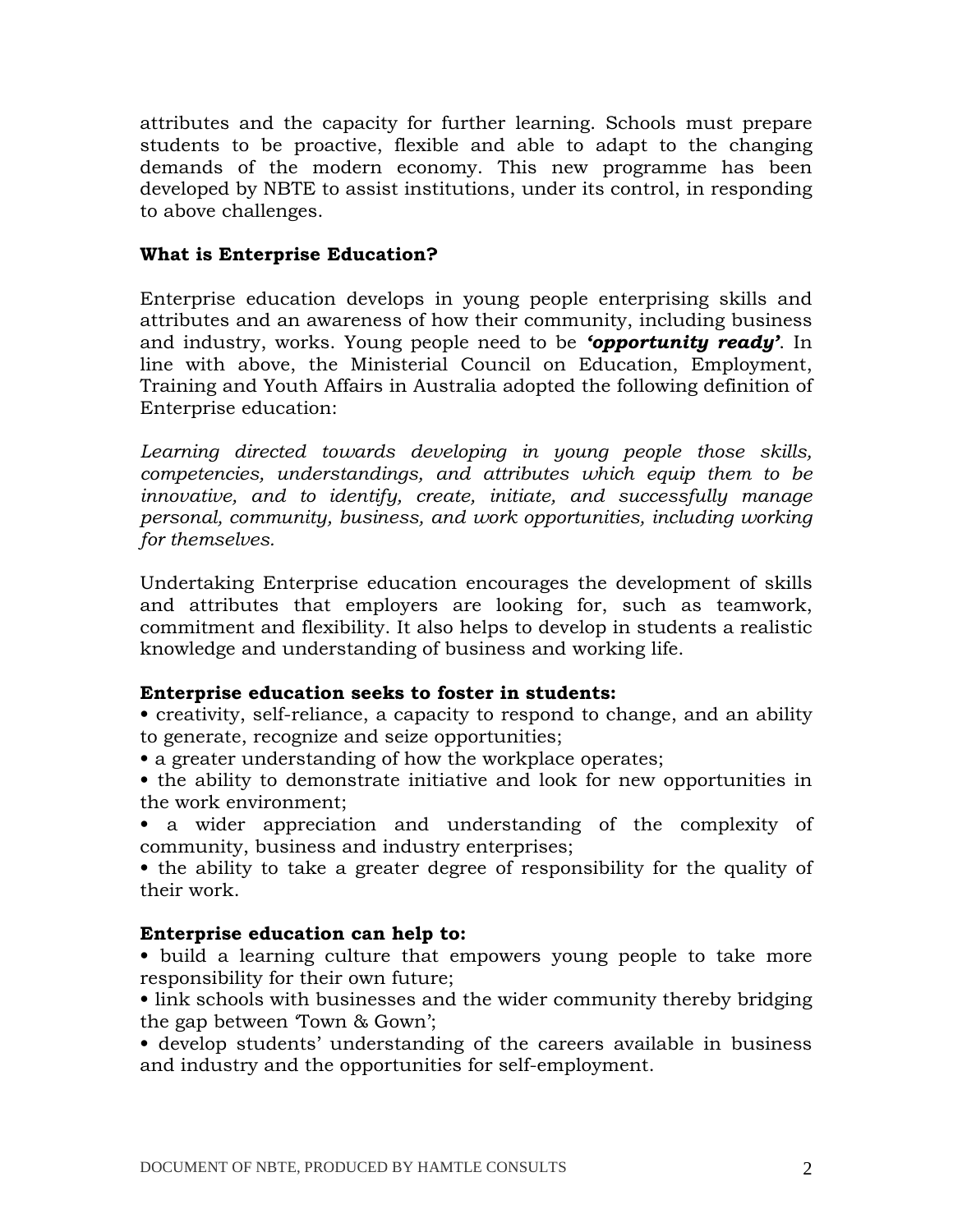Developing a culture of enterprise in your school requires careful planning and implementation. Schools with the most successful Enterprise education outcomes have included it in their strategic planning. They have the support of teachers, parents and students. They have also enlisted community, business and industry support.

### Initial preparation

The basic considerations for successfully implementing Enterprise education in your school are as follows:

- Include Enterprise education in the school's strategic plan.
- Introduce or extend Enterprise education on a whole-school basis.
- Include in-service training for staff.
- Plan to develop enterprising initiatives in all key learning areas as well as cross-curriculum activities.

• Involve the broader community to ensure the development of an enterprise culture in the school.

• Encourage students, staff and the community to take pride in their school, enlisting their help to keep it efficient and dynamic.

#### Expected Outcomes:

A well-planned programme should give the school and the community the following potential benefits:

- Improved education outcomes for all students.
- Raised student awareness of the relevance of their schooling.
- Less student alienation.
- Increased understanding and cooperation between the school and local and business communities.
- Improved career and business awareness among students.
- Development of more career pathways for students.

• Increased staff and student satisfaction as the school becomes more valued in the community.

# Engaging the wider community through partnerships

The most successful Enterprise education projects are based on strong bonds between schools and their local communities, especially business and industry. These links help to:

• connect the work of the school and the subjects studied to the wider world of the community and the workplace, and even to the demands of the competitive global environment;

• extend the range of opportunities available to students beyond what the school alone can provide;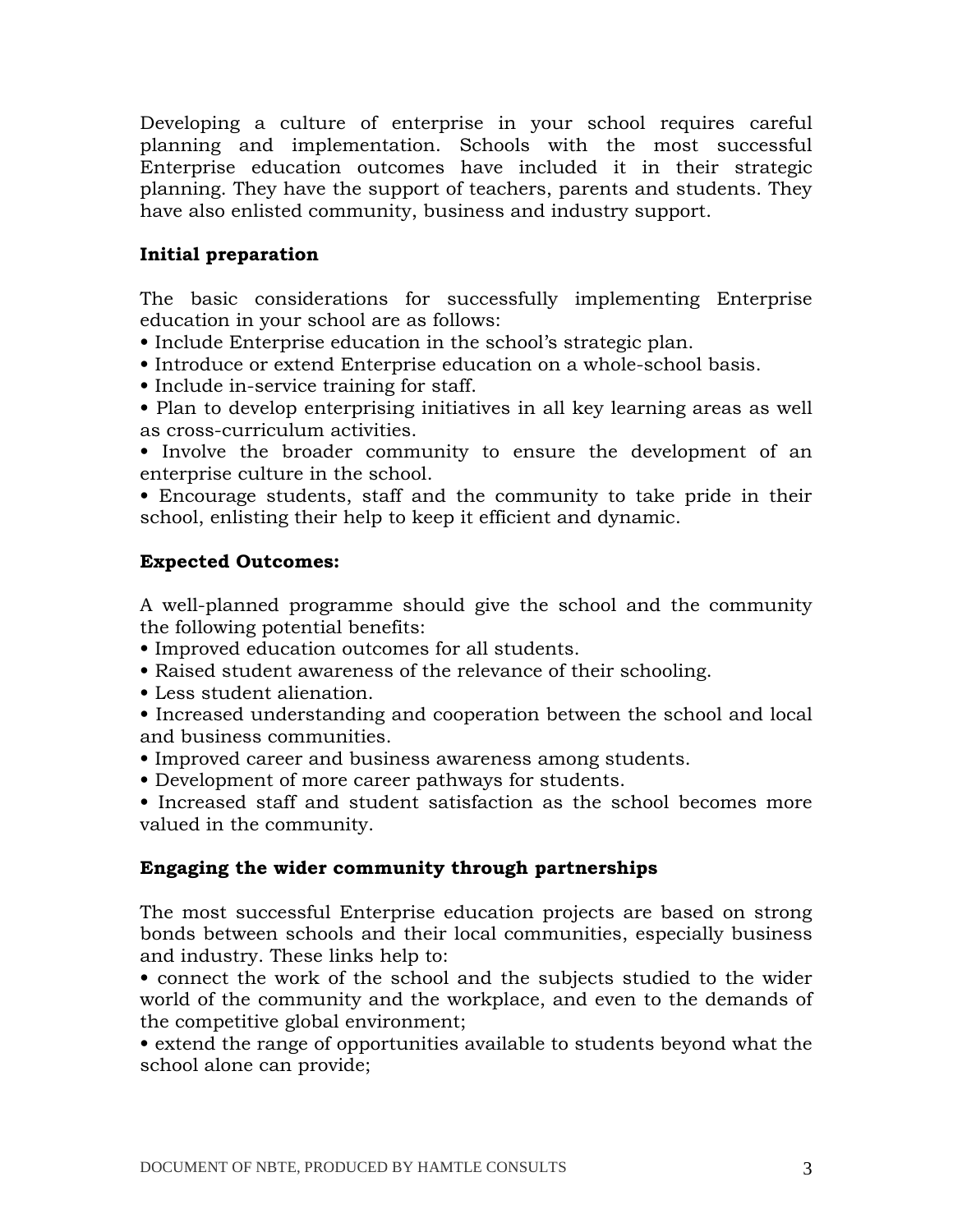• develop relationships between students and community members that result in ongoing mentoring arrangements and further involvement of students in work or community activity;

• strengthen community support for the school and the curriculum it provides. Effective engagement of the community in Enterprise education programmes and activities means that the school needs to consult and involve relevant community organisations, businesses and individuals from the outset, rather than to seek support after things are in place.

'Ownership' is a prerequisite for commitment because people and organisations are more likely to embrace those things they help to shape.

# Advantages for the School Community

• Mentoring relationships have value for all parties involved. Mentors generally gain and learn as much from the experience as the students who receive their advice.

• School–community relationships involving business and industry provide students with a better understanding of the workplace and the competitive demands of the economy, and enable employers to discover the skills and capacities of students.

• Prospective partners have the opportunity to participate in the education and skills development of workers and citizens of the future.

# Enterprise Education in the Curriculum

The development of enterprising skills and attributes is dependent on a broad curriculum approach as well as the involvement of community organisations and the business and industry community.

Enterprise education involves a holistic approach to learning, showing students how they can adapt and use their skills in creative, appropriate and imaginative ways, both at school and in the wider community.

# What are the implications of Enterprise education for teaching and learning?

Enterprise education is really about good teaching practice. It is about helping students to become independent learners and, above all, to be prepared to take responsibility for their own future development.

Thus Enterprising Teachers:

- encourage innovation;
- provide and seek regular, constructive feedback;
- act as role models and mentors for their students; and

• treat failure as an opportunity to learn and a stepping stone to later success.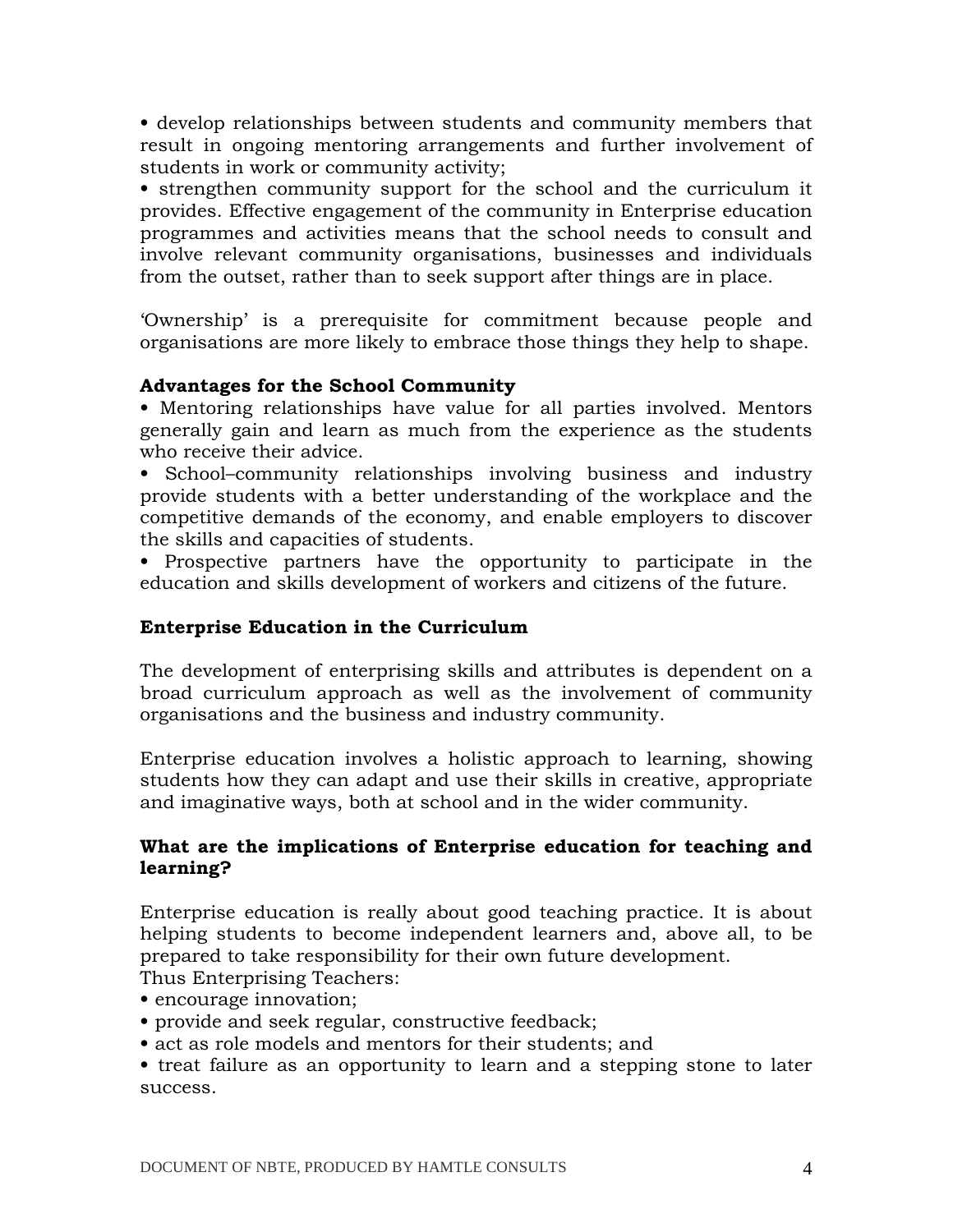They engage the local community wherever appropriate, providing students with a context for their learning and a range of business and industry experience.

# What about Extracurricular Activities?

Enterprising skills and attributes can be developed through activities that are not strictly part of the timetabled curriculum, but instead are school-supported activities in which students may choose to become involved.

Developing an Enterprise education project in partnership with a business, industry or community organization requires careful planning.

- Be clear about the proposal and what you are seeking.
- Know the name of the appropriate person to contact and their position.
- Have a specific, modest and realistic request to make.
- Demonstrate the project's worth both to the students involved and to the local community.
- Sell the benefits for prospective partners.
- Show how community, business or industry support will be used and acknowledged.
- Explain the anticipated results of the project.
- Relate the project to the educational and social goals of the school.
- Publicize the project in school, local and wider media.

Successful and innovative Enterprise education requires an understanding of the benefits of Enterprise education for the school and the community. It also involves a commitment by the school and the community to create and maintain an enterprising school.

# First Steps

- Make sure the school academic board and governing council members are well briefed on the objectives of Enterprise education and its benefits.
- Brief other school staff;
- Inform students and parents about Enterprise education and its benefits;
- Incorporate Enterprise education (through the development of an Entrepreneurial Studies Centre) into the school's strategic plan to facilitate a culture of Enterprise education throughout the school and its community; and
- Identify local resources and Enterprise education opportunities

# An Enterprising School Culture

• The school operates in an efficient and dynamic manner;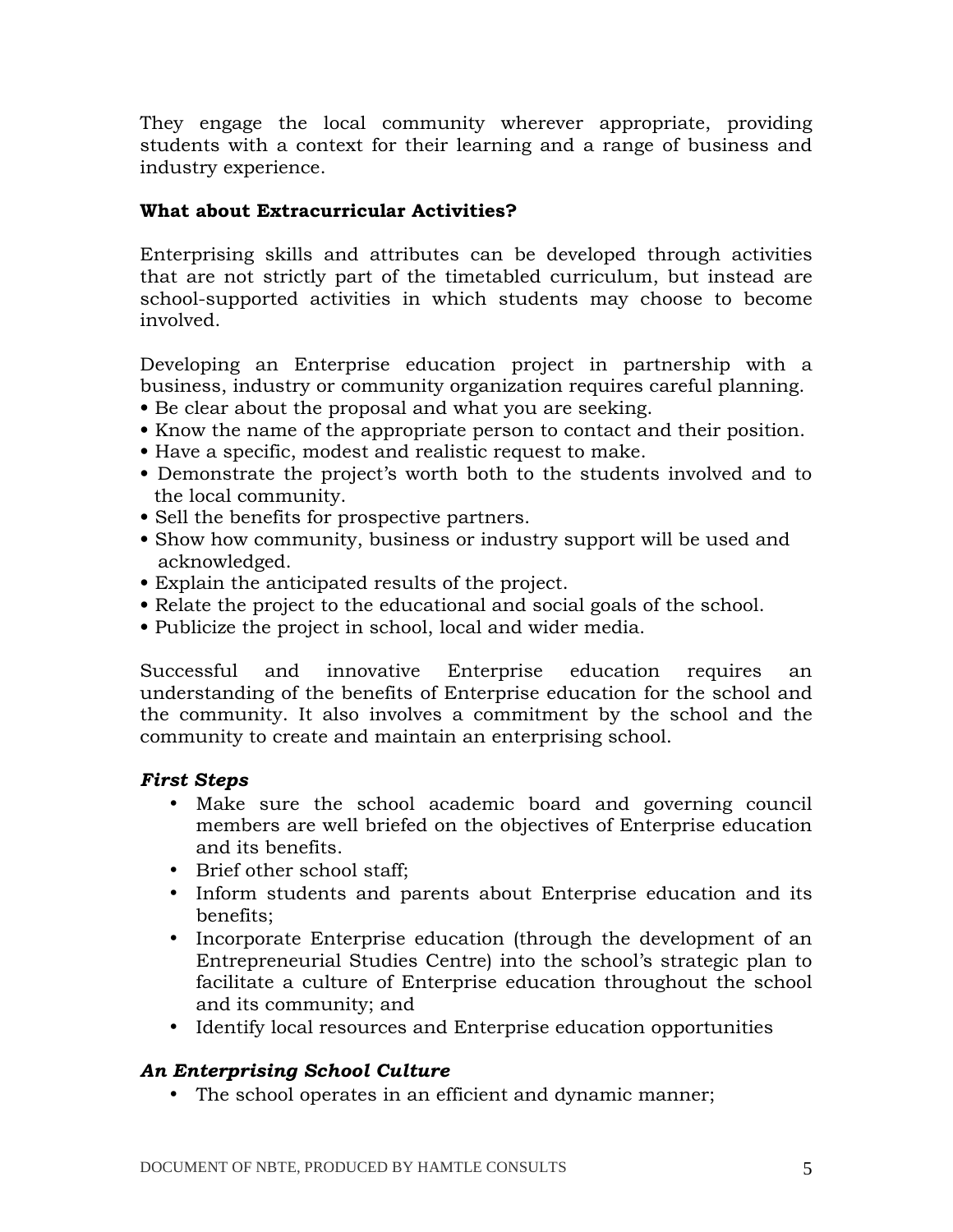- The students see their school as part of their community;
- The students consider their learning at school as learning for life and the beginning of lifelong learning; and
- The local business, industry and other community organisations are known and welcome in the school

### An Enterprising Learning and Teaching Environment

- The curriculum is relevant to students' needs;
- Teachers and students appreciate the interconnectedness of all the key learning areas;
- Teachers and students understand that enterprising skills and attributes can be developed in all key learning areas; and
- Teachers and students are flexible

#### An Enterprising School Community

- School productions and enterprises are a common feature in each Enterprising School;
- School leaders, key staff and community representatives liaise regularly with community groups and business and industry to develop cooperative ventures;
- An implementing committee is established with school, community, business and industry representatives.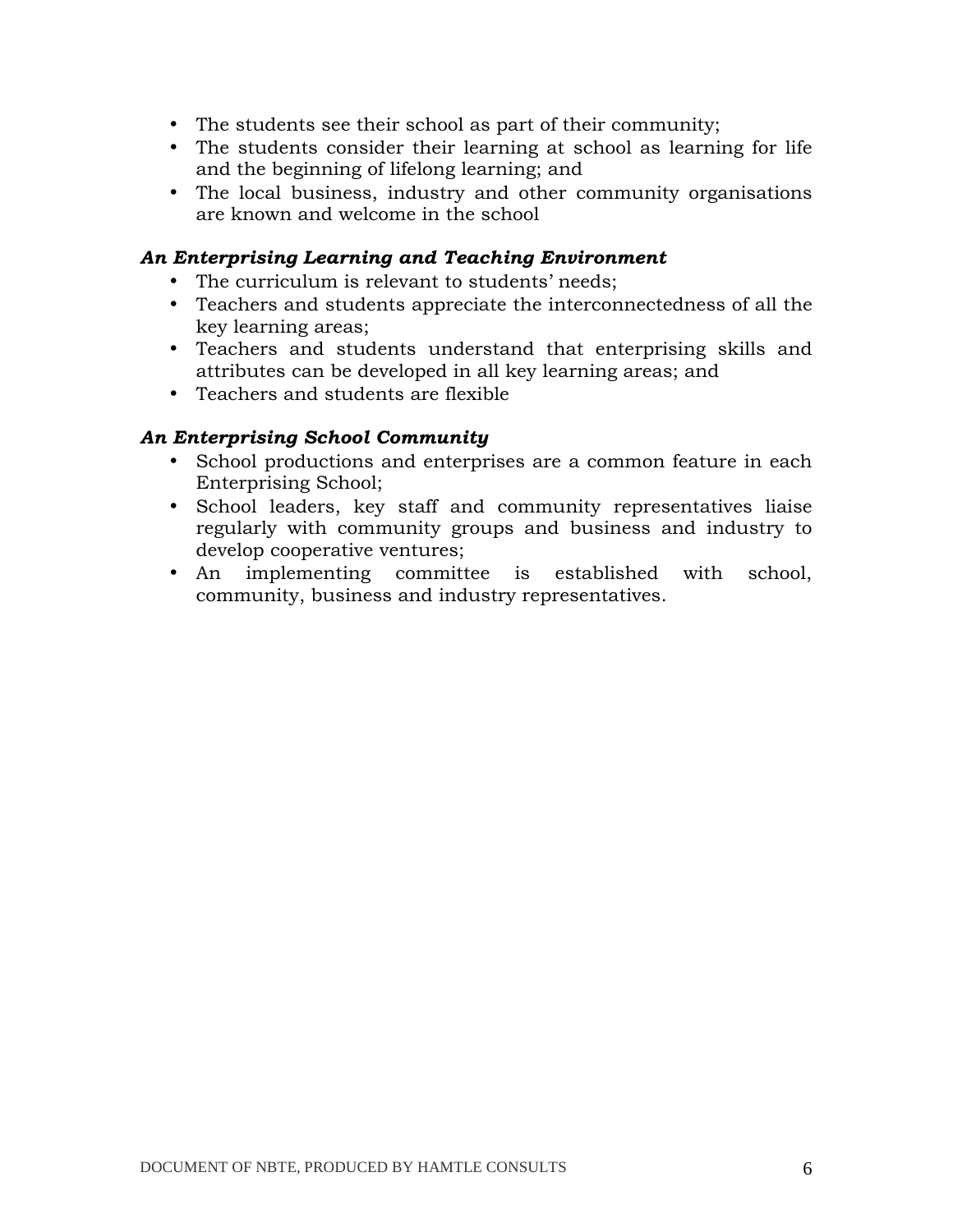# ENTREPRENEURIAL STUDIES CENTRE (Best World Practices that Can be Adapted)

To design this project, a formal review of University Technology/Business Incubators in the U.S. was made. In examining a number of incubators in the U.S., a number of best practices emerge. While the following is not an exhaustive list, it presents the ones that seemed to have direct applicability to our situation.

Identify a Champion: Successful incubator operations often come from a vision of groups of forward thinking business people who have a commitment to supporting small business in their community. Often the champion and implementers are the economic development officers of states, counties, or cities. Financial and managerial support from the economic development offices provides the initial investment for physical facilities. Then the managing director, who is the visible champion, creates the environment to attract small businesses to the incubator and sets the tone for its successful operation.

**Establish a Network of Partners:** Developing a network of alliances with successful small businesses, government agencies, foundations, and educational institutions provides a wealth of varied skills to support the needs of the incubator and its clients. From these partners and sponsors, advisory boards may be created to provide guidance to the managing director and to the incubator clients. Further, their financial support will assist in the sustainability of the incubator.

**Determine a Focus:** For incubators to be most successful, an economic sector focus should be adopted based on an objective analysis of the needs of their community. In the U.S. common choices include: high technology, bio-technical, services, light manufacturing, agricultural products, consumer products, to name a few. This sector specialization helps to meet the local demand for assistance by entrepreneurs and small businesses, to know the extent of financing and other resources, to understand the markets available, and to be sure of the availability of technical advice.

**Provide Physical Space and Business Services:** A physical structure for the incubator establishes an environment conducive to developing entrepreneurs and their enterprises. The incubator needs to establish an image and "look and feel" of a business location and offer quality, affordable space to attract start-ups and businesses with growth potential. Within the incubator a full range of business services is needed that can be provided at low cost through sharing. While in some cases,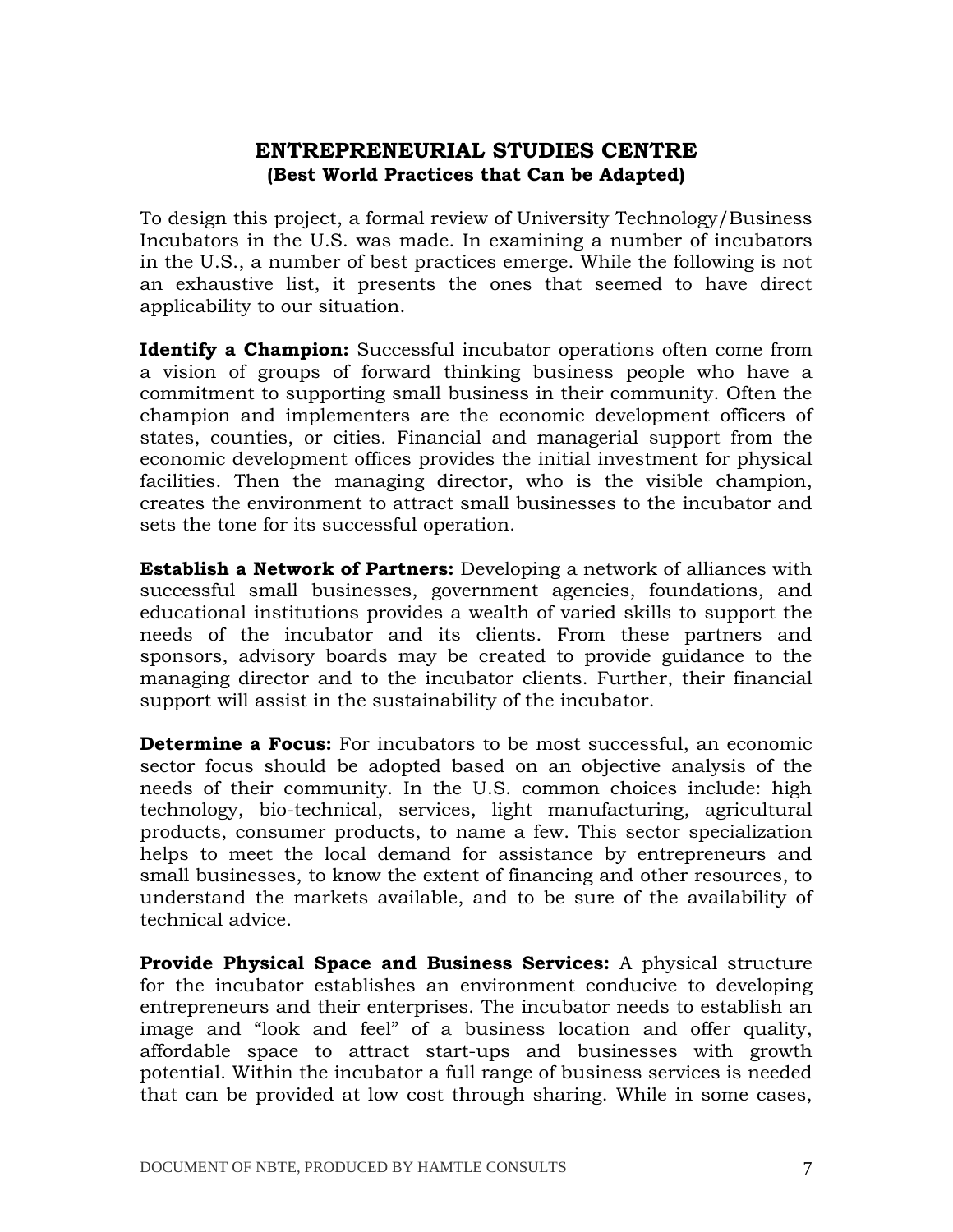an incubator without walls can be appropriate, a physical location for provision of quality, low cost business services is a must – some forum for exchange of ideas among clients is also necessary.

Include Formalized Business Education, Training, and Business Plan **Development:** Providing formalized business training is not standard among the U.S. incubators reviewed. In many instances, it is informal, relying on individual entrepreneurs to seek assistance from the incubator or on the managing director detecting a need and suggesting the appropriate resources to the client firm. Still, the opportunity for success is enhanced where relationships with educational institutions or appropriate professional organizations, such as Service Corps of Retired Executives (SCORE), exist and regularly scheduled courses are offered. Integration of business plan development into training courses also seems to make a positive contribution.

Provide On-Going Business Counseling: One of the most valuable components of being associated with an incubator is the availability of on-going, in-depth business counseling. The opportunity for immediate feedback and assistance leaves the firm with more time for productive work and reduces the number of costly mistakes.

Provide Access to Capital: Incubators need to attract sufficient financial resources to ensure their sustainability. This can be a three to five year process. For sustainability of incubators, there are several models that have been implemented:

(1) an up-front grant that covers the capital investment and operational expenses of the incubator for the start-up period;

(2) an up-front grant that covers the capital investment with operating expenses being covered through delivery of services; and

(3) sponsors make investments of 10 to 15 years in return for equity positions in the businesses with high growth potential and are willing to cover the expenses of the incubator until the positions are cashed.

Incubator managing directors also need to attract financing for their clients. They do this through developing relationships with banking institutions, venture capitalists, foundations, and micro-enterprise loan institutions.

**Networking:** Incubator clients share their experiences in dealing with business problems. These relationships provide new entrepreneurs the opportunity of benefiting from the experienced business owners. It is helpful to provide a forum for a mix of clients, such as:

(1) start-ups that show signs of success,

(2) successful fast-growing firms near graduation from the incubator,

(3) established businesses that may provide business services to other clients in the incubator and have no intention of graduating, and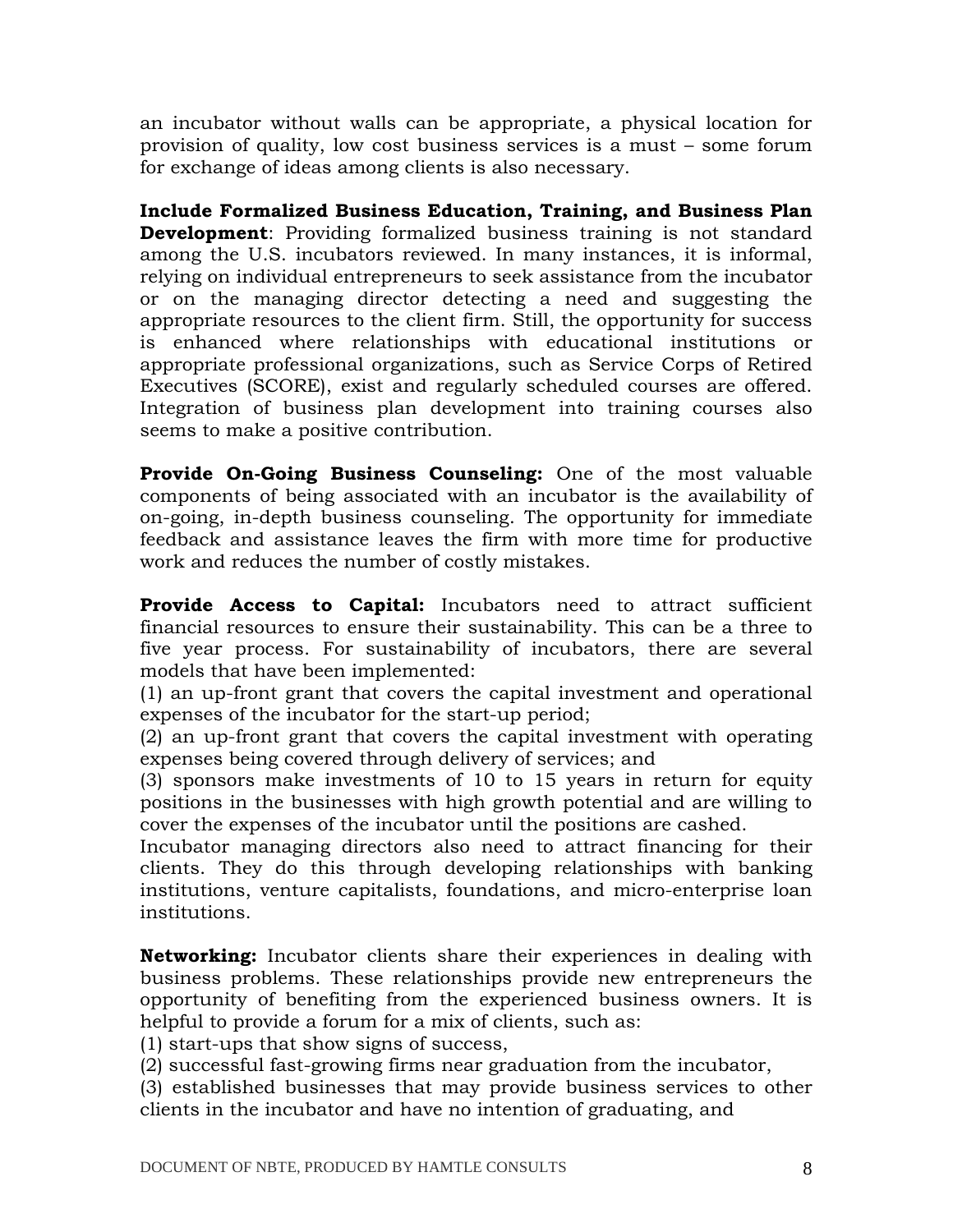(4) businesses that are candidates for the incubator, but are developing and the outlook for them is uncertain. Indeed one of the most useful services an incubator can provide is through its selection process, which can counsel prospective entrepreneurs that they should not proceed until they have a better business concept.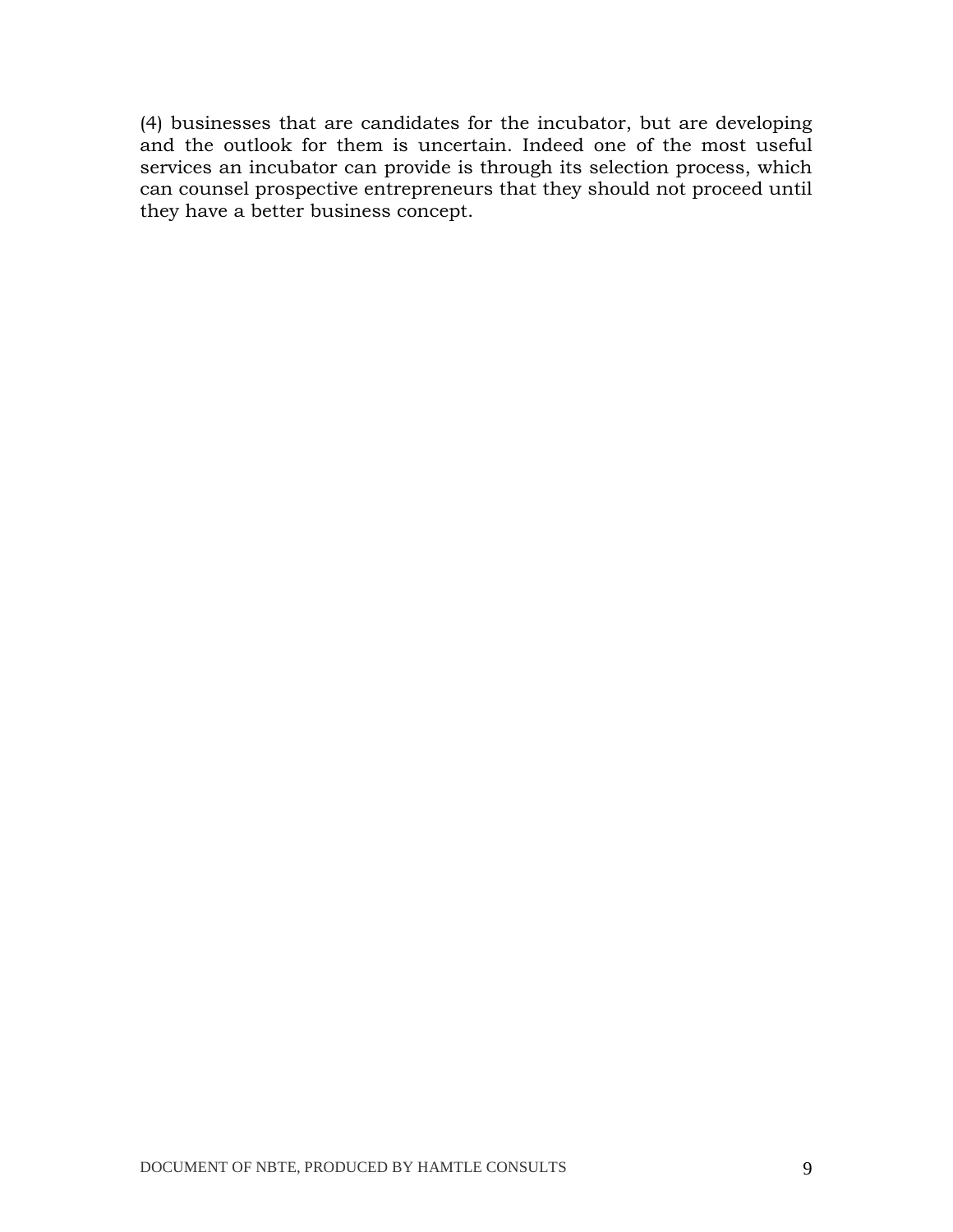# OPERATIONAL GUIDE FOR EEd PROJECT



# FUNCTIONS AND MEMBERSHIP OF COMMITTEES AND OFFICIALS

#### Entrepreneurship Education Steering Committee (Apex Committee)

# **Functions**

- a) Responsible for overall policy decisions with reference to the project;
- b) Consider quarterly progress report on the implementation from various enterprises and course coordinators;
- c) Create sub-committee(s) to look into any assigned matters;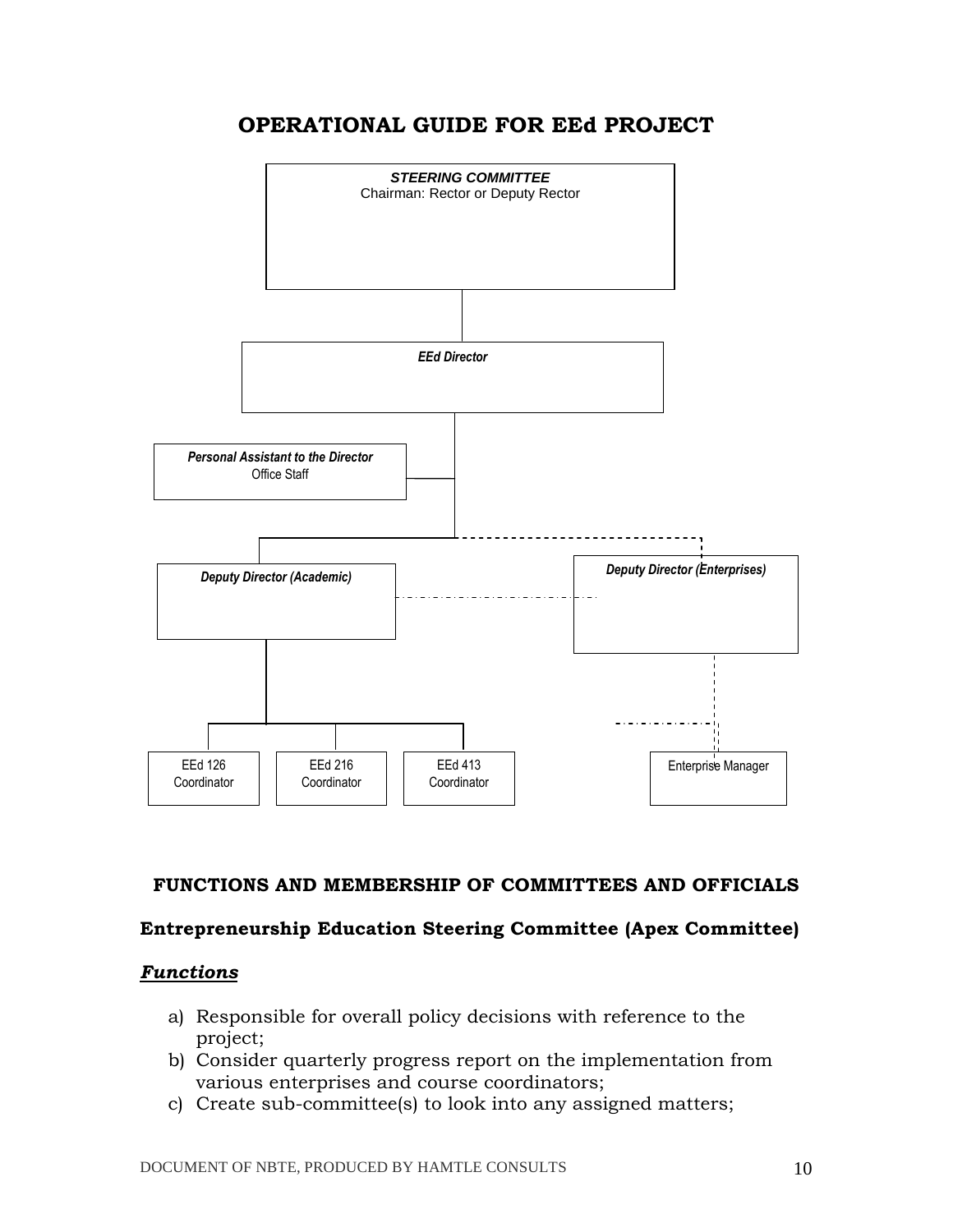- d) Approve the disbursement of funds based on the recommendations of the relevant committees;
- e) Direct on any other matters that would necessarily improve the implementation of the project.

#### Membership

- Rector or Deputy Rector  **Chairman**
- 
- Deputy Director (Academic)
- Deputy Director (Enterprises)/General Manager
- Representative of Bursary Staff
- Representative of Administrative Staff
- Representative of Academic Staff
- Student Representative
- Student Representative
- PA to the Director (Secretary) In Attendance

Secretariat: Office of the EEd Director

#### Office of the EEd Director

#### Functions

- a) Responsible for project execution in line with the project specifications;
- b) Responsible for procurement, delivery and commissioning of equipment for all project enterprises;
- c) Ensure that training of various personnel is carried out effectively and on schedule;
- d) Ensure quarterly reports are submitted to the Project Steering Committee;
- e) Ensure in-house continuous training of all staff in Entrepreneurship and certification to participate in course delivery to students;
- f) To carry out any other duties as may be assigned by the Steering Committee.

#### Office of the Deputy Director (Academics)

#### Functions

a) Responsible for the supervision of all EEd courses;

- 
- EEd Director Vice Chairman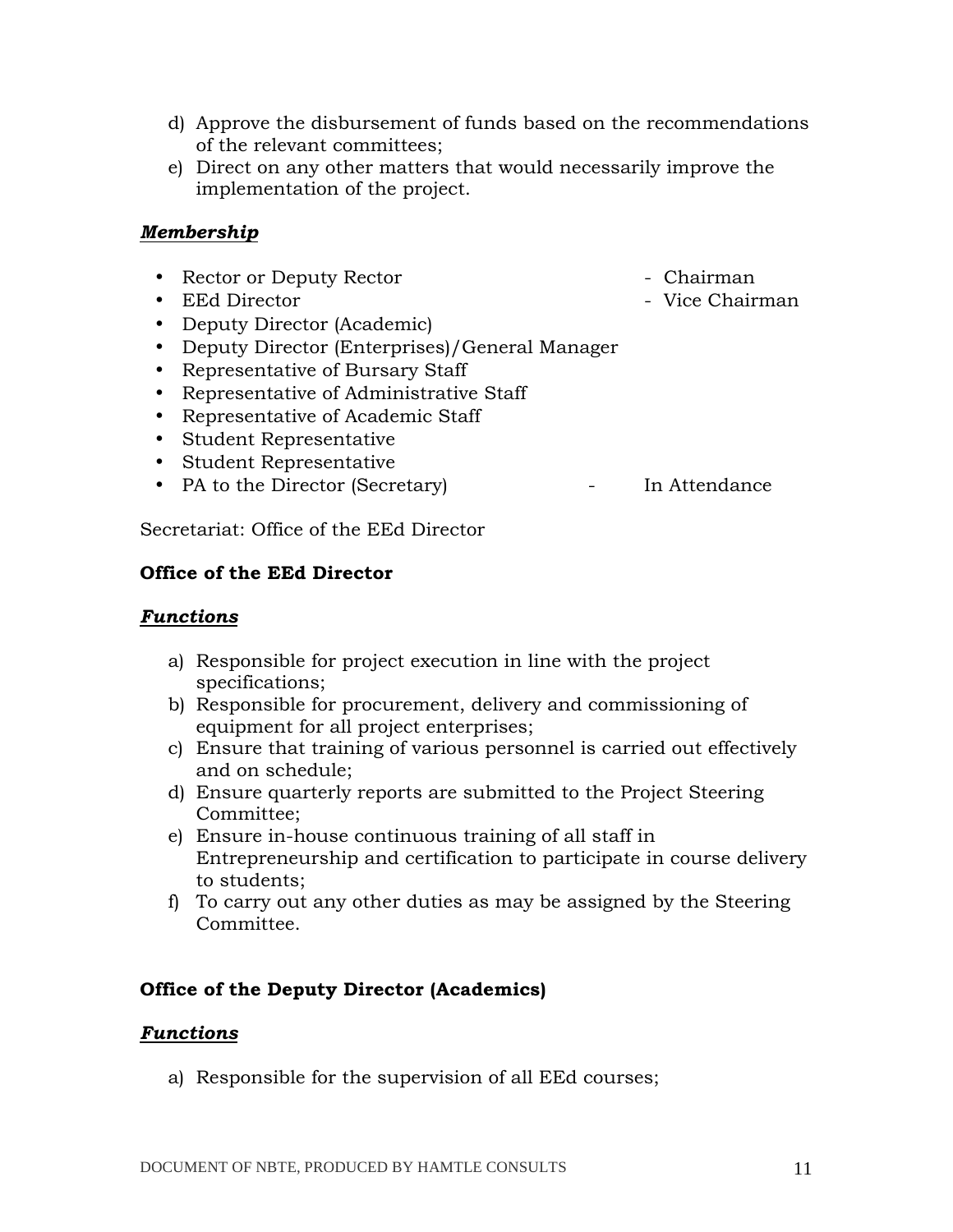- b) Make recommendations on the composition of the teaching team for each course;
- c) Organize entrepreneurial extra-curricula activities and out of class learning visits for students;
- d) Design and organize the train-the trainer workshops for all staff every semester;
- e) Submit reports of its activities to the Project Steering Committee through the EEd Director; and
- f) Carry out all other duties as may be assigned by the Director.

# Office of the Deputy Director (Enterprises)

# Functions

- 1. Responsible for the supervision of all EEd practical experience in the institutional enterprises;
- 2. Responsible for the day-to-day running/operation of all enterprises in the capacity of a General Manager;
- 3. Make recommendations on the feasibility and viability of any new enterprise to the Steering Committee through the EEd Director
- 4. Submit quarterly reports of the activities of each enterprise to the Project Steering Committee through the EEd Director
- 5. Design and organize the on-the-job training workshops for all staff every semester; and
- 6. Carries out all other duties that may be assigned by the Director

# Office of the Course Coordinator

#### Functions

- 1. Responsible for the coordination of all activities of an EEd course;
- 2. In consultation with the Deputy Director (Academic) arrange the composition of the training team for the EEd course;
- 3. In consultation with the Deputy Director (Enterprises) arrange the experiential enterprise training for the students of EEd course
- 4. Collate result of students in the EEd course;
- 5. Submit reports on the EEd course to the Academic Office through the EEd Director;
- 6. Arrange the logistics of entrepreneurial extra-curricula activities and out of class learning visits for students in an EEd course; and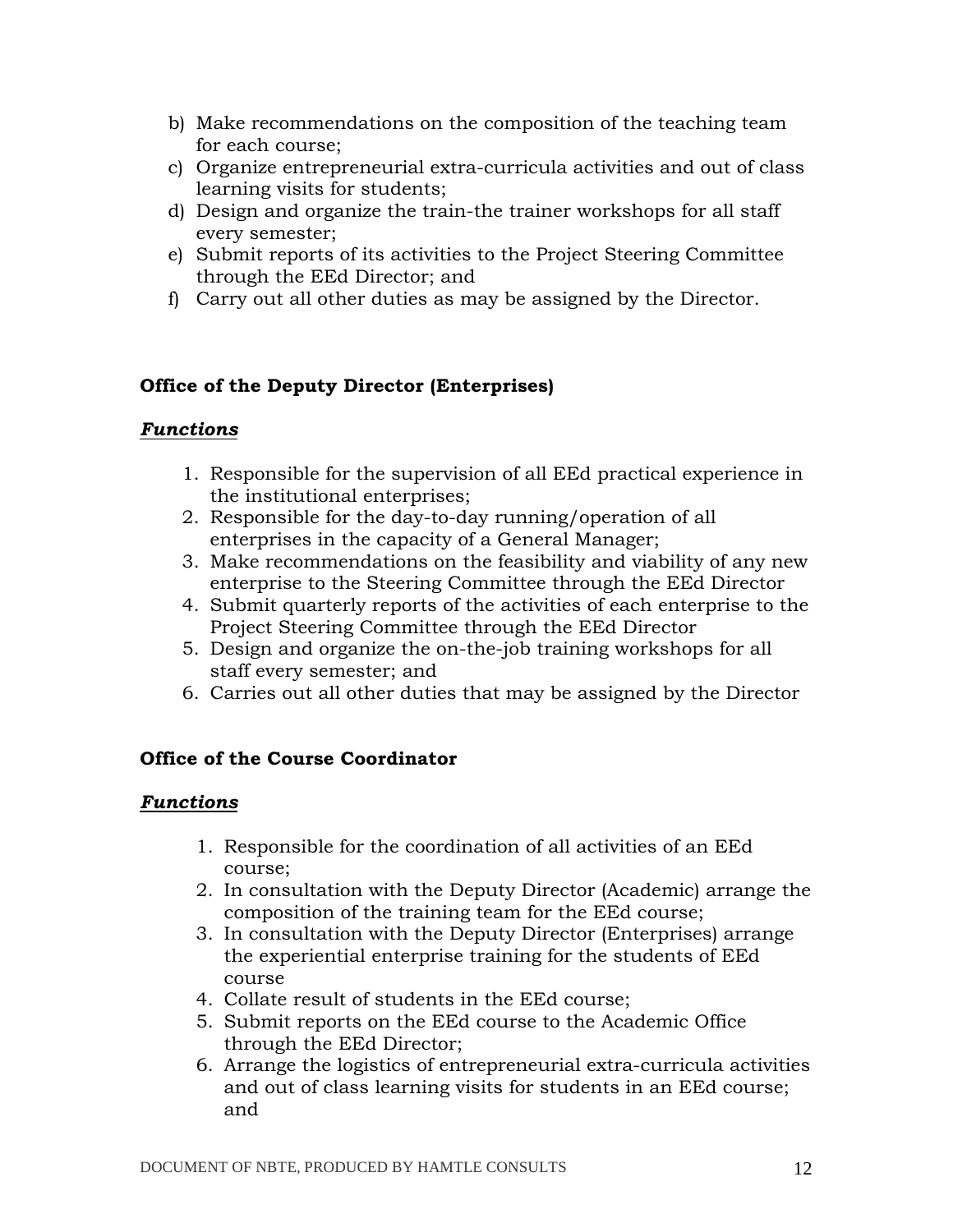7. Carry out all other duties as may be assigned by the EEd **Director** 

### Office of the Enterprise Manager

### Functions

- 1. Responsible for the day-to-day running/operation of an enterprise in the capacity of a Manager
- 2. Responsible for the supervision of all EEd practical experience in the assigned institutional enterprise;
- 3. Responsible for the welfare and training of all staff;
- 4. Submit quarterly reports of the activities of the enterprise to the EEd Director through the General Manager;
- 5. Organize an Annual General meeting for the purpose of presenting the audited financial report of the enterprise to the institution's community;
- 6. Design and organize the on-the-job training workshops for all staff every semester; and
- 7. Carry out all other duties as may be assigned by the EEd Director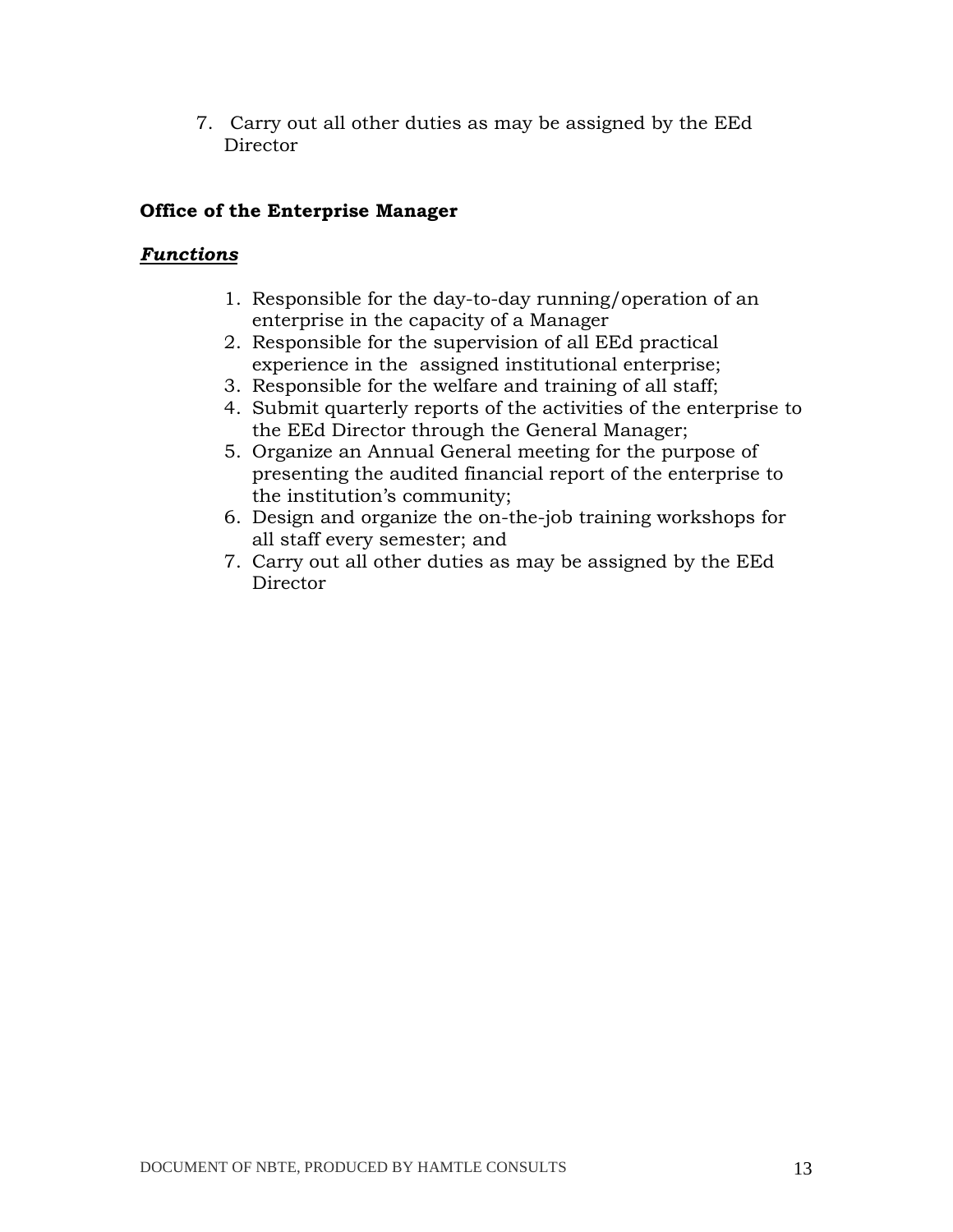# GENERAL TEACHING STRATEGIES

Because this curriculum is designed to teach skills, trainers should use basic principles of behavior training to teach the skills. First, the trainer provides **instruction**. During instruction, the trainer provides information, tells how to do something, and provides examples.

Next, the trainer should **model** the skill. This may be done in a role-play. A role-play is a dramatization in which a person or persons practice the behaviors under conditions that are as close to real world situations as possible. This may require two people to sit and talk while one person practices listening skills; it may involve a person practicing calling a bus station to get information about a bus schedule; or, a role-play can involve a person practicing deep breathing techniques while another person pretends to be mad at them. Lessons that use role-play as a training technique will provide guidance for the specific role-play to be accomplished.

Third, the student has the opportunity to **rehearse** the skill as the trainer modeled it. The rehearsal is probably the most difficult step in the teaching process. However, this is a method that helps develop a person's confidence in dealing with a variety of social situations. Many people are uncomfortable speaking out in front of others. It is important that trainers are enthusiastic and try to make the role-plays fun.

Finally, the trainer provides **feedback**. The feedback should be positive and reflect both the good parts about the rehearsal and the things on which the person needs to improve. If the student needs improvement, the trainer may need to provide more instruction, model the skill again, and/or have the person rehearse the skill again. Depending on the student, the trainer may need to break the skill into smaller steps or have the student rehearse the skill several times. There is no set amount of instruction and rehearsal that is needed for everybody. The only criterion is that the person can complete the skill and apply it following the training. If it takes some students two attempts at it, that is fine. It is also fine if it takes a student several times to master a skill.

In addition to teaching skills, trainers will be presenting information. Most lessons involve the discussion of a topic. When a part of the instructional format indicates that the trainer should **discuss**, he should give the students every opportunity to express their knowledge of the subject. This keeps the students more involved and aids in the learning process. After it is apparent that the students cannot provide any more information, then the trainer can provide the rest of the information.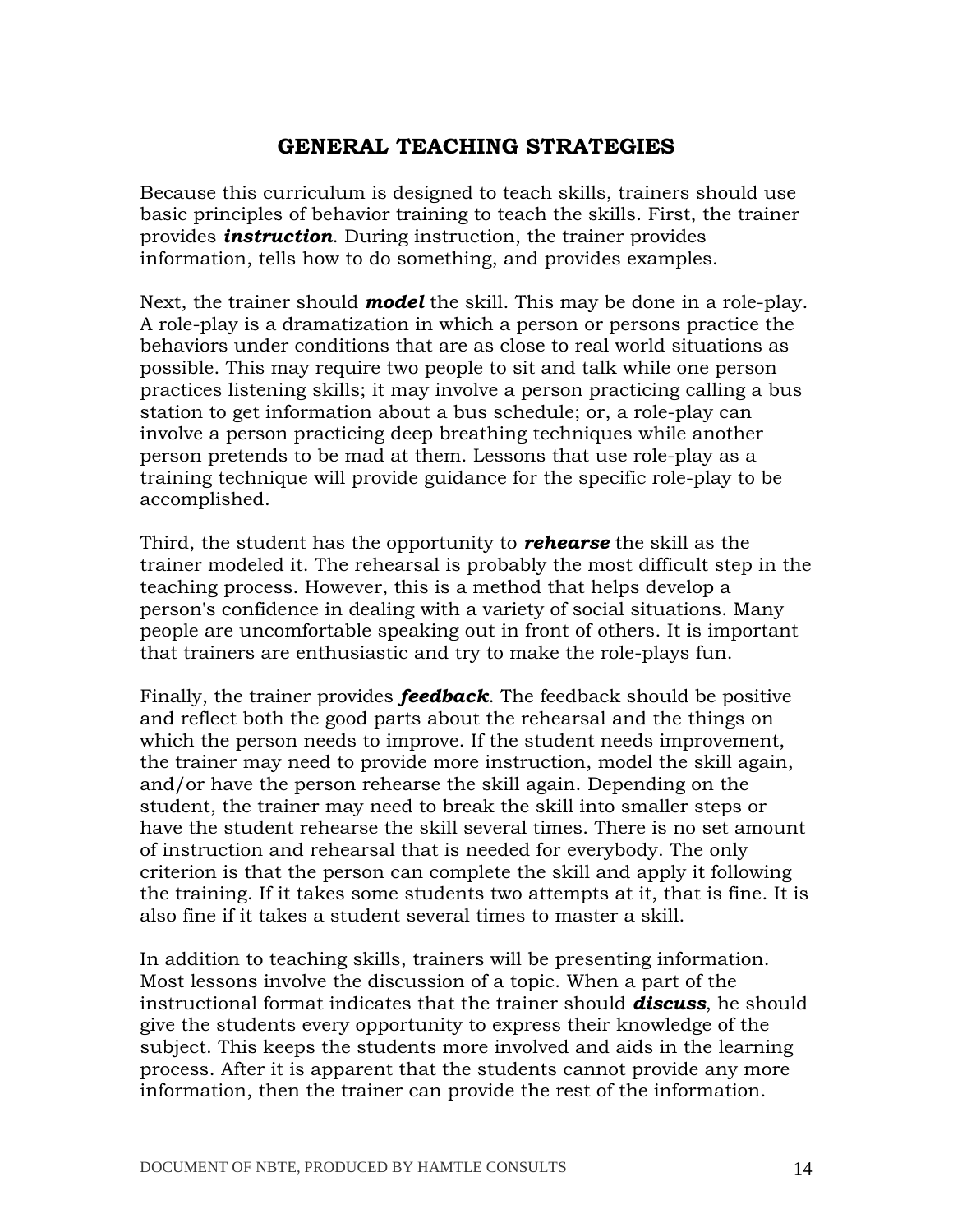When students provide incorrect information, thank them for their effort to understand and go on to explain the correct information.

Finally, motivation is an important part of the learning process. If a student is not motivated to learn or use the skill, the best teaching available is useless. A couple of ideas have already been presented such as involving the students as much as possible in the training, making the exercises fun, and providing feedback in a positive way. Additionally, trainers will need to break the information down into steps which the student can accomplish. Following the success in one step, the trainer should reinforce with praise and add the next step. This concept is called shaping. Shaping involves reinforcement of part of the final skill even though the whole skill has not been completed. The taste of success, no matter how small, increases the likelihood that the student will continue to make attempts to learn. Every person is motivated by different things. Some people enjoy praises, some people enjoy certificates or more tangible things, and some people will only work for money. Each individual program will need to decide what it can offer for reinforcement for participation in the training.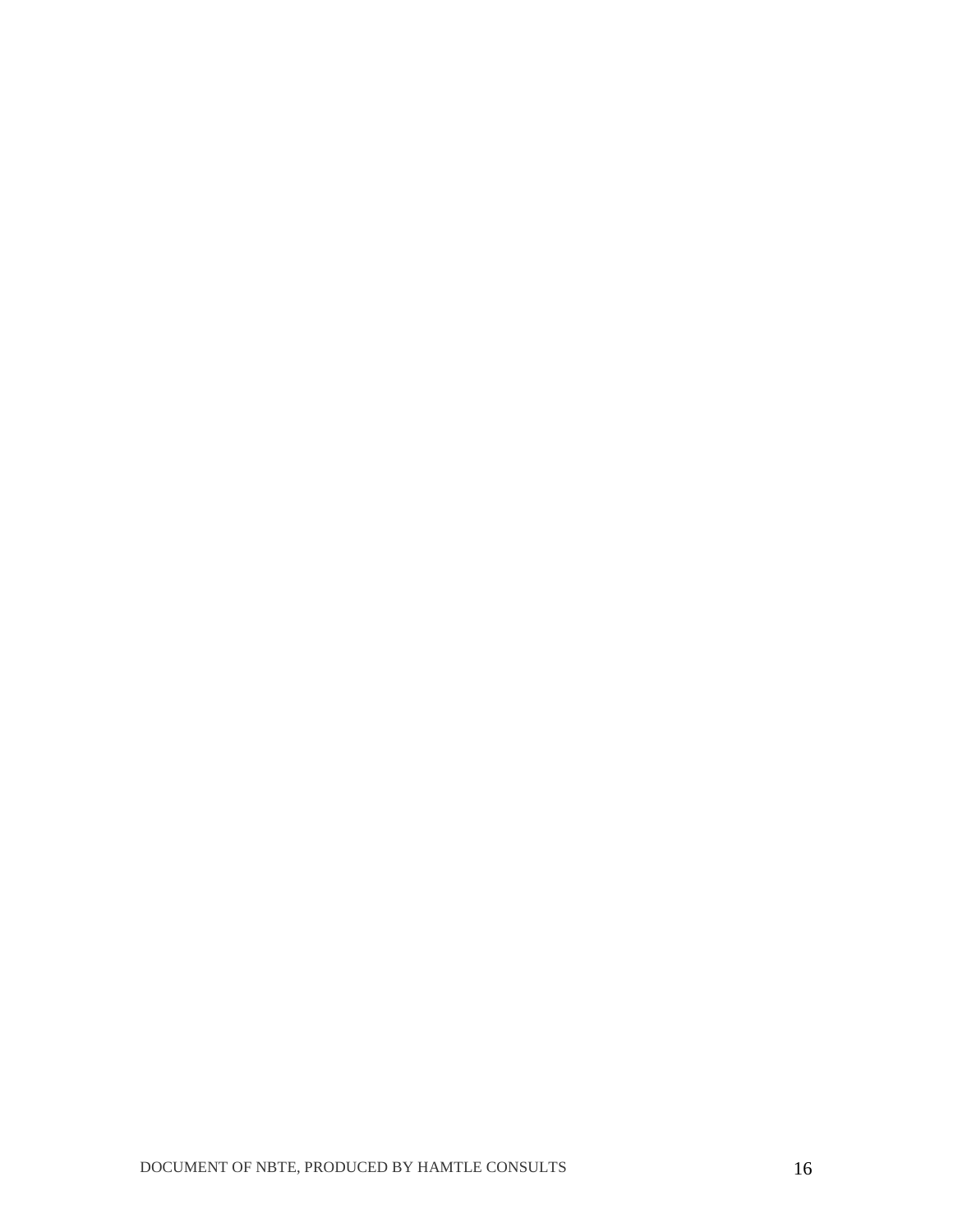#### **EEd Curriculum for Polytechnics**

| <b>Course Title: INTRO. TO ENTREPRENEURSHIP</b> | <b>Code: EEd 126</b> | <b>Credit Hour: 3 hours</b>                        |
|-------------------------------------------------|----------------------|----------------------------------------------------|
|                                                 | <b>Pre-requisite</b> | <b>Theoretical: 1 hours/week - <math>\%</math></b> |
| <b>Semester: second</b>                         |                      | : 2 hours/week - %<br><b>Practical</b>             |

#### **Course main Aim/Goal This course is designed to create an entrepreneurial mindset and awareness to the student.**

**General Objectives:** 

**On completion of the course, the student should:** 

- **1. Understand the meaning and scope of Enterprise and Entrepreneurship**
- **2. Understand the history of Entrepreneurship in Nigeria**
- **3. Understand the types, characteristics and rationale of Entrepreneurship**
- **4. Understand the role of Entrepreneurship in economic development**
- **5. Understand Entrepreneurial characteristics and attitude**
- **6. Understand the key competencies and determining factors for success in Entrepreneurship**
- **7. Know the motivational pattern of Entrepreneurs**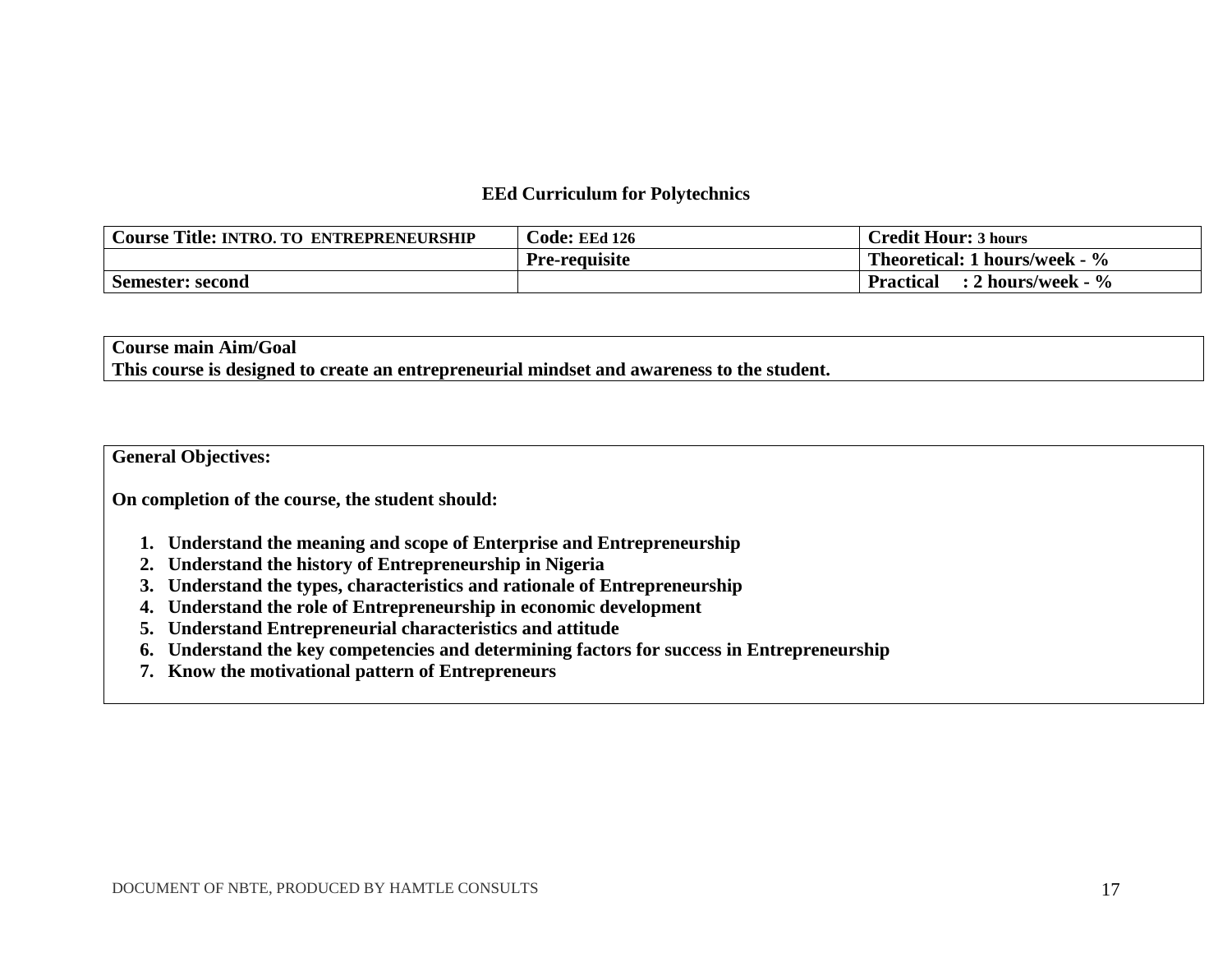|         | <b>Theoretical Content</b>                                                               |                        |                  | <b>Practical Content</b> |                             |                       |  |
|---------|------------------------------------------------------------------------------------------|------------------------|------------------|--------------------------|-----------------------------|-----------------------|--|
|         | General Objective 1: Understand the meaning and scope of Enterprise and Entrepreneurship |                        |                  |                          |                             |                       |  |
|         | <b>Specific Learning</b>                                                                 | Teacher's              | <b>Resources</b> | <b>Specific</b>          | <b>Teacher's Activities</b> | <b>Resources</b>      |  |
| Week    | <b>Outcomes</b>                                                                          | <b>Activities</b>      |                  | <b>Learning</b>          |                             |                       |  |
|         |                                                                                          |                        |                  | <b>Outcomes</b>          |                             |                       |  |
|         | 1.1 Define an                                                                            | I. Explain the         | Text             | <b>Identify features</b> | Guide students to           | Successful            |  |
|         | Enterprise in its                                                                        | terms: Enterprise      | <b>Books</b>     | of the types of          | research into               | Entrepreneur to speak |  |
|         | narrower and                                                                             | Entrepreneur           |                  | enterprises              | different forms of          | on the role and       |  |
|         | wider contexts.                                                                          | Entrepreneur-          |                  | identified.              | enterprises.                | importance of         |  |
|         | 1.2 Explain different                                                                    | ship                   |                  |                          |                             | Entrepreneurship      |  |
|         | forms of                                                                                 | II. List the different |                  | Identify the             | Guide students to           |                       |  |
|         | Enterprises                                                                              | types of               |                  | facilities and           | research and                | Use of internet and   |  |
|         | 1.3 Classify the                                                                         | enterprises and        |                  | opportunities            | identify criteria for       | relevant video clips  |  |
| $1 - 2$ | different forms of                                                                       | group them into        |                  | available for self       | successful                  |                       |  |
|         | enterprises into                                                                         | small, medium          |                  | employment.              | entrepreneurship.           |                       |  |
|         | small, medium                                                                            | and large              |                  |                          |                             |                       |  |
|         | and large                                                                                | enterprises.           |                  | Identify                 | Establish                   |                       |  |
|         | enterprises.                                                                             | III. Compare and       |                  | successful               | competitive groups.         |                       |  |
|         | 1.4 Explain the terms:                                                                   | Contrast wage          |                  | entrepreneurs in         |                             |                       |  |
|         | Entrepreneur                                                                             | employment and         |                  | Nigeria.                 | Students to make            |                       |  |
|         | Entrepreneurship                                                                         | self-                  |                  |                          | formal presentations        |                       |  |
|         | Wage                                                                                     | employment.            |                  | Evaluate the role        | of their findings.          |                       |  |
|         | <b>Employment Self</b>                                                                   | IV. Explain clearly    |                  | of                       |                             |                       |  |
|         | Employment                                                                               | the business           |                  | entrepreneurship         | Students to                 |                       |  |
|         | 1.5 Explain clearly                                                                      | Terrain in             |                  | in wealth                | undertake enquiry           |                       |  |
|         | the business                                                                             | Nigeria                |                  | creation.                | learning on selected        |                       |  |
|         | terrain in Nigeria                                                                       |                        |                  |                          | entrepreneur and            |                       |  |
|         |                                                                                          |                        |                  |                          | enterprise                  |                       |  |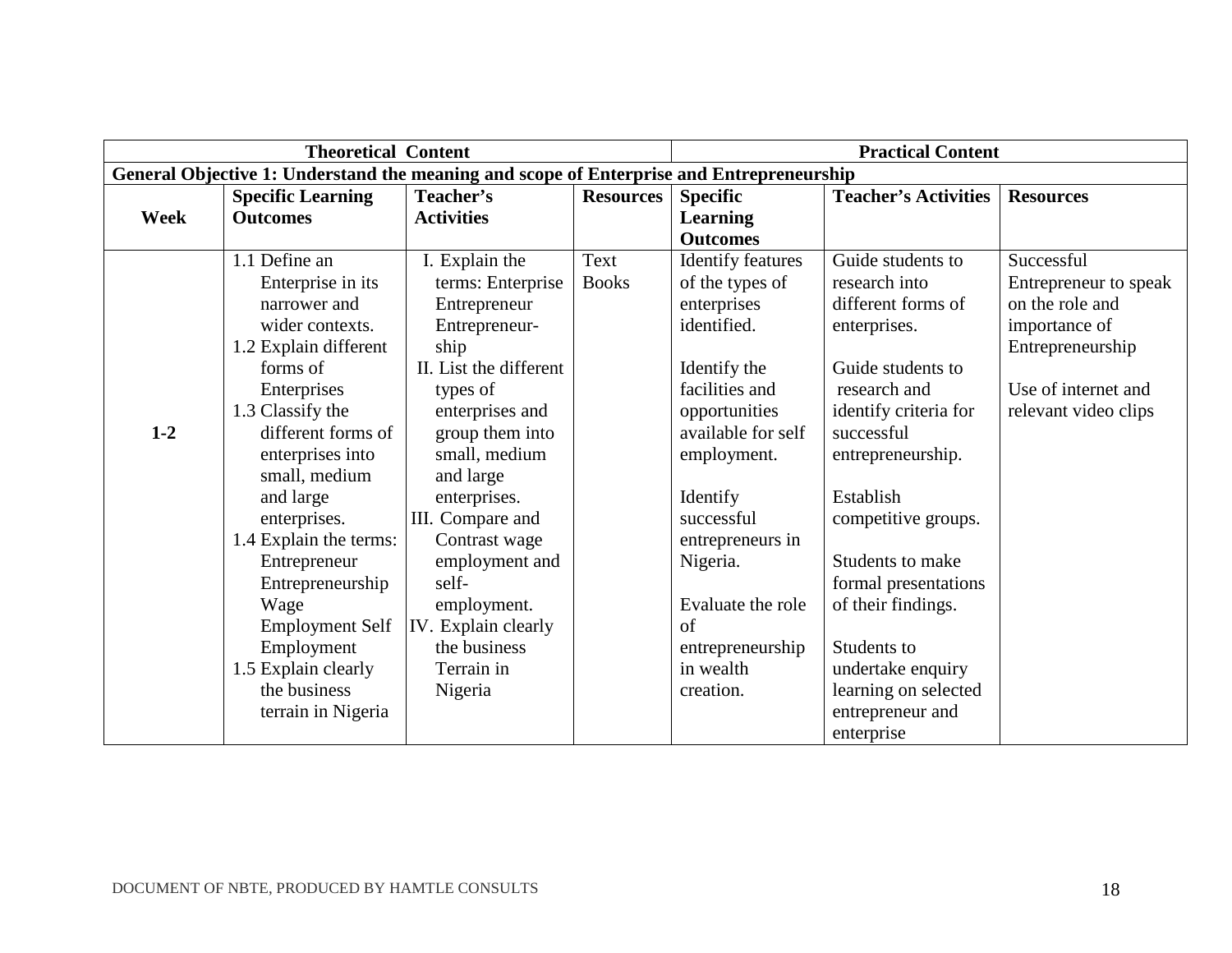|         | <b>Theoretical Content</b>                                                                                          |      |                             |                   |                  | <b>Practical Content</b>    |                  |
|---------|---------------------------------------------------------------------------------------------------------------------|------|-----------------------------|-------------------|------------------|-----------------------------|------------------|
|         | General Objective 2: Understand the History and Government Policy measures at promoting Entrepreneurship in Nigeria |      |                             |                   |                  |                             |                  |
|         | <b>Specific Learning</b>                                                                                            |      | <b>Teacher's Activities</b> | <b>Resources</b>  | <b>Specific</b>  | <b>Teacher's Activities</b> | <b>Resources</b> |
| Week    | <b>Outcomes</b>                                                                                                     |      |                             |                   | <b>Learning</b>  |                             |                  |
|         |                                                                                                                     |      |                             |                   | <b>Outcomes</b>  |                             |                  |
|         | 2.1 Trace the evolution                                                                                             |      | Explain the                 | <b>Text Books</b> | Obtain the       | Guide students to           | Internet         |
|         | of entrepreneurship                                                                                                 |      | historical                  |                   | required         | search the web for          |                  |
|         | development                                                                                                         |      | development                 | Journals          | information from | the historical              |                  |
|         |                                                                                                                     |      | and role of                 |                   | the net.         | evolution of                |                  |
|         | 2.2 Compare                                                                                                         |      | entrepreneurshi             | Publications      |                  | entrepreneurship in         |                  |
|         | Entrepreneurship in                                                                                                 |      | p in the                    |                   |                  | other parts of the          |                  |
|         | Nigeria with Japan,                                                                                                 |      | development of              | Video Film        |                  | world                       |                  |
|         | India, China, Malaysia,                                                                                             |      | enterprises in              |                   |                  |                             |                  |
| $3 - 4$ | South Korea etc.                                                                                                    |      | Nigeria.                    | TV & VCR          |                  | Research and list           |                  |
|         |                                                                                                                     |      |                             |                   |                  | various Government          |                  |
|         | 2.3 Explain Nigeria's                                                                                               | П.   | Compare                     |                   |                  | Measures on SME's           |                  |
|         | values in relation to                                                                                               |      | Entrepreneurshi             |                   |                  | and Industrial              |                  |
|         | Entrepreneurship.                                                                                                   |      | p in Nigeria                |                   |                  | Development from            |                  |
|         |                                                                                                                     |      | with other                  |                   |                  | 1960 to date.               |                  |
|         | 2.4 Describe the role of                                                                                            |      | countries of the            |                   |                  |                             |                  |
|         | Entrepreneurship in the                                                                                             |      | world. Japan,               |                   |                  |                             |                  |
|         | development of                                                                                                      |      | India, China,               |                   |                  |                             |                  |
|         | enterprises.                                                                                                        |      | Malaysia,                   |                   |                  |                             |                  |
|         |                                                                                                                     |      | South Korea.                |                   |                  |                             |                  |
|         |                                                                                                                     |      |                             |                   |                  |                             |                  |
|         |                                                                                                                     | III. | Show students               |                   |                  |                             |                  |
|         |                                                                                                                     |      | video film on               |                   |                  |                             |                  |
|         |                                                                                                                     |      | Entrepreneurshi             |                   |                  |                             |                  |
|         |                                                                                                                     |      | p development               |                   |                  |                             |                  |
|         |                                                                                                                     |      | in any of the               |                   |                  |                             |                  |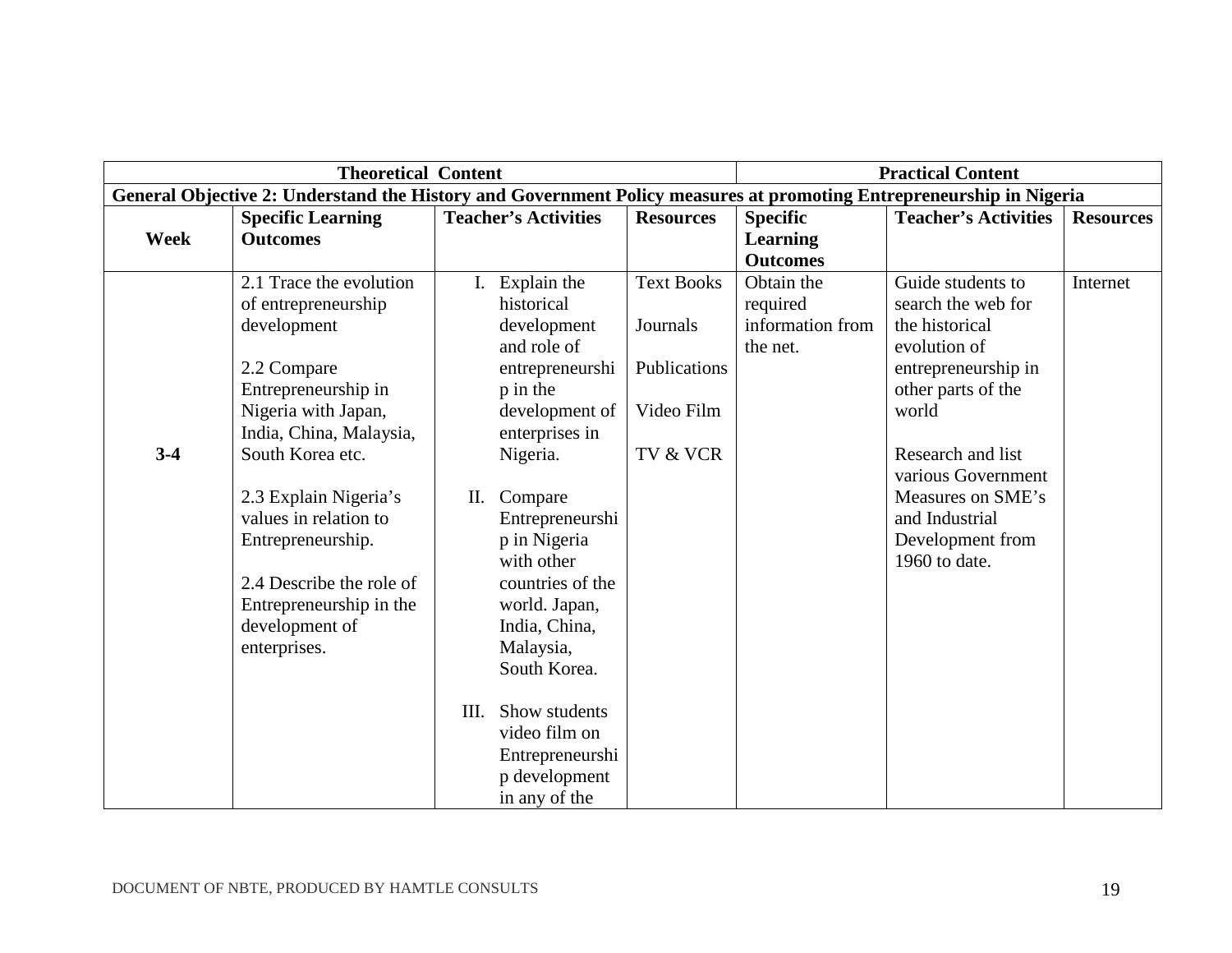|  |  | countries<br>mentioned<br>above.<br>IV. Explain<br>Nigeria's<br>values and<br>Entrepreneurshi<br>$\mathbf{D}$ . |  |  |  |
|--|--|-----------------------------------------------------------------------------------------------------------------|--|--|--|
|--|--|-----------------------------------------------------------------------------------------------------------------|--|--|--|

| l'heoretical Content                                                                         | <b>Practical Content</b> |
|----------------------------------------------------------------------------------------------|--------------------------|
| General Objective 3: Understand the types, characteristics and rationale of Entrepreneurship |                          |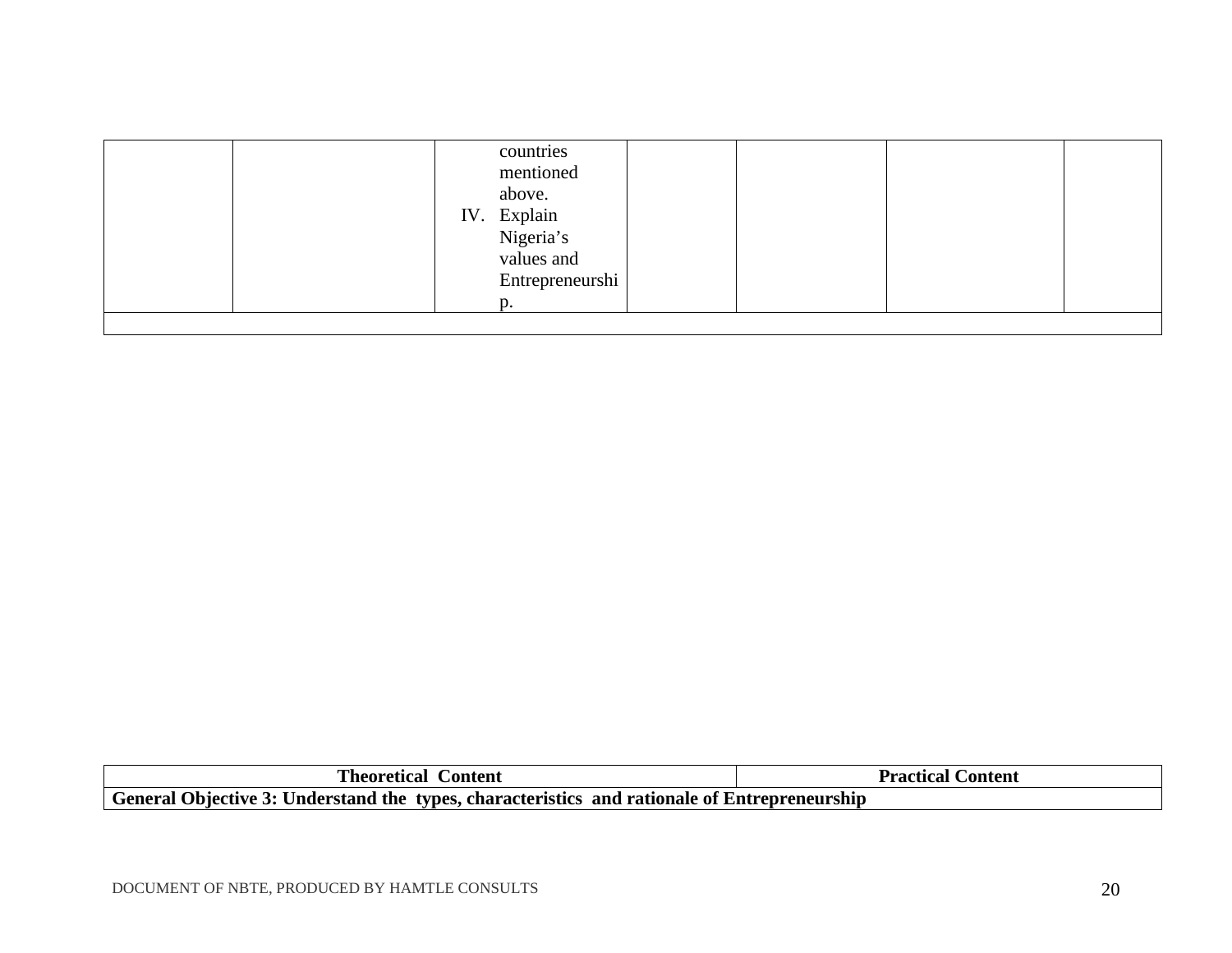|             | <b>Specific Learning</b> |      | <b>Teacher's Activities</b> | <b>Resources</b>  | <b>Specific</b>   | <b>Teacher's Activities</b> | <b>Resources</b> |
|-------------|--------------------------|------|-----------------------------|-------------------|-------------------|-----------------------------|------------------|
| <b>Week</b> | <b>Outcomes</b>          |      |                             |                   | <b>Learning</b>   |                             |                  |
|             |                          |      |                             |                   | <b>Outcomes</b>   |                             |                  |
|             | 3.1 Explain types        |      | I. Explain types            | <b>Text Books</b> | Analyze life      | Guide students to           | Internet         |
|             | of                       |      | of                          |                   | situations people | identify                    |                  |
|             | Entrepreneurs            |      | Entrepreneurs.              | Journals          | may find          | opportunities from          | <b>Textbooks</b> |
|             | and their                |      |                             |                   | themselves in.    | the environment.            |                  |
|             | characteristics          | П.   | Explain types               | Publications      |                   |                             | Journals         |
|             | 3.2 Compare and          |      | of                          |                   | Enumerate the     |                             |                  |
|             | contrast                 |      | Entrepreneursh              | Video Film        | benefits to be    |                             |                  |
|             | Technological            |      | ip                          |                   | derived from the  |                             |                  |
|             | and Social               |      |                             | TV & VCR          | above situation.  |                             |                  |
|             | Entrepreneursh           | III. | Explain                     |                   |                   |                             |                  |
| $5-6$       | ip.                      |      | features of                 |                   |                   |                             |                  |
|             | 3.3 Identify the         |      | Entrepreneursh              |                   |                   |                             |                  |
|             | different types          |      | ip in business.             |                   |                   |                             |                  |
|             | of                       |      |                             |                   |                   |                             |                  |
|             | Entrepreneurs:           | IV.  | Explain the                 |                   |                   |                             |                  |
|             | self employed,           |      | rewards and                 |                   |                   |                             |                  |
|             | Opportunistic,           |      | efforts of                  |                   |                   |                             |                  |
|             | Inventors,               |      | Entrepreneursh              |                   |                   |                             |                  |
|             | Pattern                  |      | ip in business.             |                   |                   |                             |                  |
|             | multipliers etc.         |      |                             |                   |                   |                             |                  |
|             | 3.4 Identify the         | V.   | Describe the                |                   |                   |                             |                  |
|             | role of                  |      | different types             |                   |                   |                             |                  |
|             | Entrepreneursh           |      | of                          |                   |                   |                             |                  |
|             | ip in business,          |      | Entrepreneurs.              |                   |                   |                             |                  |
|             | society and in           |      |                             |                   |                   |                             |                  |
|             | self                     | VI.  | Describe the                |                   |                   |                             |                  |
|             | employment.              |      | role of                     |                   |                   |                             |                  |
|             |                          |      | entrepreneursh              |                   |                   |                             |                  |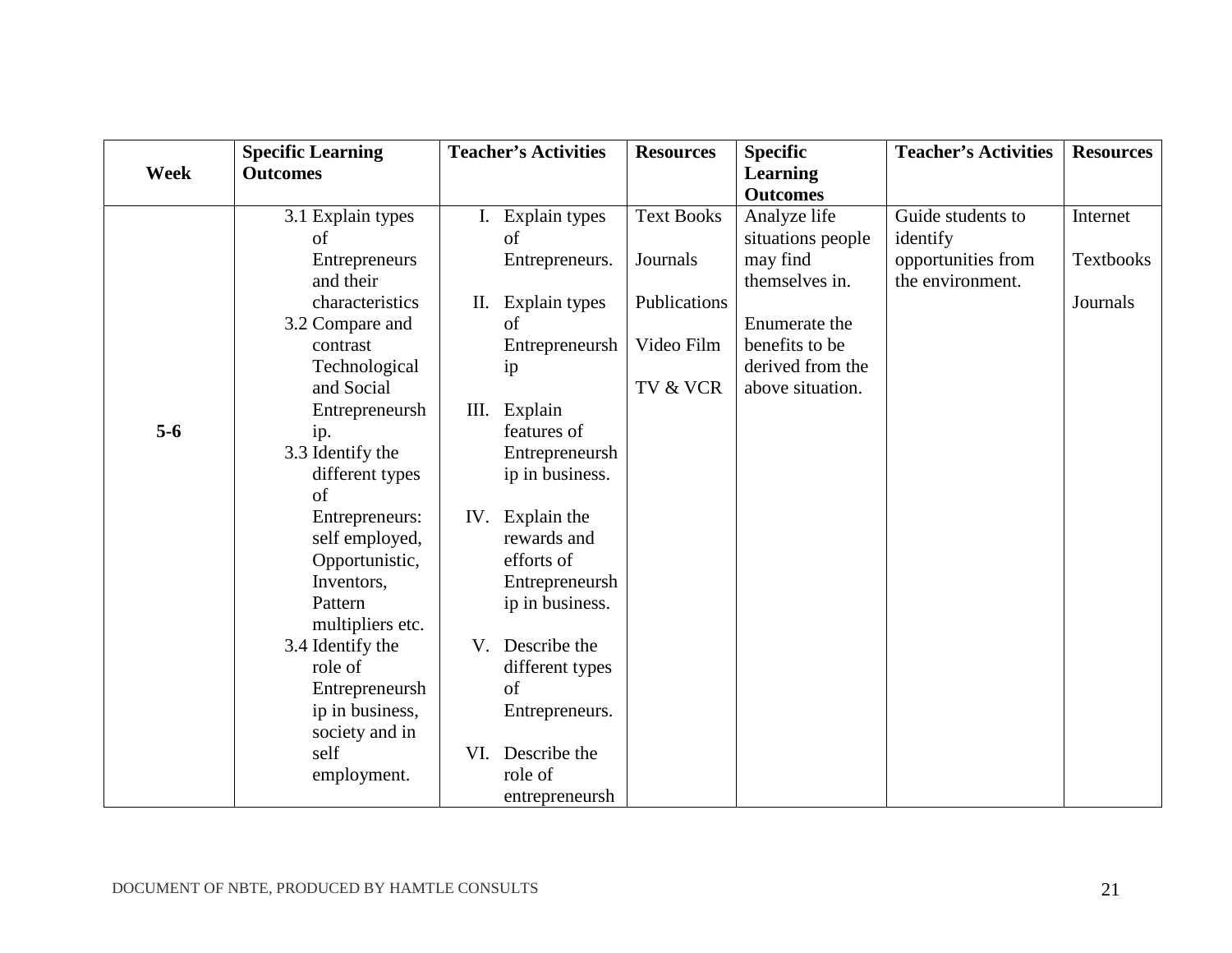|  | ip in business,<br>society<br>employment<br>generation and<br>wealth<br>creation. |  |  |
|--|-----------------------------------------------------------------------------------|--|--|
|  | VII. Explain the<br>benefits of self<br>employment.                               |  |  |

|                                                                                       | <b>Theoretical Content</b> | <b>Practical Content</b>    |                   |                 |                             |                  |
|---------------------------------------------------------------------------------------|----------------------------|-----------------------------|-------------------|-----------------|-----------------------------|------------------|
| General Objective 4: Understand the role of Entrepreneurship in economic development. |                            |                             |                   |                 |                             |                  |
|                                                                                       | <b>Specific Learning</b>   | <b>Teacher's Activities</b> | <b>Resources</b>  | <b>Specific</b> | <b>Teacher's Activities</b> | <b>Resources</b> |
| Week                                                                                  | <b>Outcomes</b>            |                             |                   | <b>Learning</b> |                             |                  |
|                                                                                       |                            |                             |                   | <b>Outcomes</b> |                             |                  |
|                                                                                       | 4.1 Identify resources     | Explain                     | <b>Text Books</b> | Classify the    | Show transparency of        | Computer         |
|                                                                                       | and constraints of         | resources and               |                   | resources into  | the resources needed        | or               |
|                                                                                       | Entrepreneurship           | constraints of              | Journals          | economic,       | by an entrepreneur.         | Overhead         |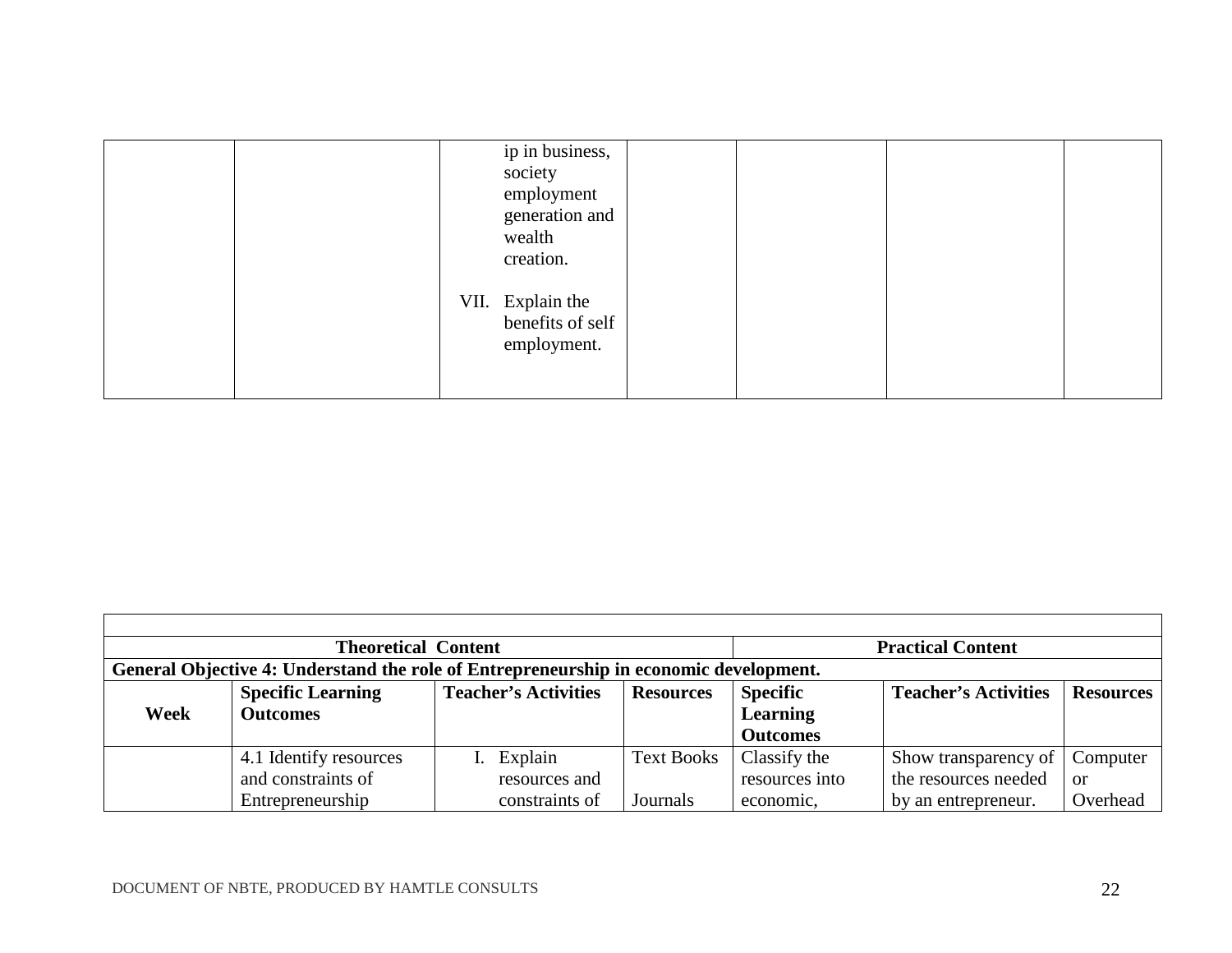|         |                                                                               |      | an                          |                   | human,                      |                          | Projector        |
|---------|-------------------------------------------------------------------------------|------|-----------------------------|-------------------|-----------------------------|--------------------------|------------------|
|         | 4.2 Explain how                                                               |      | Entrepreneur.               | Publications      | knowledge and               | Guide students to        | SME's            |
|         | Entrepreneurship leads                                                        |      |                             |                   | time.                       | visit selected           |                  |
|         | to import substitution                                                        | П.   | Relate import               | Video Film        |                             | enterprise/community     |                  |
|         | and utilization of local                                                      |      | substitution to             |                   |                             | projects.                |                  |
|         |                                                                               |      | utilization of              | TV & VCR          | Distinguish                 |                          |                  |
|         | resources.                                                                    |      | local resources.            |                   | between                     |                          |                  |
| $7 - 8$ | 4.3 Explain how                                                               |      |                             |                   | economic                    |                          |                  |
|         | Entrepreneurship leads                                                        | III. | Explain                     |                   | development and             |                          |                  |
|         | to socio-economic                                                             |      | equitable                   |                   | economic growth             |                          |                  |
|         |                                                                               |      | distribution of             |                   |                             |                          |                  |
|         | development                                                                   |      | industries and              |                   |                             | Guide students on the    |                  |
|         |                                                                               |      | the role of                 |                   |                             | use of local raw         |                  |
|         | 4.4. Explain the role of                                                      |      |                             |                   |                             | materials for value      |                  |
|         | an entrepreneur in                                                            |      | entrepreneurshi             |                   |                             |                          |                  |
|         | grassroot / local                                                             |      | p.                          |                   |                             | addition.                |                  |
|         | economic development                                                          |      |                             |                   |                             |                          |                  |
|         |                                                                               | IV.  | Explain how                 |                   |                             |                          |                  |
|         |                                                                               |      | entrepreneurshi             |                   |                             |                          |                  |
|         |                                                                               |      | p leads to job              |                   |                             |                          |                  |
|         |                                                                               |      | creation.                   |                   |                             |                          |                  |
|         | <b>Theoretical Content</b>                                                    |      |                             |                   |                             | <b>Practical Content</b> |                  |
|         | General Objective 5: Understand Entrepreneurial Characteristics and Attitudes |      |                             |                   |                             | Teacher's                |                  |
| Week    | <b>Specific Learning</b>                                                      |      | <b>Teacher's Activities</b> | <b>Resources</b>  | <b>Specific</b>             | <b>Activities</b>        | <b>Resources</b> |
|         | <b>Outcomes</b>                                                               |      |                             |                   | Learning<br><b>Outcomes</b> |                          |                  |
|         |                                                                               |      |                             | <b>Text books</b> | Evaluate the                | Guide students to        |                  |
|         | 5.1 Explain the                                                               |      | I. Using slide or           |                   |                             |                          | Computer         |
|         | philosophy, values,                                                           |      | PowerPoint                  | Journals          | opportunities               | identify as many         | Projector        |
|         | scope, need and                                                               |      | explain                     | Computer          | identifying                 | job/employment           | Guest            |
|         | characteristic of                                                             |      | personal                    | Projector         | corresponding               | opportunities as         | speakers         |
|         | Entrepreneurship.                                                             |      | characteristics             |                   | self employment             | possible.                | (Female/Male)    |
|         |                                                                               |      | and attitude of             |                   | opportunities.              |                          | Internet         |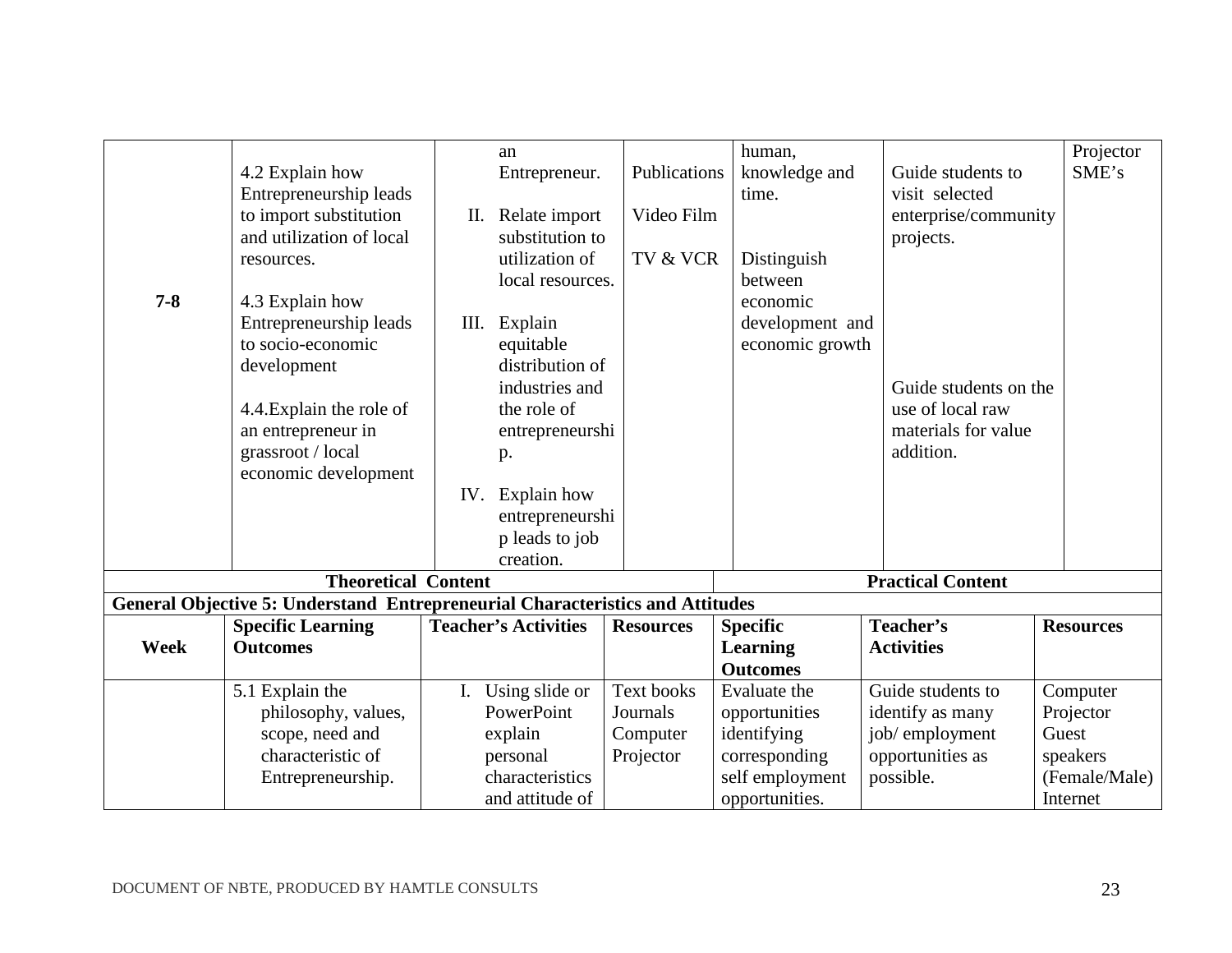|        | 5.2 Explain the profiles |             | an               |                  | Guide students to     | search. |
|--------|--------------------------|-------------|------------------|------------------|-----------------------|---------|
|        | of local                 |             | Entrepreneur     | Evaluate a       | visit a successful    |         |
|        | Entrepreneurs.           |             |                  | project          | enterprise, and       |         |
|        |                          | II.         | List             | considering its  | evaluate its          |         |
| $9-11$ | 5.3 Demonstrate high     |             | Entrepreneuri    | resources:       | resources to identify |         |
|        | sense of innovation,     |             | al traits citing | management of    | its contribution to   |         |
|        | creativity and           |             | relevant         | time, personnel, | economy, its          |         |
|        | independence.            |             | cases.           | equipment and    | internal and external |         |
|        |                          |             |                  | money.           | constraints and       |         |
|        | 5.4 Explain the process  | Ш.          | Explain the      |                  | available problem     |         |
|        | of acquiring high        |             | aspiration,      | Explain          | solving techniques.   |         |
|        | sense of                 |             | determination    | constraints and  |                       |         |
|        | information seeking      |             | and efficiency   | problem solving  | Group students to     |         |
|        | and ability in           |             | of an            | techniques.      | survey and interview  |         |
|        | operating an             |             | Entrepreneur.    |                  | Entrepreneurs.        |         |
|        | enterprise.              |             |                  |                  |                       |         |
|        |                          | IV.         | Explain how      |                  |                       |         |
|        | 5.5 Identify various     |             | $\mathsf{to}$    |                  |                       |         |
|        | risks and remedies       |             | demonstrate      |                  |                       |         |
|        | involved in              |             | high sense of    |                  |                       |         |
|        | operating an             |             | innovation,      |                  |                       |         |
|        | enterprise.              |             | creativity and   |                  |                       |         |
|        |                          |             | independence.    |                  |                       |         |
|        | 5.6 Evaluate pilot       | $V_{\cdot}$ | Describe how     |                  |                       |         |
|        | project considering      |             | to evaluate a    |                  |                       |         |
|        | resource, time,          |             | private          |                  | Evaluate a sample     |         |
|        | personnel,               |             | project.         |                  | project with the      |         |
|        | equipment, money,        | VI.         | Describe how     |                  | students, then give   |         |
|        | materials etc.           |             | to mobilize      |                  | them assignment to    |         |
|        |                          |             | resources for    |                  | assess one.           |         |
|        |                          |             | establishing     |                  |                       |         |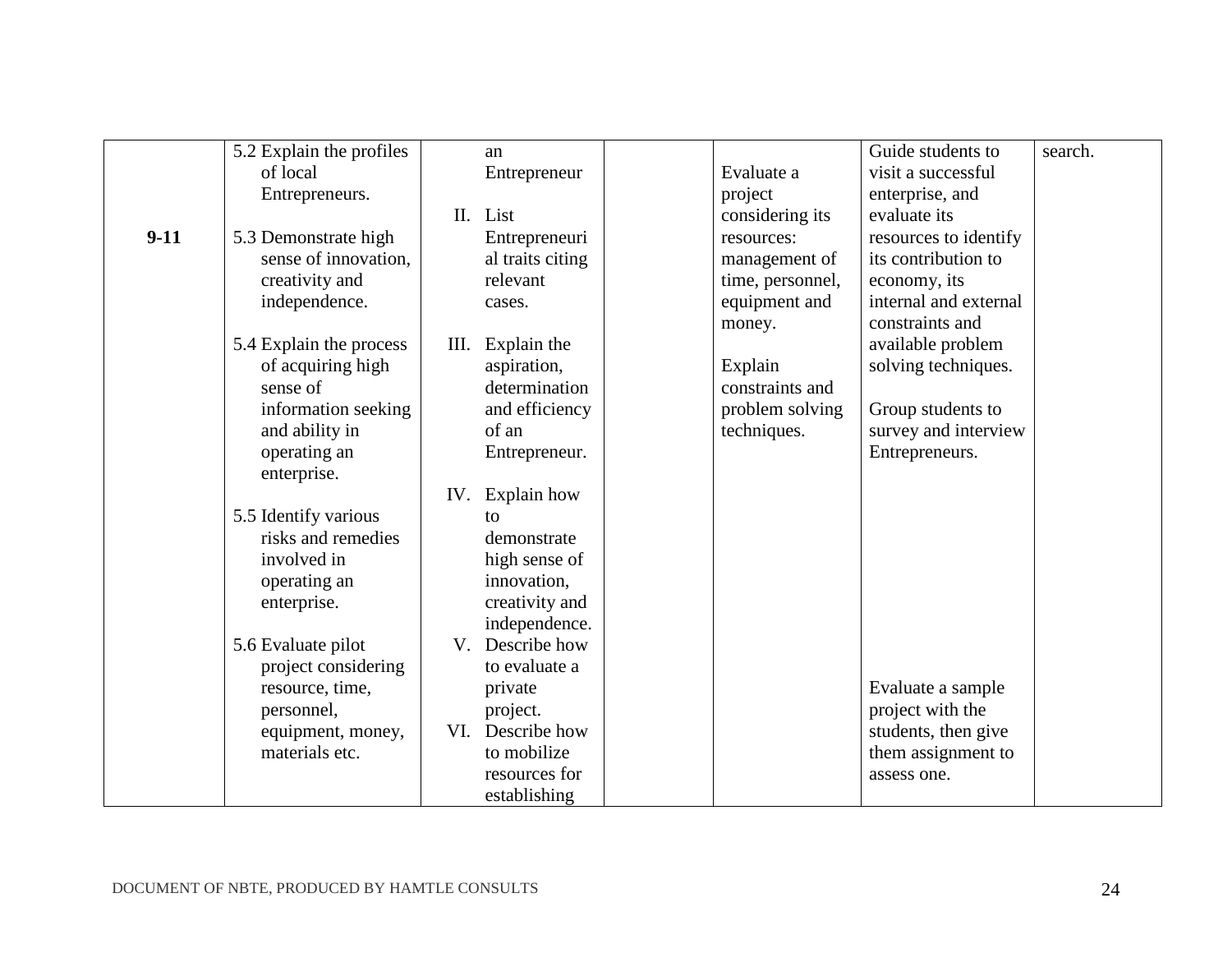| 5.7 Demonstrate<br>leadership and<br>VII.<br>leadership skills by<br>mobilizing<br>resources for<br>establishing an<br>enterprise.<br>5.8 Demonstrate high<br>level problem<br>solving techniques<br>in overcoming<br>internal and<br>external constraints. | an enterprise.<br>Describe how<br>to solve<br>problems<br>involving<br>internal and<br>external<br>constraints. |  |  |
|-------------------------------------------------------------------------------------------------------------------------------------------------------------------------------------------------------------------------------------------------------------|-----------------------------------------------------------------------------------------------------------------|--|--|
|                                                                                                                                                                                                                                                             |                                                                                                                 |  |  |

|                                                                                                              | <b>Theoretical Content</b> | <b>Practical Content</b>    |                   |                             |                    |              |
|--------------------------------------------------------------------------------------------------------------|----------------------------|-----------------------------|-------------------|-----------------------------|--------------------|--------------|
| General Objective 6: Understand the key competencies and determining factors for success in Entrepreneurship |                            |                             |                   |                             |                    |              |
|                                                                                                              | <b>Specific Learning</b>   | <b>Teacher's Activities</b> | <b>Specific</b>   | <b>Teacher's Activities</b> | <b>Resources</b>   |              |
| Week                                                                                                         | <b>Outcomes</b>            |                             |                   | <b>Learning</b>             |                    |              |
|                                                                                                              |                            |                             |                   | <b>Outcomes</b>             |                    |              |
|                                                                                                              | 6.1 Identify the key       | Explain major               | <b>Text Books</b> | Describe: Data              | Guide student to   | Computer     |
|                                                                                                              | competencies               | competencies                |                   | collection about            | demonstrate        | and          |
|                                                                                                              | required in setting up     | required for                | Journals          | self, Who am I              | knowledge of       | accessories, |
|                                                                                                              | a successful small         | successful                  |                   | (personal)                  | themselves, goals, | internet and |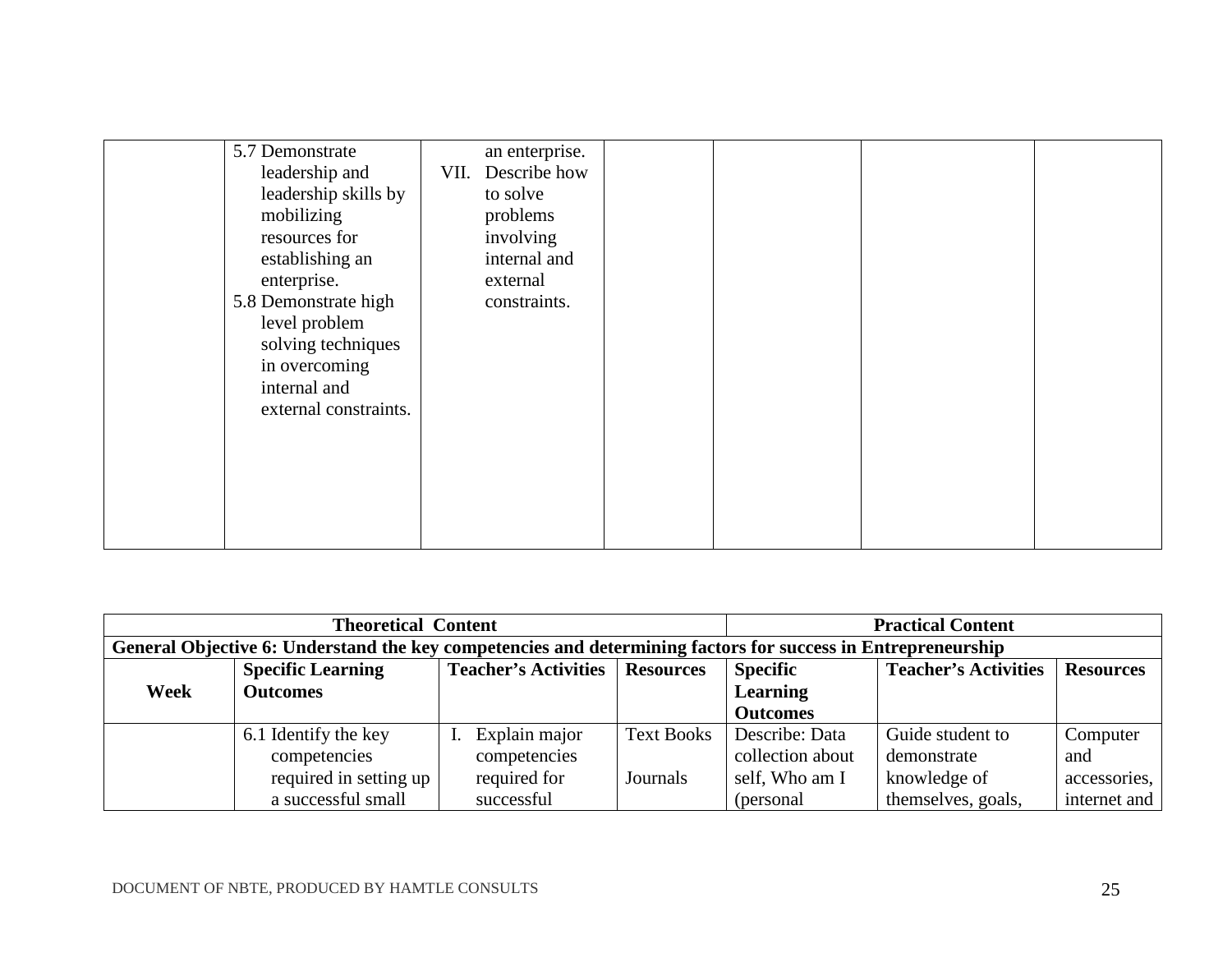|           | business;                 |      | Entrepreneurship   | Publications | efficacy) Rating    | Entrepreneurship      | visitations.  |
|-----------|---------------------------|------|--------------------|--------------|---------------------|-----------------------|---------------|
|           | Knowledge, Skill          |      |                    |              | of concept, Self    | strength and          | <b>Blocks</b> |
|           | and Traits.               | П.   | Explain key        | Video Film   | knowledge.          | weakness.             | Rings         |
|           |                           |      | success factors in |              |                     |                       | Papers        |
|           | 6.2 Identify key success  |      | setting up small   | TV & VCR     | Play a relevant     | Give practical        |               |
|           | factors in setting up     |      | business.          |              | business game       | assignment to student |               |
| $12 - 13$ | a small business;         |      |                    |              | and observe the     | on personal efficacy, |               |
|           | Resources, Ability,       | III. | Explain            |              | behavioral          | goal and link to      |               |
|           | Motivation and            |      | individual life    |              | pattern in relation | Entrepreneurship      |               |
|           | Determination, Idea       |      | goal of an         |              | to moderate risk    | strength and          |               |
|           | and Market etc.           |      | Entrepreneur.      |              | taking, goal        | weakness.             |               |
|           |                           |      |                    |              | setting etc.        |                       |               |
|           | 6.3 Define individual     | IV.  | Explain relevant   |              |                     | Demonstrate how to    |               |
|           | life goal and link it     |      | business games     |              | Identify core       | play business game.   |               |
|           | to Entrepreneurship.      |      | and their          |              | skills,             |                       |               |
|           |                           |      | behavioral         |              | competencies,       | Visit a small         |               |
|           | 6.4 Identify the strength |      | patterns.          |              | and success         | business enterprise.  |               |
|           | and weaknesses in         |      |                    |              | factors required    |                       |               |
|           | 6.3 above.                |      |                    |              | for                 |                       |               |
|           |                           |      |                    |              | entrepreneurship.   |                       |               |
|           |                           |      |                    |              |                     |                       |               |
|           | 6.5 Explain business      |      |                    |              |                     |                       |               |
|           | games.                    |      |                    |              |                     |                       |               |
|           |                           |      |                    |              |                     |                       |               |
|           | 6.6 Explain the           |      |                    |              |                     |                       |               |
|           | behavioral pattern        |      |                    |              |                     |                       |               |
|           | observed in 6.5           |      |                    |              |                     |                       |               |
|           | above on: Moderate        |      |                    |              |                     |                       |               |
|           | risk taking, Goal         |      |                    |              |                     |                       |               |
|           | setting, Learning         |      |                    |              |                     |                       |               |
|           | from feed back,           |      |                    |              |                     |                       |               |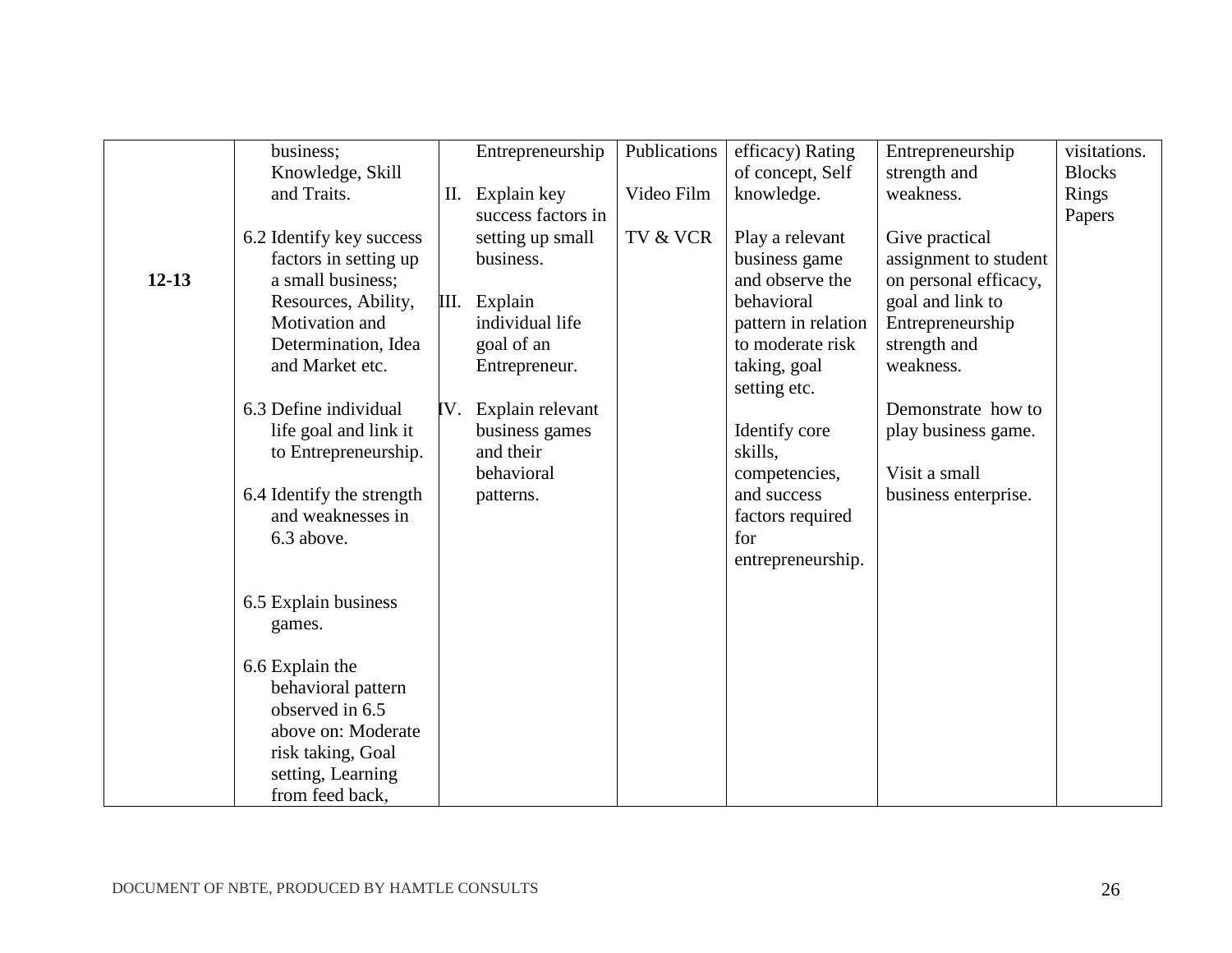| Taking personal<br>responsibility, |  |  |  |
|------------------------------------|--|--|--|
| Confidence and self                |  |  |  |
| reliance.                          |  |  |  |
|                                    |  |  |  |

|             | <b>Theoretical Content</b>                                          |                             |                   | <b>Practical Content</b>    |                       |             |
|-------------|---------------------------------------------------------------------|-----------------------------|-------------------|-----------------------------|-----------------------|-------------|
|             | General Objective 7: Know the motivational pattern of Entrepreneurs |                             |                   |                             |                       |             |
|             | <b>Specific Learning</b>                                            | <b>Teacher's Activities</b> | <b>Specific</b>   | <b>Teacher's Activities</b> | <b>Resources</b>      |             |
| <b>Week</b> | <b>Outcomes</b>                                                     |                             |                   | <b>Learning</b>             |                       |             |
|             |                                                                     |                             |                   | <b>Outcomes</b>             |                       |             |
|             | 7.1 Define motivation.                                              | Explain                     | <b>Text Books</b> | Analyze motive              | Illustrate how to     | Computer    |
|             |                                                                     | motivation,                 |                   | strength from               | carryout analysis on  | and         |
|             | 7.2 List the objectives                                             | objectives,                 | Journals          | TAT score using             | motive strength from  | internet    |
|             | of motivation.                                                      | merit and                   |                   | a given case.               | TAT scores using a    | facilities. |
|             |                                                                     | demerit.                    | Publications      |                             | related case studies. |             |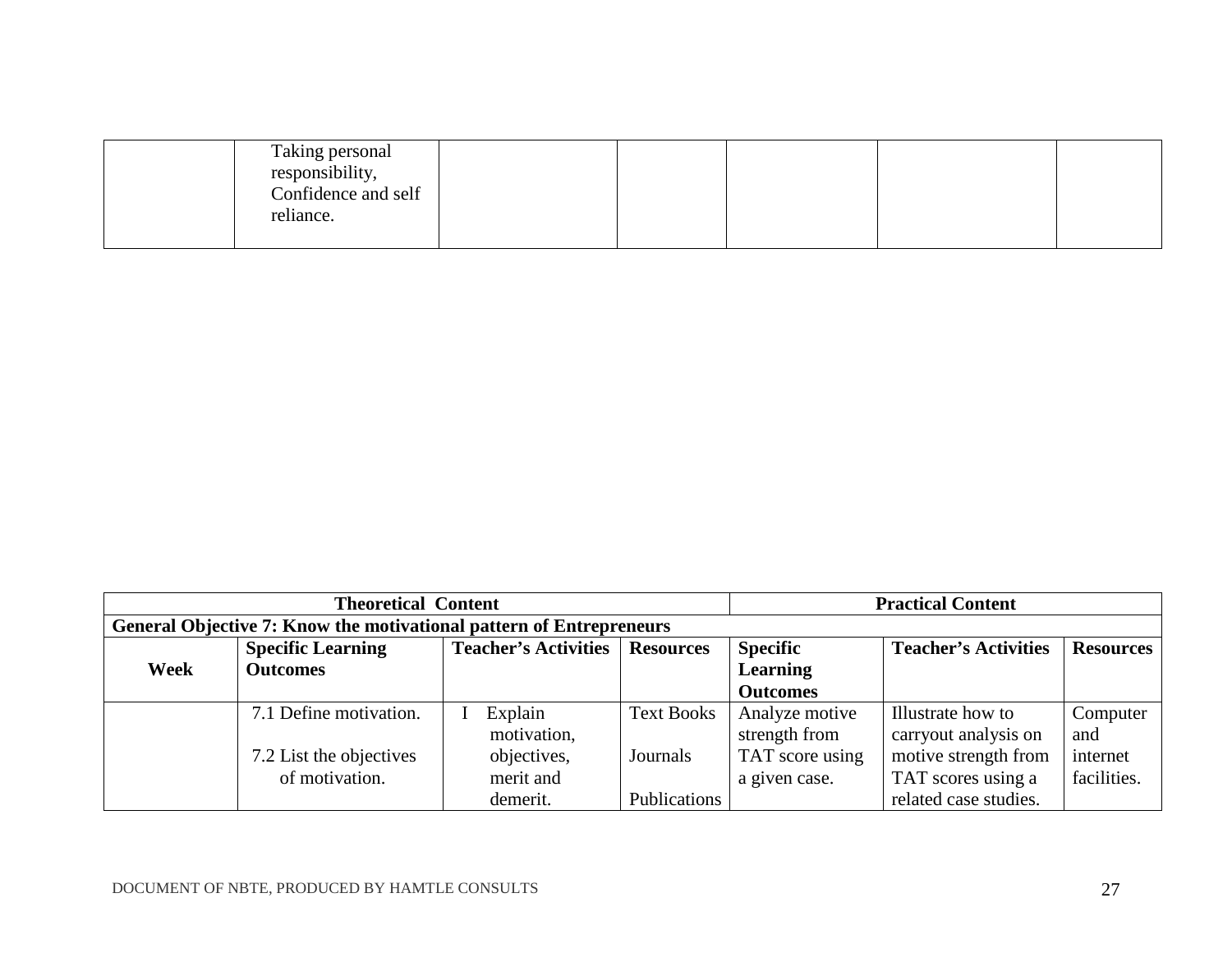|           | 7.3 Identify barriers to<br>motivation and<br>achievement.        | Explain TAT<br>$\rm II$<br>scores.                               |  |  |
|-----------|-------------------------------------------------------------------|------------------------------------------------------------------|--|--|
| $14 - 15$ | 7.4 Explain Thematic<br><b>Appreciation Test</b><br>(TAT) scores. | III Explain how to<br>carryout<br>analysis on<br>motive strength |  |  |
|           | Explain how to<br>analyze motive<br>strength from TAT             | from TAT<br>scores.                                              |  |  |
|           | score.                                                            | IV. Explain spirit of<br>AMT                                     |  |  |
|           | Explain the spirit<br>of Achievement                              |                                                                  |  |  |
|           | <b>Motivation Test</b><br>(AMT)                                   |                                                                  |  |  |

#### **EEd Curriculum for Polytechnics**

| <b>Course: PRACTICE OF</b> | <b>Code: EEd 216</b>                                                          | <b>Credit Hour: 3 hours</b>  |
|----------------------------|-------------------------------------------------------------------------------|------------------------------|
| <b>ENTREPRENEURSHIP</b>    |                                                                               |                              |
|                            | <b>Pre-requisite: Intro to Entrepreneurship</b> Theoretical: 1 hours/week - % |                              |
| Semester: Third            |                                                                               | Practical : 2 hours/week - % |

#### **Course main Aim/Goal This course is designed to equip the student with necessary entrepreneurial skills for self-employment.**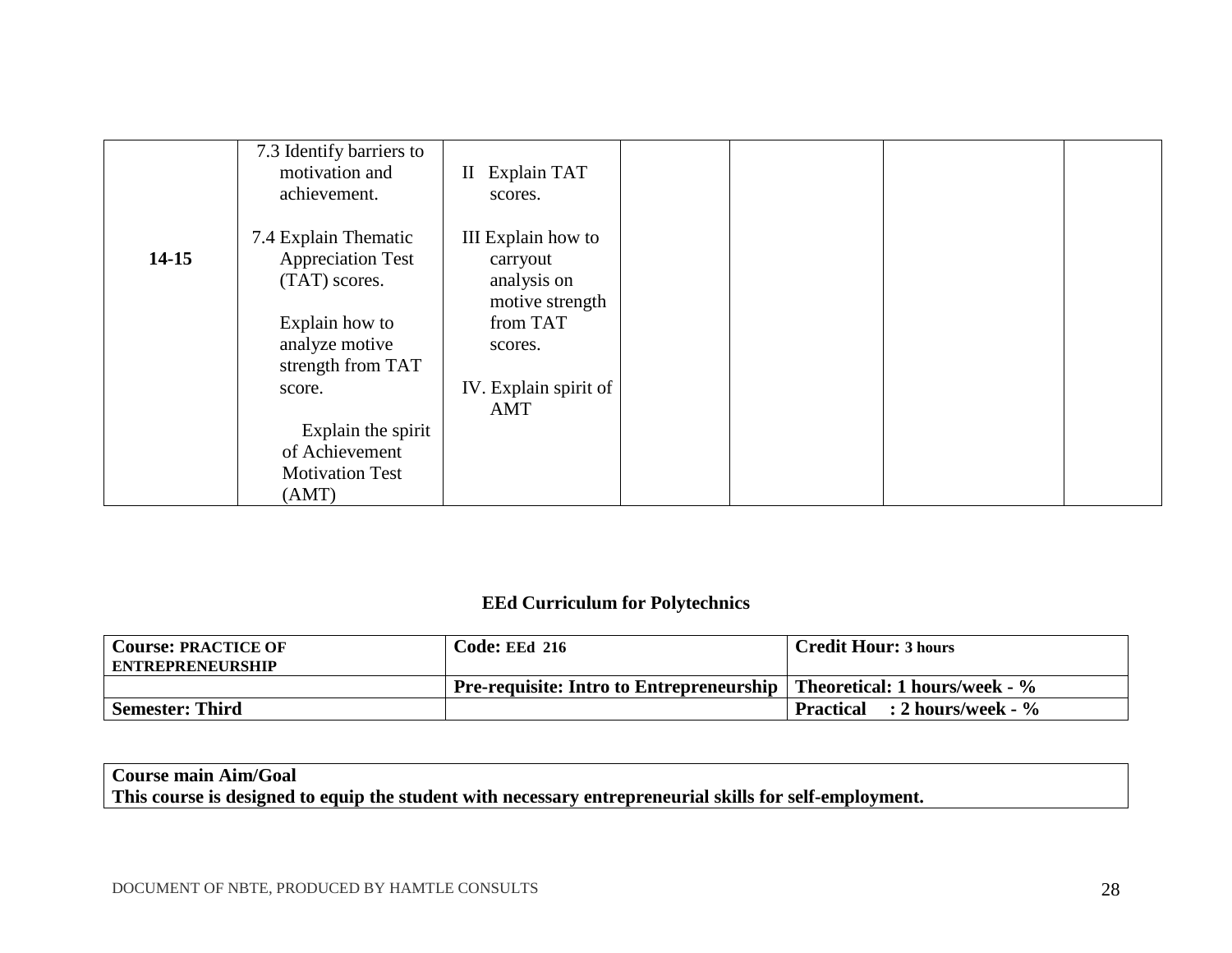#### **General Objectives:**

**On completion of the course, the student should:** 

- **1. Know techniques for generating business ideas and the process of identifying and assessing business opportunities**
- **2. Know how to evaluate a business idea for developing an enterprise**
- **3. Know methods of product/service selection**
- **4. Understand the process and procedure for starting an Enterprise**
- **5. Know the operational techniques in managing an Enterprise**
- **6. Understand the various existing industries and support agencies in Nigeria**
- **7. Appreciate the role of commercial and development banks in small and medium scale industries development**
- **8. Understand the role of personal savings and portfolio investment in National Economic Development**

|                                                                                                                                           | <b>Theoretical Content</b>           | <b>Practical Content</b>                               |                             |                                                  |                                                               |                         |  |  |
|-------------------------------------------------------------------------------------------------------------------------------------------|--------------------------------------|--------------------------------------------------------|-----------------------------|--------------------------------------------------|---------------------------------------------------------------|-------------------------|--|--|
| General Objective 1: Know techniques for generating business ideas and the process of identifying and assessing business<br>opportunities |                                      |                                                        |                             |                                                  |                                                               |                         |  |  |
| Week                                                                                                                                      | <b>Specific Learning</b><br>Outcomes | <b>Teacher's Activities</b>                            | <b>Resources</b>            | <b>Specific</b><br>Learning<br><b>Outcomes</b>   | <b>Teacher's Activities</b>                                   | <b>Resources</b>        |  |  |
|                                                                                                                                           | 1.1 Define business<br>opportunity.  | I. Explain business<br>opportunities and<br>process of | Text<br>Books,<br>journals. | Identify business<br>opportunities<br>using SWOT | Guide students to<br>identify business<br>opportunities using | Computer<br>text books, |  |  |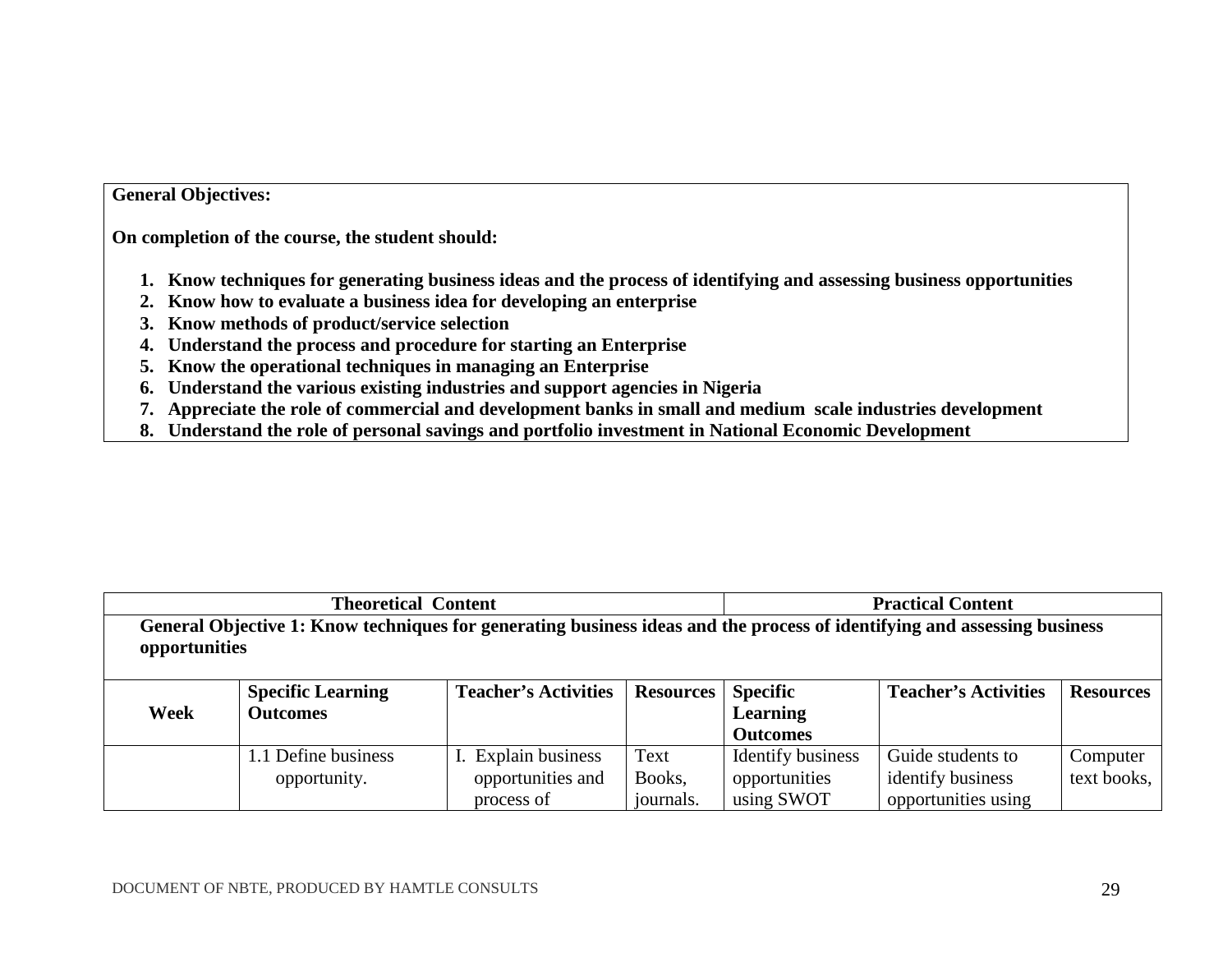|         | 1.2 State the process of | exploring them.    | Analysis.         | <b>SWOT Analysis</b>   | Use of      |
|---------|--------------------------|--------------------|-------------------|------------------------|-------------|
|         |                          |                    |                   |                        |             |
|         | Exploring                |                    |                   |                        | internet    |
|         | opportunities.           | II. Explain the    | Conduct market    | Guide students to      | and         |
|         |                          | process of         | survey and select | conduct market         | relevant    |
| $1 - 2$ | 1.3 Identify business    | product/service    | the most viable   | survey to enable them  | video       |
|         | opportunities(SWOT       | selection.         | business venture. | select the most viable | clips.      |
|         | Analysis)                |                    |                   | business venture.      |             |
|         |                          | III. Explain SWOT  |                   |                        | Guest       |
|         | 1.4 State the process of | Analysis and how   |                   | Demonstrate using      | speakers    |
|         | conducting a market      | to identify        |                   | appropriate            | from        |
|         | survey in other to       | business           |                   | application package,   | successful  |
|         | establish                | opportunities.     |                   | product selection,     | businesses. |
|         | demand/supply gap.       |                    |                   | product tracking,      |             |
|         |                          | IV. Explain the    |                   | order tracking etc.    |             |
|         | 1.5 State the process of | process of         |                   |                        |             |
|         | business idea            | conducting         |                   | Set up student         |             |
|         | generation.              | market survey and  | Set up a small    | groups with the task   |             |
|         |                          | selecting a viable | business          | of setting up a small  |             |
|         |                          | business venture.  | enterprise        | business enterprise.   |             |
|         |                          |                    |                   |                        |             |
|         |                          | V. Explain the     |                   | Invite a successful    |             |
|         |                          | process of         |                   | entrepreneur to give a |             |
|         |                          | business idea      |                   | talk.                  |             |
|         |                          | generation.        |                   |                        |             |
|         |                          |                    |                   | Make the               |             |
|         |                          |                    |                   | student/group          |             |
|         |                          |                    |                   | generate his/their     |             |
|         |                          |                    |                   | viable business idea   |             |
|         |                          |                    |                   | which would further    |             |
|         |                          |                    |                   | be subjected to        |             |
|         |                          |                    |                   | feasible business      |             |
|         |                          |                    |                   |                        |             |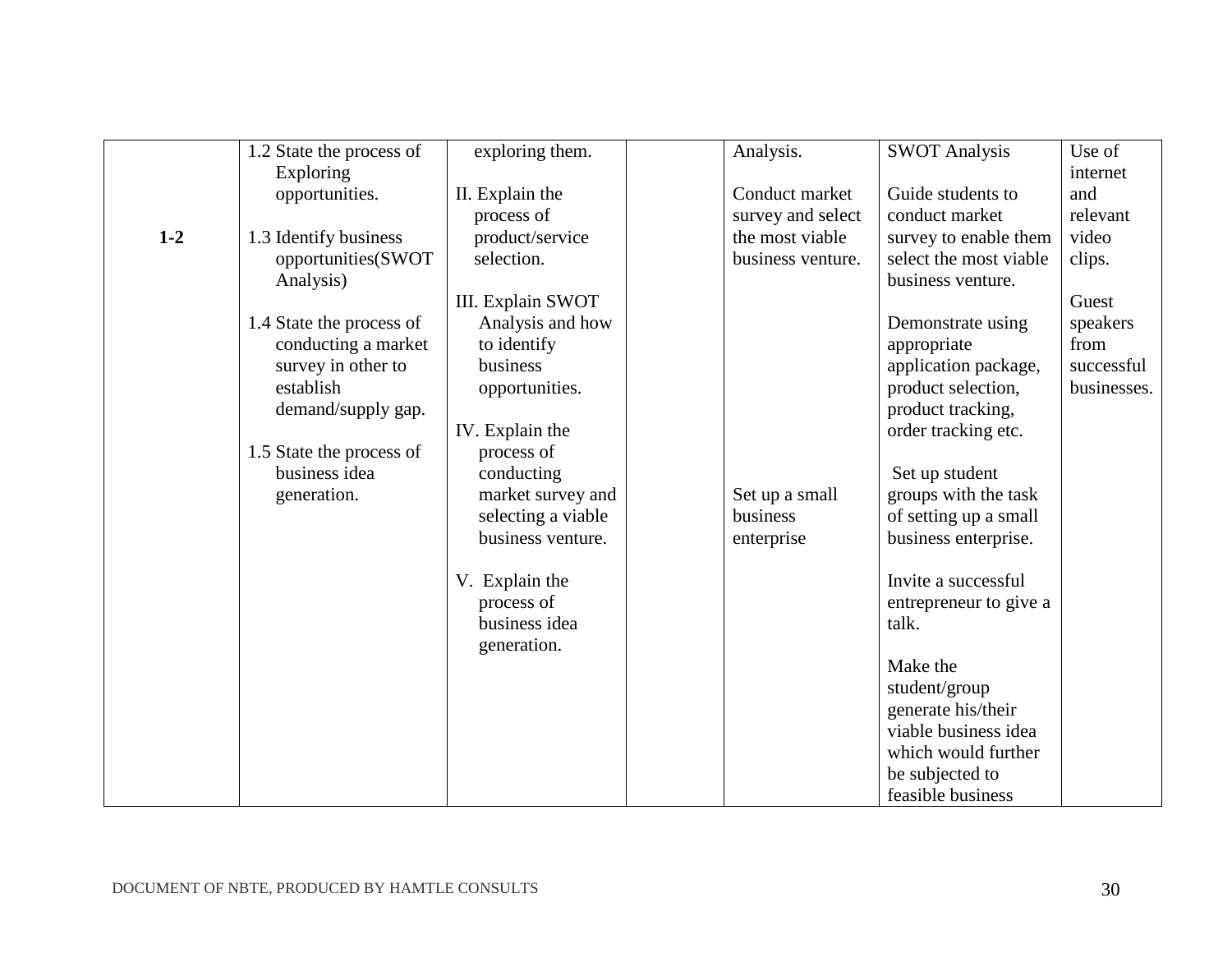| plan. |
|-------|
|-------|

|      | <b>Theoretical Content</b>                                                                     | <b>Practical Content</b> |            |                   |                             |                  |
|------|------------------------------------------------------------------------------------------------|--------------------------|------------|-------------------|-----------------------------|------------------|
|      | General Objective 2: Know how to evaluate a business idea for developing an enterprise         |                          |            |                   |                             |                  |
|      | <b>Teacher's Activities</b><br><b>Specific Learning</b><br><b>Resources</b><br><b>Specific</b> |                          |            |                   | <b>Teacher's Activities</b> | <b>Resources</b> |
| Week | <b>Outcomes</b>                                                                                |                          |            | <b>Learning</b>   |                             |                  |
|      |                                                                                                |                          |            | <b>Outcomes</b>   |                             |                  |
|      |                                                                                                | I. Explain a             | Textbooks. | Prepare a         | Guide students in           | Computer         |
|      | 2.1 Define the concept                                                                         | business idea.           | Journey    | preliminary       | preparing a                 | complete         |
|      | of business plan.                                                                              | Explain the<br>Н.        | Projector  | project proposal. | preliminary project         | with             |
|      |                                                                                                | concept of               | (mm)       |                   | proposal.                   | accessories      |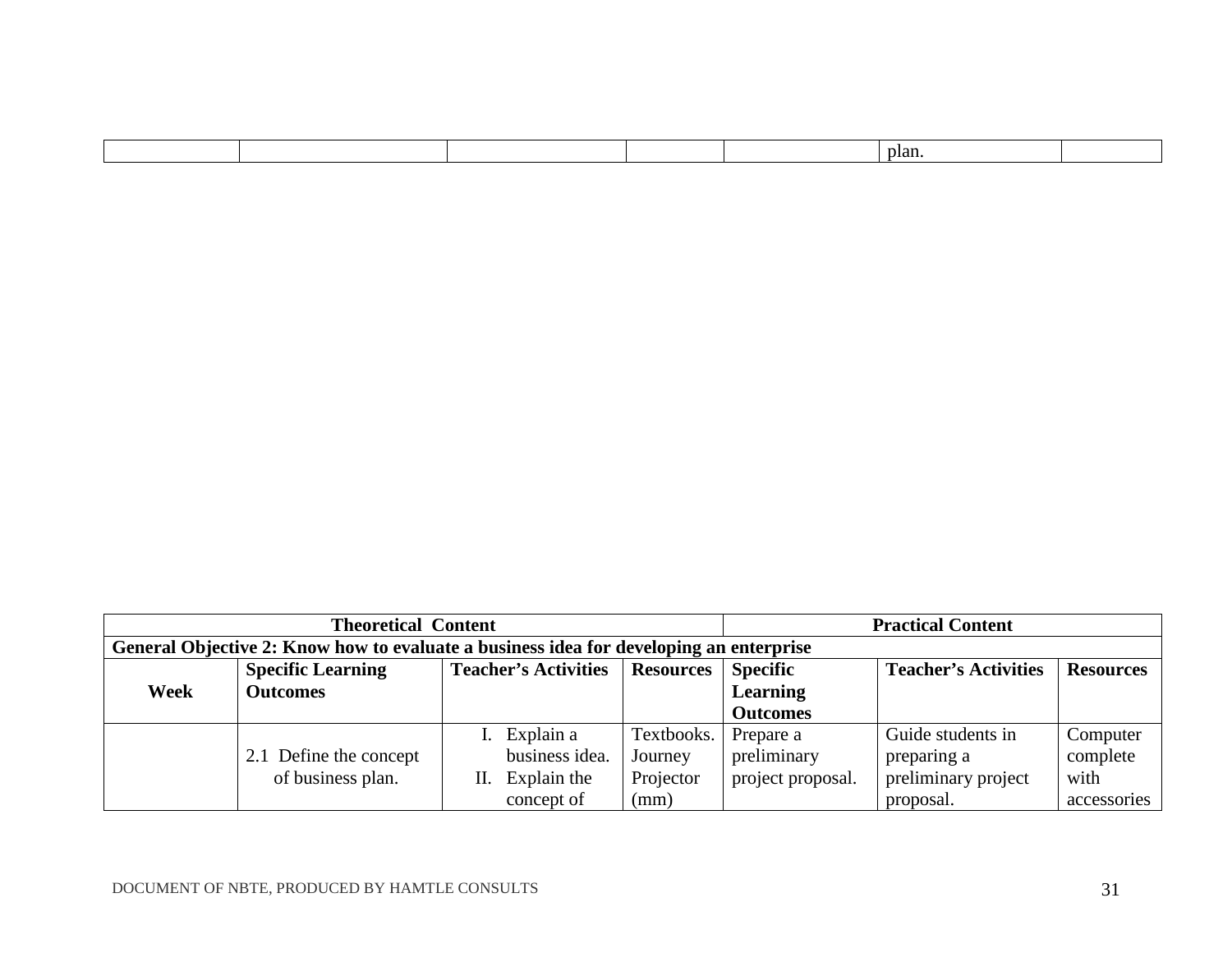|   | 2.2 Explain the process |     | business plan  | Set-up students'        |                        | and D       |
|---|-------------------------|-----|----------------|-------------------------|------------------------|-------------|
|   | of preparing            |     | and project    | groups with an          | Using the on going     | base,       |
|   | preliminary project     |     | proposal.      | initial start up        | business project       | Internet    |
|   | proposal.               | Ш.  | Relate         | capital of              | guide students to      | connection. |
|   |                         |     | business idea  | N10,000,00 and          | complete a business    | Textbooks.  |
| 3 | 2.3 Explain the process |     | to business    | the task of setting     | plan and present it to |             |
|   | of preparing a          |     | plan and       | up a small              | a panel of successful  |             |
|   | detailed business       |     | project        | business                | entrepreneurs, the     |             |
|   | plan.                   |     | proposal.      | enterprise.             | plan should consider   |             |
|   |                         |     |                |                         | sale forecast, time    |             |
|   | 2.4 Conduct a model     | IV. | Describe the   | Conduct a modest        | sheet analysis,        |             |
|   | business plan on a      |     | steps in       | business plan on a      | employee tracking,     |             |
|   | selected venture.       |     | preparing a    | selected venture.       | loan amortization      |             |
|   |                         |     | model          | Present the plan        | etc.                   |             |
|   |                         |     | business plan. | to a panel of           |                        |             |
|   |                         |     |                | successful              | Explore Internet for   |             |
|   |                         |     |                | entrepreneur for        | company profile,       |             |
|   |                         |     |                | assessment.             | product catalog,       |             |
|   |                         |     |                |                         | product information,   |             |
|   |                         |     |                | <b>Explore Internet</b> | URL management.        |             |
|   |                         |     |                | for company             |                        |             |
|   |                         |     |                | profile, product        |                        |             |
|   |                         |     |                | catalog, product        | The written business   |             |
|   |                         |     |                | information, URL        | plan should be assess  |             |
|   |                         |     |                | management.             | as part of continuous  |             |
|   |                         |     |                |                         | assessment             |             |
|   |                         |     |                | Conduct a model         |                        |             |
|   |                         |     |                | business plan on a      |                        |             |
|   |                         |     |                | selected venture.       |                        |             |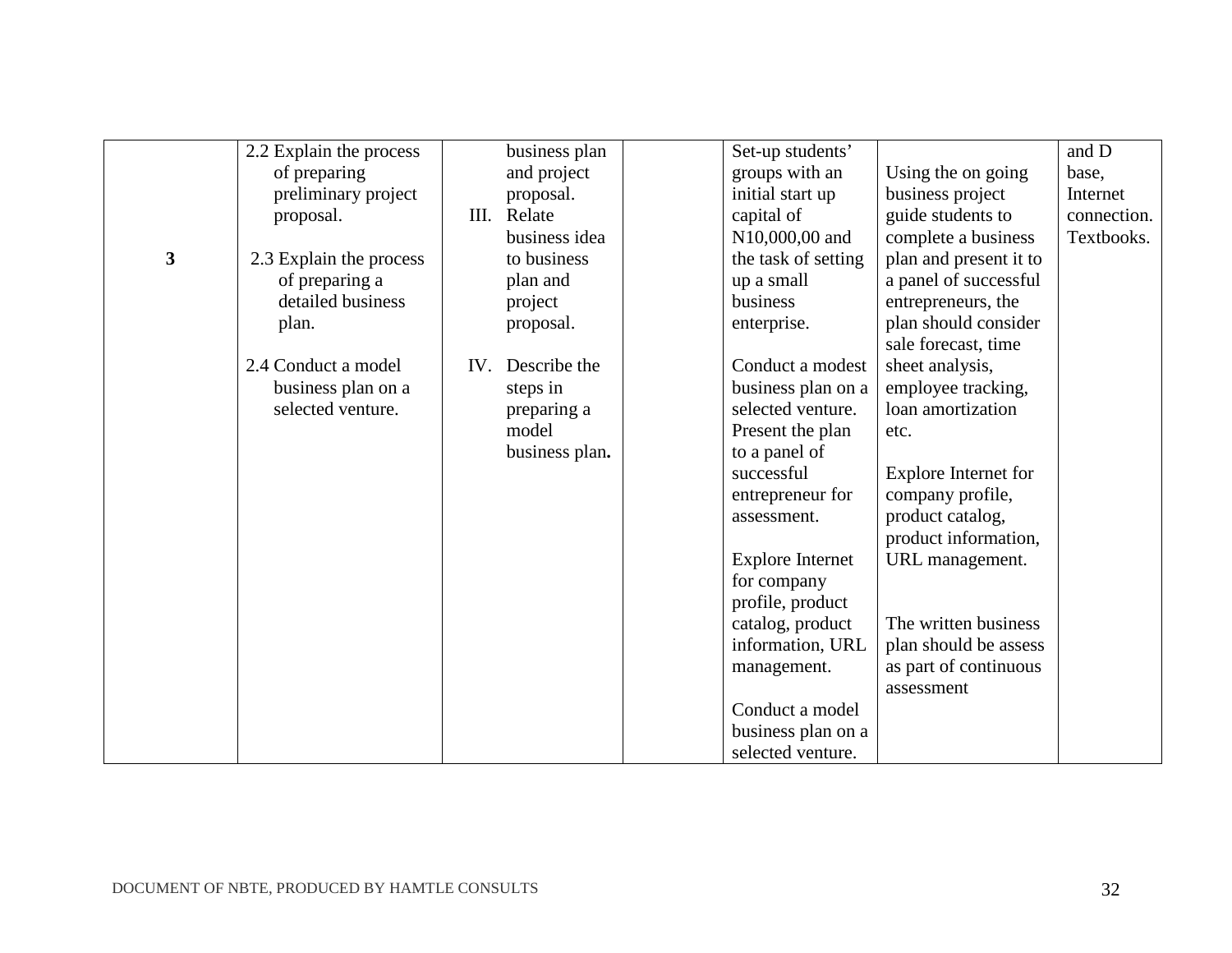|                                                                | <b>Theoretical Content</b> | <b>Practical Content</b>    |                   |                 |                             |                  |
|----------------------------------------------------------------|----------------------------|-----------------------------|-------------------|-----------------|-----------------------------|------------------|
| General Objective 3: Know methods of product/service selection |                            |                             |                   |                 |                             |                  |
|                                                                |                            |                             |                   |                 |                             |                  |
|                                                                | <b>Specific Learning</b>   | <b>Teacher's Activities</b> | <b>Resources</b>  | <b>Specific</b> | <b>Teacher's Activities</b> | <b>Resources</b> |
| Week                                                           | <b>Outcomes</b>            |                             |                   | <b>Learning</b> |                             |                  |
|                                                                |                            |                             |                   | <b>Outcomes</b> |                             |                  |
|                                                                | 3.1 Define                 | Explain                     | <b>Text Books</b> | Analyze a given | Guides students to          |                  |
|                                                                | product/service.           | product                     |                   | case in product | analyze a case in           |                  |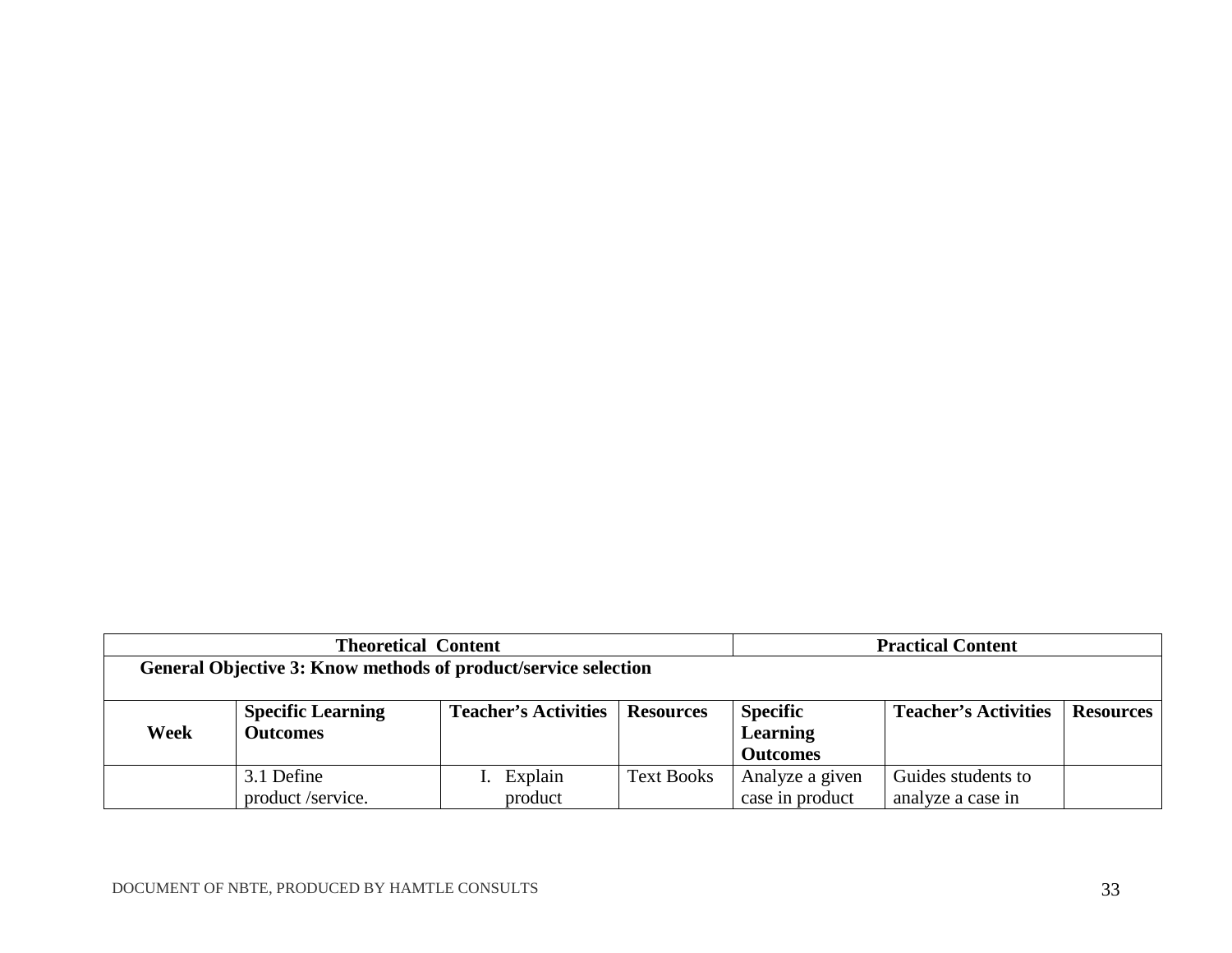|         |                           |             | selection,           | Journals      | selection.               | product selection.    |  |
|---------|---------------------------|-------------|----------------------|---------------|--------------------------|-----------------------|--|
|         | 3.2 Explain the nature    |             | criteria and         |               | Select a product         | Invite an             |  |
|         | and characteristics of    |             | factors              | Publications. | Prepare a                | Entrepreneur to       |  |
|         | product/service.          |             | associated           |               | feasibility report       | speak on venture      |  |
|         |                           |             | with                 | Projector     | on a modern              | idea generation and   |  |
| $4 - 5$ | 3.3 Explain product       |             | selection.           | (mm)          | business and             | product selection     |  |
|         | selection criteria.       |             | II. Explain          |               | evaluate the             |                       |  |
|         |                           |             | venture idea         |               | viability,               | Guide students to     |  |
|         | 3.4 Identify key factors  |             | generation.          |               | methodology and          | prepare feasibility   |  |
|         | associated with           |             |                      |               | CBA. (Cost               | studies on a model    |  |
|         | product selection.        | Ш.          | Explain steps        |               | <b>Benefit Analysis)</b> | institution based     |  |
|         | - Infrastructure          |             | involved in          |               | Generate venture         | business and evaluate |  |
|         | - Technology              |             | preliminary          |               | idea on selected         | the viability,        |  |
|         | - Availability of raw     |             | screening.           |               | exportable               | methodology and       |  |
|         | material.                 |             |                      |               | product obtained         | (Cost Benefit)        |  |
|         | - Government              | IV.         | Explain steps        |               | from the web.            | Analysis) CBA.        |  |
|         | Policy/Regulation         |             | in preparing         |               |                          |                       |  |
|         | -Legal aspects of         |             | pre-feasibility      |               |                          | Guide students to use |  |
|         | business.                 |             | study.               |               |                          | web based             |  |
|         |                           |             |                      |               |                          | information to        |  |
|         | 3.5 Explain venture       |             |                      |               |                          | generate venture idea |  |
|         | idea generation.          |             |                      |               |                          | on an exportable      |  |
|         | 3.6 Explain the steps     |             | V. Explain the       |               |                          | product.              |  |
|         | involved in preliminary   | adequacy of |                      |               |                          |                       |  |
|         | screening.                |             | infrastructural      |               |                          | Organize visit to a   |  |
|         |                           |             | facilities, relevant |               | Write a report on        | small business outfit |  |
|         | 3.9 Explain the different |             | technology and       |               | their visit.             | to understudy         |  |
|         | steps in preparing        |             | adequacy of raw      |               |                          | infrastructural       |  |
|         | pre-feasibility study.    |             | materials for the    |               |                          | facilities, available |  |
|         |                           |             | selected product.    |               |                          | technology, sources   |  |
|         | 3.10 Evaluate adequacy    |             |                      |               |                          | and adequacy of raw   |  |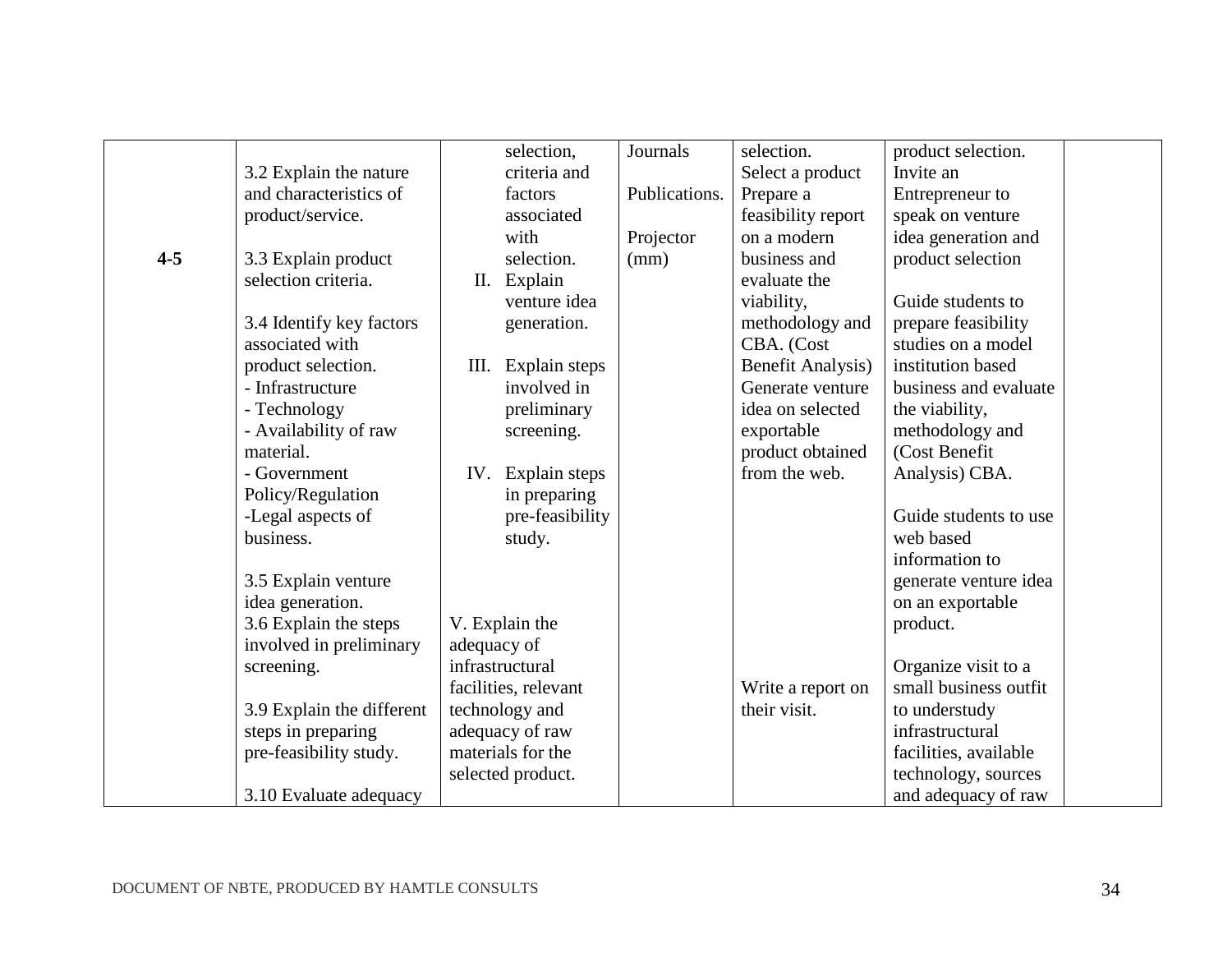| Week | <b>Outcomes</b>                                                                                                  |                                           |                  | <b>Learning</b><br><b>Outcomes</b> | <b>Activities</b>                       |                      |
|------|------------------------------------------------------------------------------------------------------------------|-------------------------------------------|------------------|------------------------------------|-----------------------------------------|----------------------|
|      | General Objective 4: Understand the process and procedure for starting an Enterprise<br><b>Specific Learning</b> | <b>Teacher's Activities</b>               | <b>Resources</b> | <b>Specific</b>                    | Teacher's                               | <b>Resources</b>     |
|      |                                                                                                                  | <b>Theoretical Content</b>                |                  |                                    | <b>Practical Content</b>                |                      |
|      | product selection.                                                                                               |                                           |                  |                                    |                                         |                      |
|      | aspects of business in                                                                                           |                                           |                  |                                    |                                         |                      |
|      | 3.13 Identify legal                                                                                              |                                           |                  |                                    |                                         |                      |
|      | selected product.                                                                                                |                                           |                  |                                    |                                         |                      |
|      | regulations on the                                                                                               |                                           |                  |                                    |                                         |                      |
|      | government policy and                                                                                            |                                           |                  |                                    |                                         |                      |
|      | 3.12 Explain effects of                                                                                          |                                           |                  |                                    |                                         |                      |
|      | product.                                                                                                         |                                           |                  |                                    |                                         |                      |
|      | materials for the selected                                                                                       |                                           |                  |                                    |                                         |                      |
|      | and adequacy of raw                                                                                              |                                           |                  |                                    |                                         |                      |
|      | 3.11 Evaluate sources                                                                                            |                                           |                  |                                    |                                         |                      |
|      | product.                                                                                                         |                                           |                  |                                    |                                         |                      |
|      | available for the selected                                                                                       |                                           |                  |                                    |                                         |                      |
|      | relevant technology                                                                                              | selected product                          |                  |                                    |                                         |                      |
|      | 3.10 Identify the                                                                                                | of business on the                        |                  |                                    | business.                               |                      |
|      |                                                                                                                  | well as legal aspects                     |                  |                                    |                                         | legal aspects of the |
|      | facilities for product<br>selection.                                                                             | of government policy<br>and regulation as |                  |                                    | government policy<br>and regulation and |                      |
|      | of infrastructural                                                                                               | VI. Explain effects                       |                  |                                    | materials, effect of                    |                      |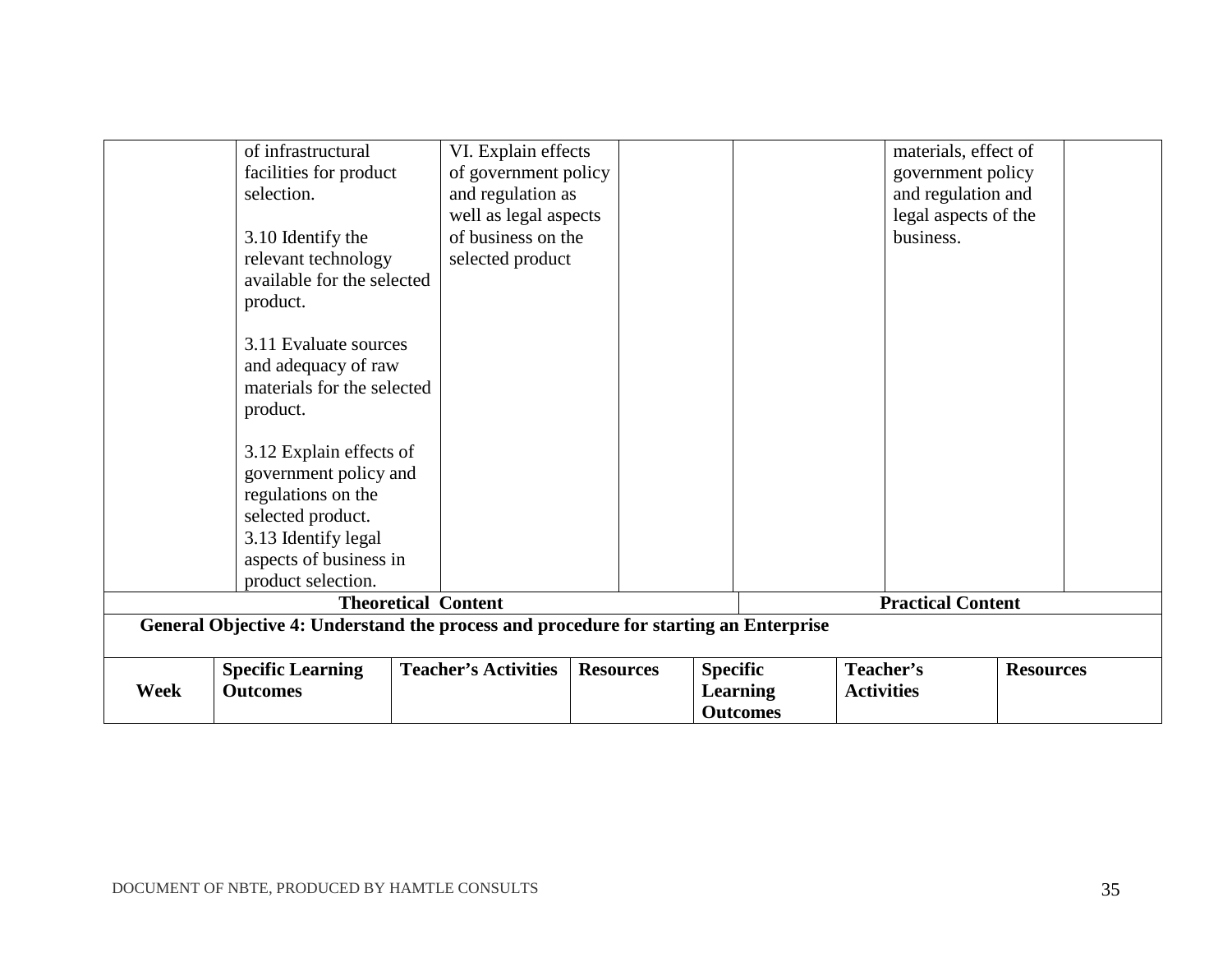|         | 4.1 Out line the main     | I.   | Explain the     | <b>Textbooks</b> | Prepare         | Guide students to    | <b>Text books CAMA</b> |
|---------|---------------------------|------|-----------------|------------------|-----------------|----------------------|------------------------|
|         | features of the           |      | main features   | <b>CAMA</b>      | Memorandum      | prepare              | Internet (CAC          |
|         | Companies and             |      | of the CAMA     | Articles and     | and articles of | Memorandum and       | Website)               |
|         | <b>Allied Matters Act</b> |      | with special    | Memo of          | Association for | Articles of          |                        |
|         | (CAMA) 1990 and           |      | reference to    | Association      | a hypothetical  | Association of a     |                        |
|         | the subsequent            |      | provisions      | Certificate of   | company.        | hypothetical         |                        |
|         | amendments.               |      | relating to     | Incorporation.   |                 | company.             |                        |
| $6 - 7$ |                           |      | registration    |                  | Identify        |                      |                        |
|         | 4.2 Explain the           |      | and             |                  | documents       | Show students        |                        |
|         | functions of the          |      | incorporation   |                  | required for    | necessary            |                        |
|         | Corporate Affairs         |      | business.       |                  | incorporation.  | Incorporation        |                        |
|         | Commission (CAC)          |      |                 |                  |                 | documents.           |                        |
|         | under the Companies       | П.   | Explain the     |                  |                 |                      |                        |
|         | and Allied Matters        |      | functions of    |                  |                 | Visit CAC office     |                        |
|         | Act 1990.                 |      | CAC.            |                  |                 | nearest to you to    |                        |
|         |                           |      |                 |                  |                 | familiarize with its |                        |
|         | 4.3 Explain the legal     |      |                 |                  |                 | operation.           |                        |
|         | structure of business.    |      |                 |                  |                 |                      |                        |
|         |                           | III. | Explain the     |                  |                 |                      |                        |
|         | 4.4 State factors to      |      | different legal |                  |                 |                      |                        |
|         | consider in naming a      |      | forms of        |                  |                 |                      |                        |
|         | business.                 |      | business.       |                  |                 |                      |                        |
|         |                           |      |                 |                  |                 |                      |                        |
|         | 4.5 Explain the           | IV.  | Explain         |                  |                 |                      |                        |
|         | procedure and             |      | reasons for     |                  |                 |                      |                        |
|         | requirements for          |      | and factors in  |                  |                 |                      |                        |
|         | registration of a         |      | naming a        |                  |                 |                      |                        |
|         | business name.            |      | business.       |                  |                 |                      |                        |
|         |                           |      |                 |                  |                 |                      |                        |
|         | 4.6 Explain the           |      | V. Explain      |                  |                 |                      |                        |
|         | procedure and             |      | Memorandum      |                  |                 |                      |                        |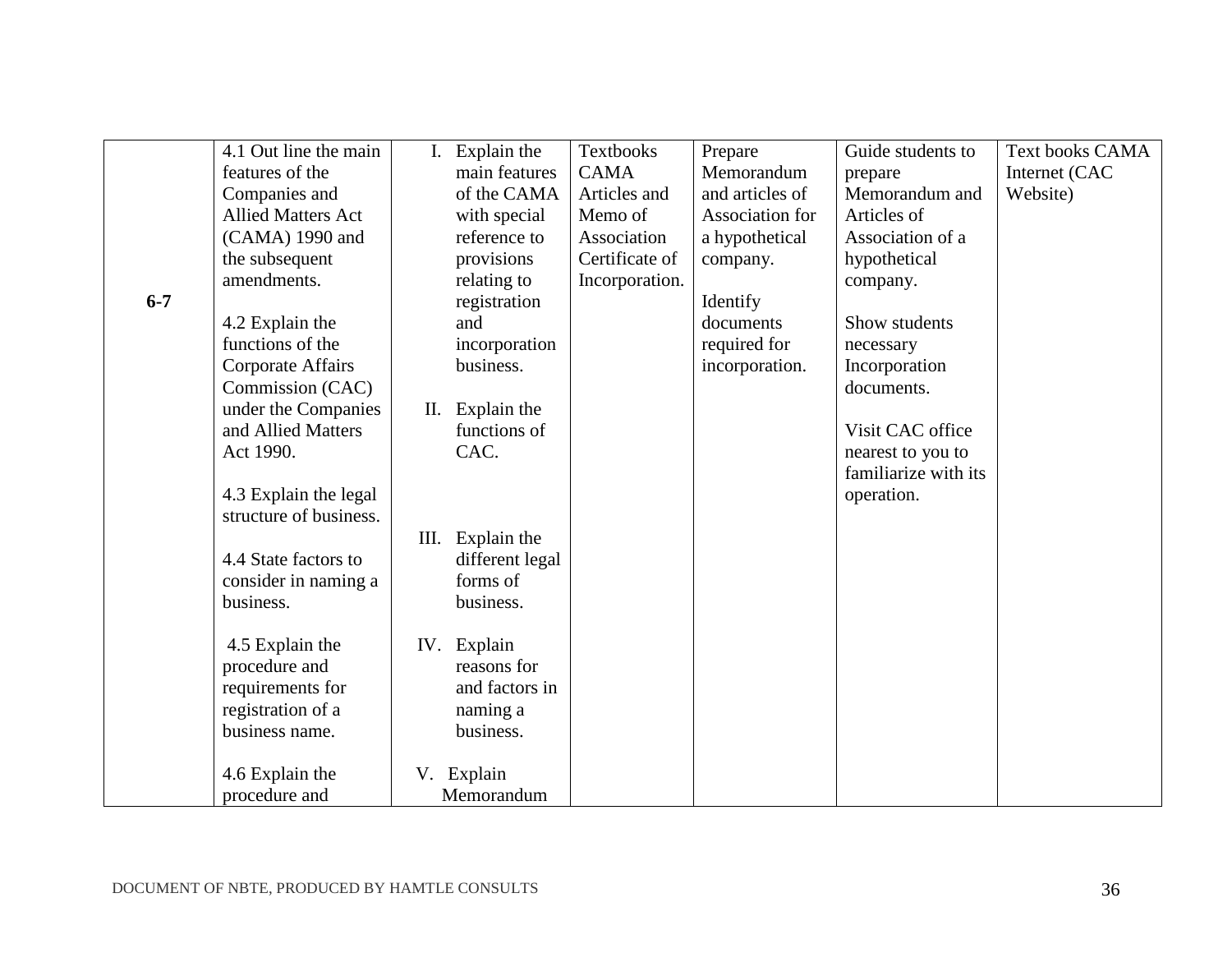| requirements for      | and articles of | Register a     |                   |  |
|-----------------------|-----------------|----------------|-------------------|--|
| incorporating a       | association and | business name. |                   |  |
| business.             | the procedure   |                |                   |  |
|                       | for             |                | Guide students to |  |
| 4.7 Explain the       | incorporation   |                | register a        |  |
| reasons for the       | of companies in |                | hypothetical      |  |
| existence of          | Nigeria.        |                | business name     |  |
| registered business   |                 |                | with the nearest  |  |
| names and             |                 |                | <b>CAC</b>        |  |
| companies.            |                 |                |                   |  |
|                       |                 |                |                   |  |
| 4.8 Identify various  | Explain<br>VI.  |                |                   |  |
| agencies responsible  | licenses and    |                |                   |  |
| for issuance of       | permits and     |                |                   |  |
| licenses and permits. | their issuing   |                |                   |  |
|                       | Agencies.       |                |                   |  |
|                       |                 |                |                   |  |
|                       |                 |                |                   |  |
|                       |                 |                |                   |  |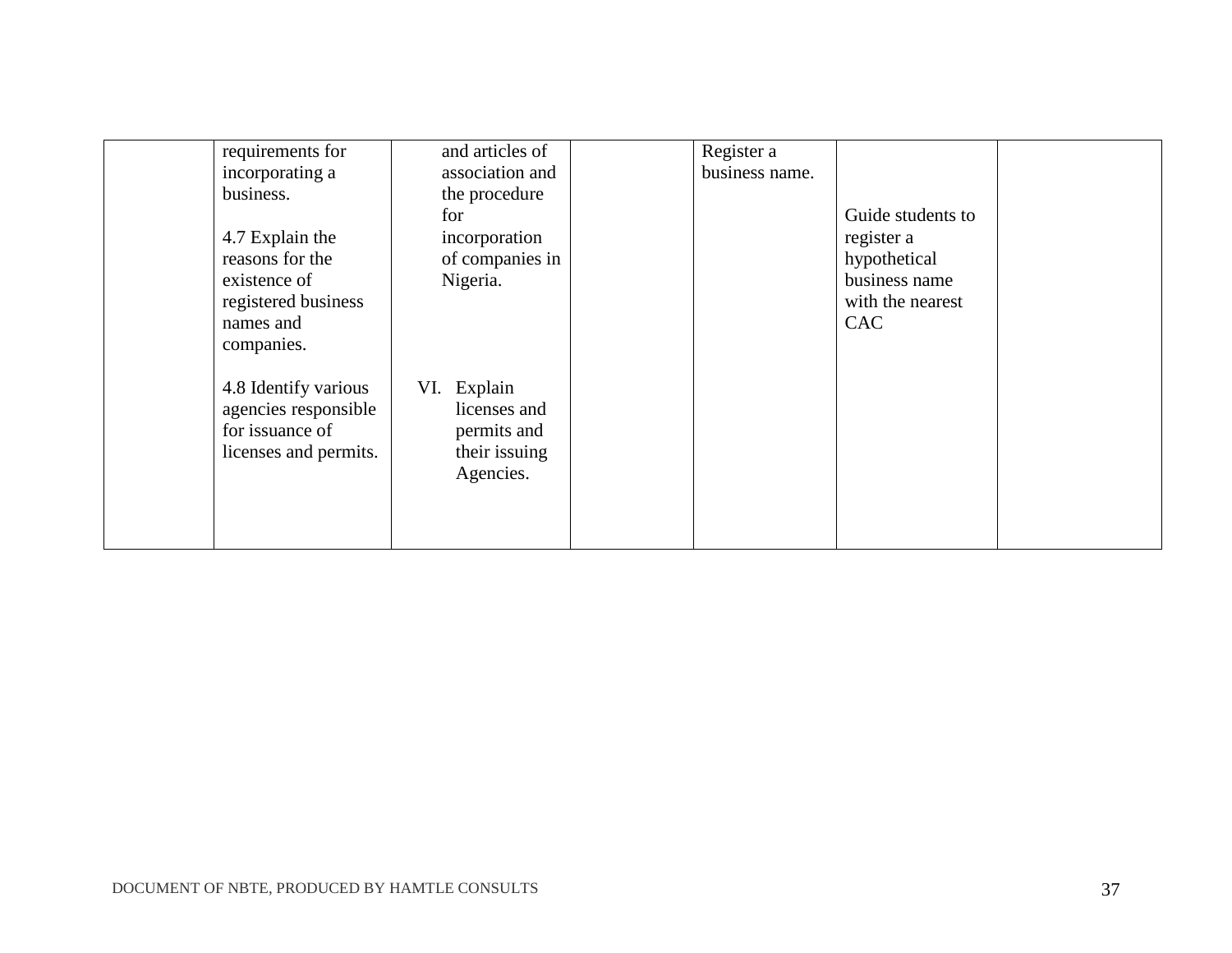|       | <b>Theoretical Content</b>                                                                                                                                                                                                                                                                                                                      |                                                                                                                                                                                                                                                                       |                                                                                                 |                                                                                                                                                                                                                                                      | <b>Practical Content</b>                                                                                                                                                                                                                                                                                                                            |                                                                                   |  |  |
|-------|-------------------------------------------------------------------------------------------------------------------------------------------------------------------------------------------------------------------------------------------------------------------------------------------------------------------------------------------------|-----------------------------------------------------------------------------------------------------------------------------------------------------------------------------------------------------------------------------------------------------------------------|-------------------------------------------------------------------------------------------------|------------------------------------------------------------------------------------------------------------------------------------------------------------------------------------------------------------------------------------------------------|-----------------------------------------------------------------------------------------------------------------------------------------------------------------------------------------------------------------------------------------------------------------------------------------------------------------------------------------------------|-----------------------------------------------------------------------------------|--|--|
|       | General Objective 5: Know the various operational techniques in managing an Enterprise                                                                                                                                                                                                                                                          |                                                                                                                                                                                                                                                                       |                                                                                                 |                                                                                                                                                                                                                                                      |                                                                                                                                                                                                                                                                                                                                                     |                                                                                   |  |  |
| Week  | <b>Specific Learning</b><br><b>Outcomes</b>                                                                                                                                                                                                                                                                                                     | <b>Teacher's Activities</b>                                                                                                                                                                                                                                           | <b>Resources</b>                                                                                | <b>Specific</b><br><b>Learning</b><br><b>Outcomes</b>                                                                                                                                                                                                | <b>Teacher's Activities</b>                                                                                                                                                                                                                                                                                                                         | <b>Resources</b>                                                                  |  |  |
| $8-9$ | 5.1 Define management<br>and a manager<br>5.2 Explain the functions<br>of management and a<br>manager<br>5.3 Explain management<br>structure for an<br>enterprise.<br>5.4 Explain the<br>communication process<br>in the management of an<br>enterprise.<br>5.5 Explain the<br>techniques and skills of:<br>i.<br>Planning<br>ii.<br>Organizing | I. Explain the<br>functions,<br>techniques<br>and skills of<br>management.<br>Draw a<br>II.<br>management<br>structure to<br>suit the viable<br>project<br>selected by<br>students<br>Explain the<br>Ш.<br>techniques of<br>the functional<br>areas of<br>management. | <b>Text Books</b><br>Specimen of<br>financial<br>records.<br>Cardboard<br>Marker.<br>Organogram | Draw appropriate<br>organogram for a<br>small scale<br>enterprise.<br>Identify<br>communication<br>process in the<br>management of<br>an enterprise.<br>Explain the<br>function areas of<br>business<br>management,<br>planning,<br>organizing, etc. | Guide student to<br>draw an organ gram<br>to suit the selected<br>business venture.<br>Demonstrate the<br>techniques and skills<br>of communication<br>process in the<br>management of the<br>selected business<br>venture, using<br>computer<br>networking of not<br>less than 3<br>computers.<br>Demonstrate, using<br>appropriate<br>application | <b>Text books</b><br>sample<br>Record<br>books<br>Projector<br>(MM)<br>organogram |  |  |
|       | iii.<br><b>Staffing</b><br>Leading<br>iv.<br>Controlling<br>V.                                                                                                                                                                                                                                                                                  | IV. Explain<br>principles of<br>record                                                                                                                                                                                                                                |                                                                                                 |                                                                                                                                                                                                                                                      | packages, techniques<br>and skills of:<br><b>Business planning</b><br><b>Business positioning</b>                                                                                                                                                                                                                                                   |                                                                                   |  |  |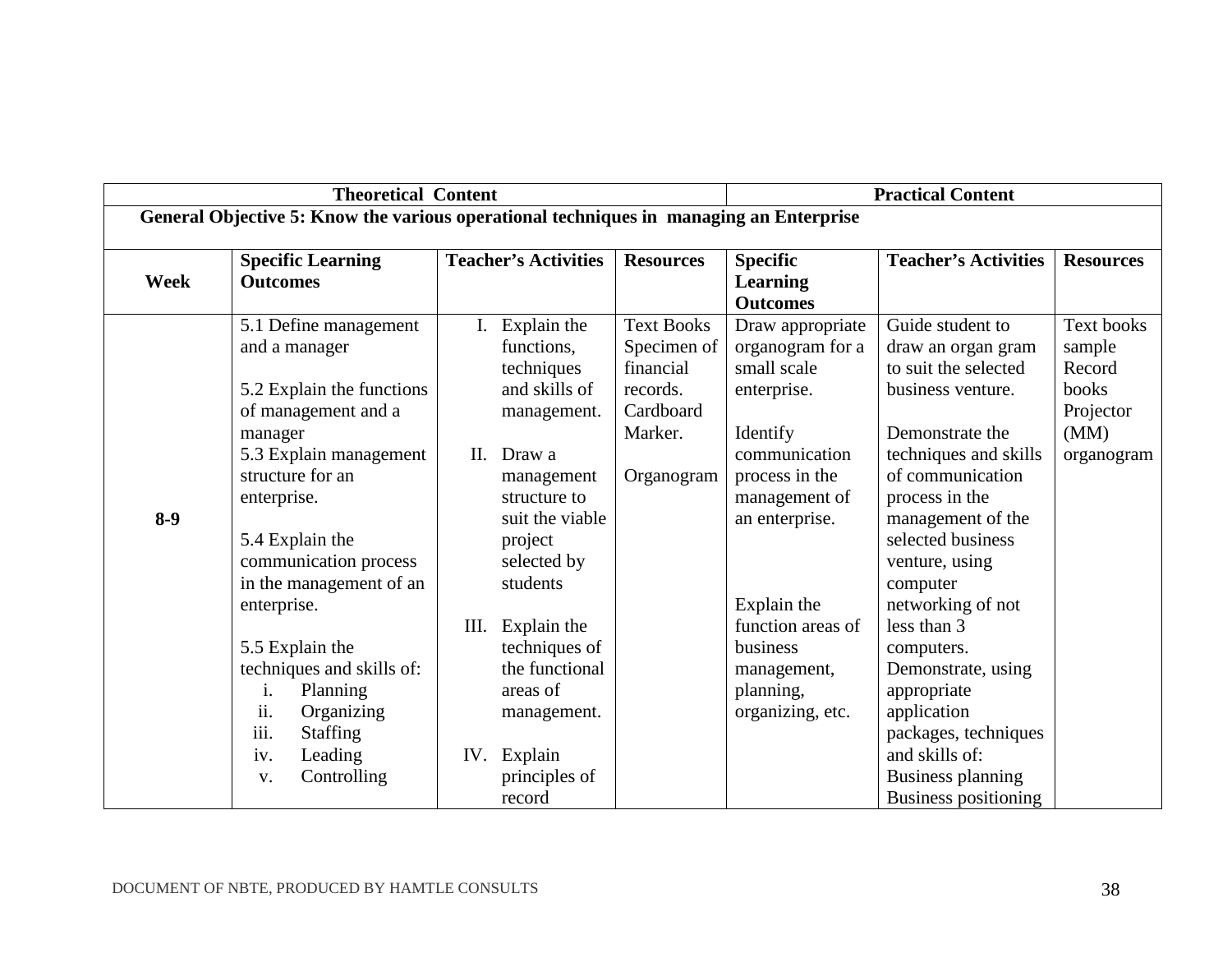| 5.6 Explain the basic<br>techniques of marketing,<br>production and financial<br>management in an<br>enterprise.<br>5.7 Explain the<br>principles of record<br>keeping, auditing and<br>taxation. | keeping,<br>auditing and<br>taxation. | Business scheduling<br>Staffing and staff<br>tracking, etc<br>explaining their<br>importance to<br>sustainable business<br>venture. |
|---------------------------------------------------------------------------------------------------------------------------------------------------------------------------------------------------|---------------------------------------|-------------------------------------------------------------------------------------------------------------------------------------|
|                                                                                                                                                                                                   |                                       |                                                                                                                                     |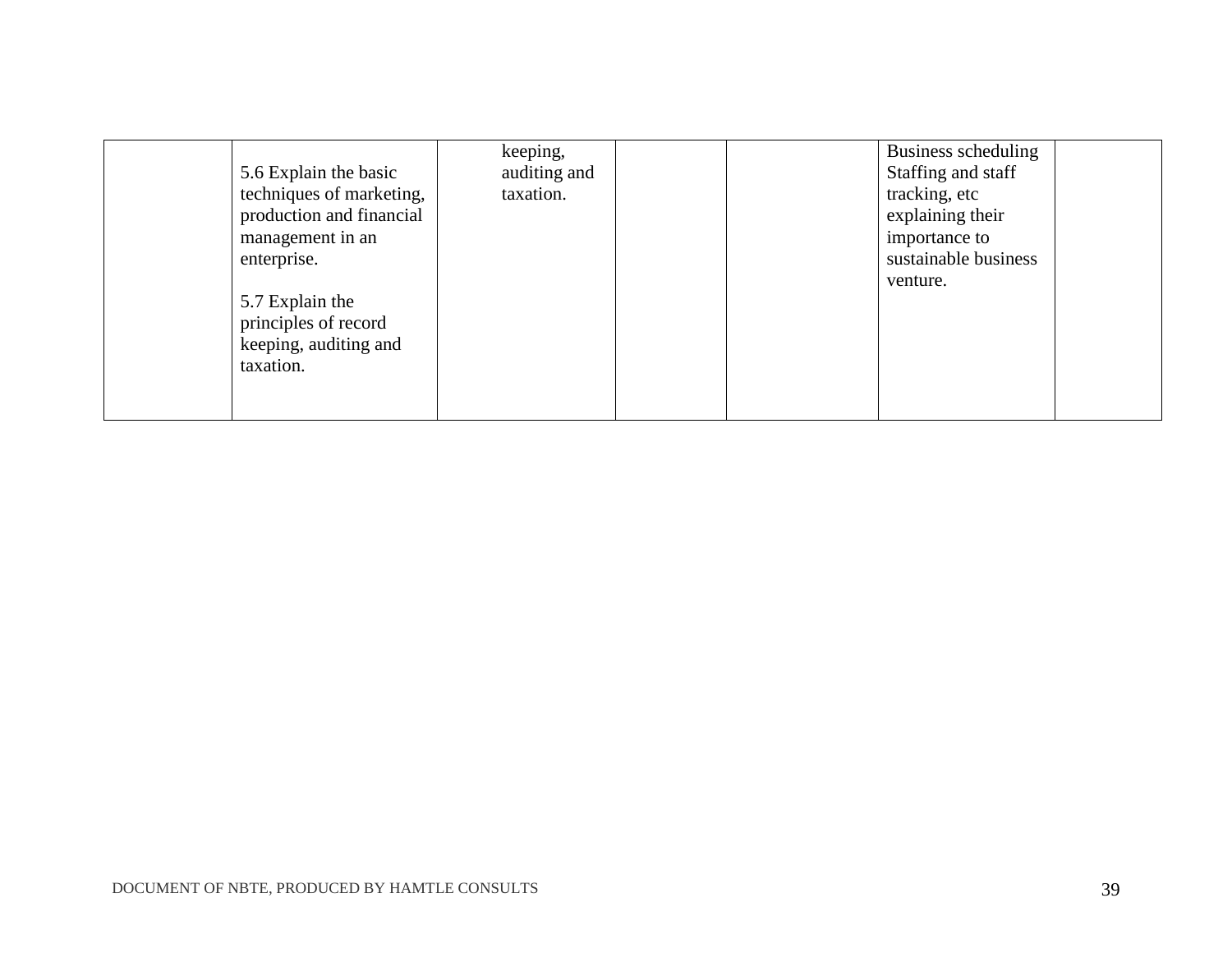|             | <b>Theoretical Content</b>                                                                                                                                                                                                                                                                                                                                                                                                                                                                            |                                                                                                                                                                                            |                                                    | <b>Practical Content</b>                                                                                                                                                                                                                                   |                                                                                                                                                                                                                                                                                                                                                                         |                                                                                                    |  |
|-------------|-------------------------------------------------------------------------------------------------------------------------------------------------------------------------------------------------------------------------------------------------------------------------------------------------------------------------------------------------------------------------------------------------------------------------------------------------------------------------------------------------------|--------------------------------------------------------------------------------------------------------------------------------------------------------------------------------------------|----------------------------------------------------|------------------------------------------------------------------------------------------------------------------------------------------------------------------------------------------------------------------------------------------------------------|-------------------------------------------------------------------------------------------------------------------------------------------------------------------------------------------------------------------------------------------------------------------------------------------------------------------------------------------------------------------------|----------------------------------------------------------------------------------------------------|--|
|             | General Objective 6: Know the various existing industries and support agencies in Nigeria                                                                                                                                                                                                                                                                                                                                                                                                             |                                                                                                                                                                                            |                                                    |                                                                                                                                                                                                                                                            |                                                                                                                                                                                                                                                                                                                                                                         |                                                                                                    |  |
| <b>Week</b> | <b>Specific Learning</b><br><b>Outcomes</b>                                                                                                                                                                                                                                                                                                                                                                                                                                                           | <b>Teacher's Activities</b>                                                                                                                                                                | <b>Resources</b>                                   | <b>Specific</b><br><b>Learning</b><br><b>Outcomes</b>                                                                                                                                                                                                      | <b>Teacher's Activities</b>                                                                                                                                                                                                                                                                                                                                             | <b>Resources</b>                                                                                   |  |
| $10 - 11$   | 6.1 Explain various<br>industry/support<br>agencies.<br>6.2 Explain the types,<br>and sources of<br>materials used in<br>both manufacturing<br>and service<br>Industries.<br>6.3 Explain the types<br>and sources of plants<br>and machinery used<br>in small scale<br>Industries.<br>6.4 Explain the various<br>information and<br>assistance for vital<br>areas like finance,<br>registration, project<br>selection, training,<br>marketing, research,<br>quality control, raw<br>materials, patent | I. Explain<br>Industry,<br>types and<br>support<br>agencies.<br>Explain the<br>П.<br>nature, types<br>and sources<br>of materials,<br>machineries<br>and<br>information<br>in enterprises. | Textbooks,<br>journals,<br>CD's/Film<br><b>VCR</b> | Identify types and<br>sources of plants<br>and machinery<br>used in small<br>scale industries,<br>nature and type<br>of material inputs<br>and information<br>about market and<br>financial<br>assistance.<br>Prepare a report<br>and share<br>experience. | Guide students to<br>visit websites to<br>identify types and<br>sources of machinery<br>and plants, material<br>inputs for small scale<br>industries,<br>information and<br>assistance for<br>finance, market etc.<br>Form groups and<br>assign them out of<br>class.<br>Visit/experience in<br>selected enterprise.<br>Groups to share<br>experiences on the<br>visit. | Computer<br>and<br>accessories<br>with<br>Internet<br>connection.<br>Textbooks<br>and<br>journals. |  |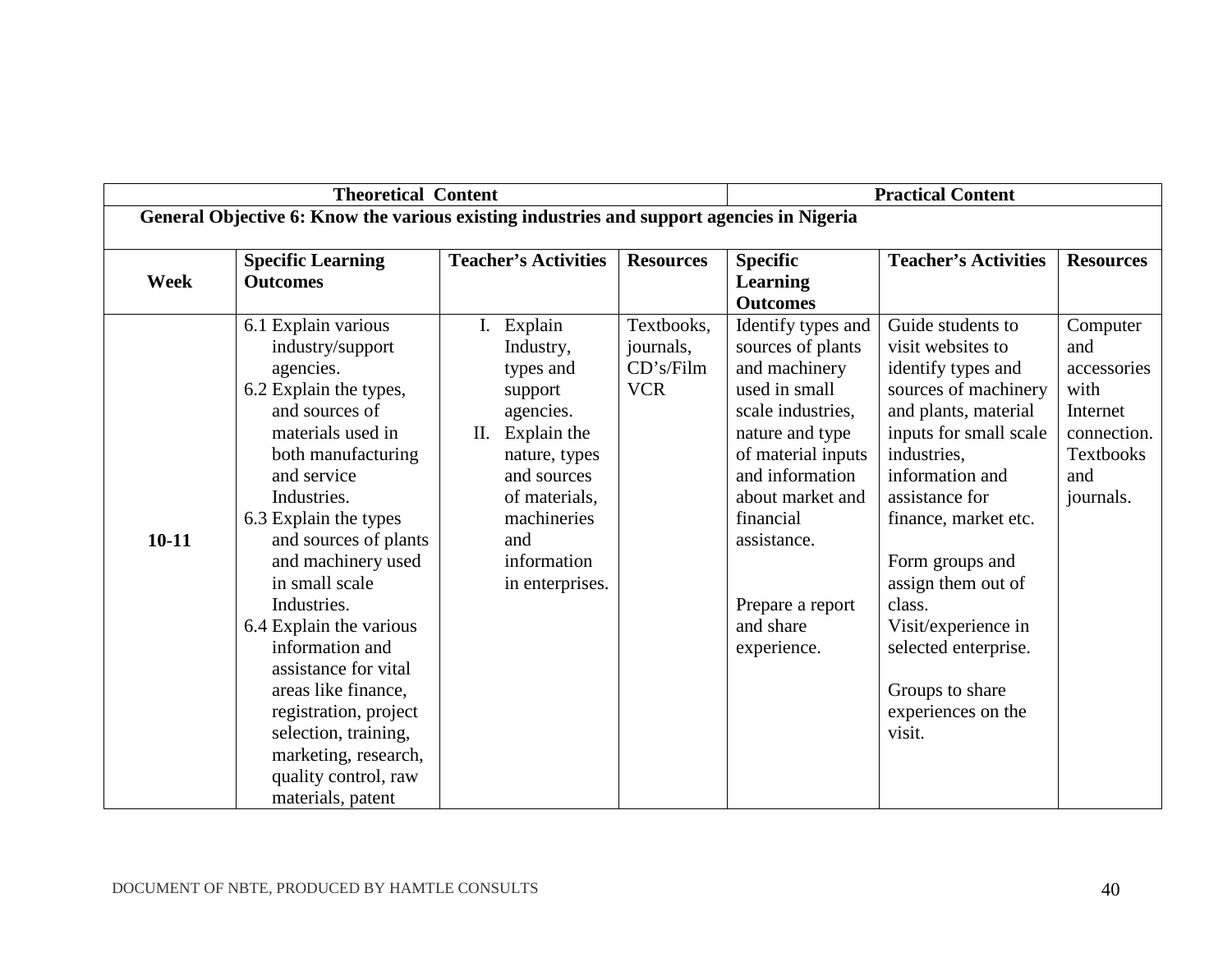| information etc.    |  |  |  |
|---------------------|--|--|--|
| 6.5 Explain         |  |  |  |
| environmental       |  |  |  |
| factors associated  |  |  |  |
| with Industrial and |  |  |  |
| economic            |  |  |  |
| development in      |  |  |  |
| Nigeria.            |  |  |  |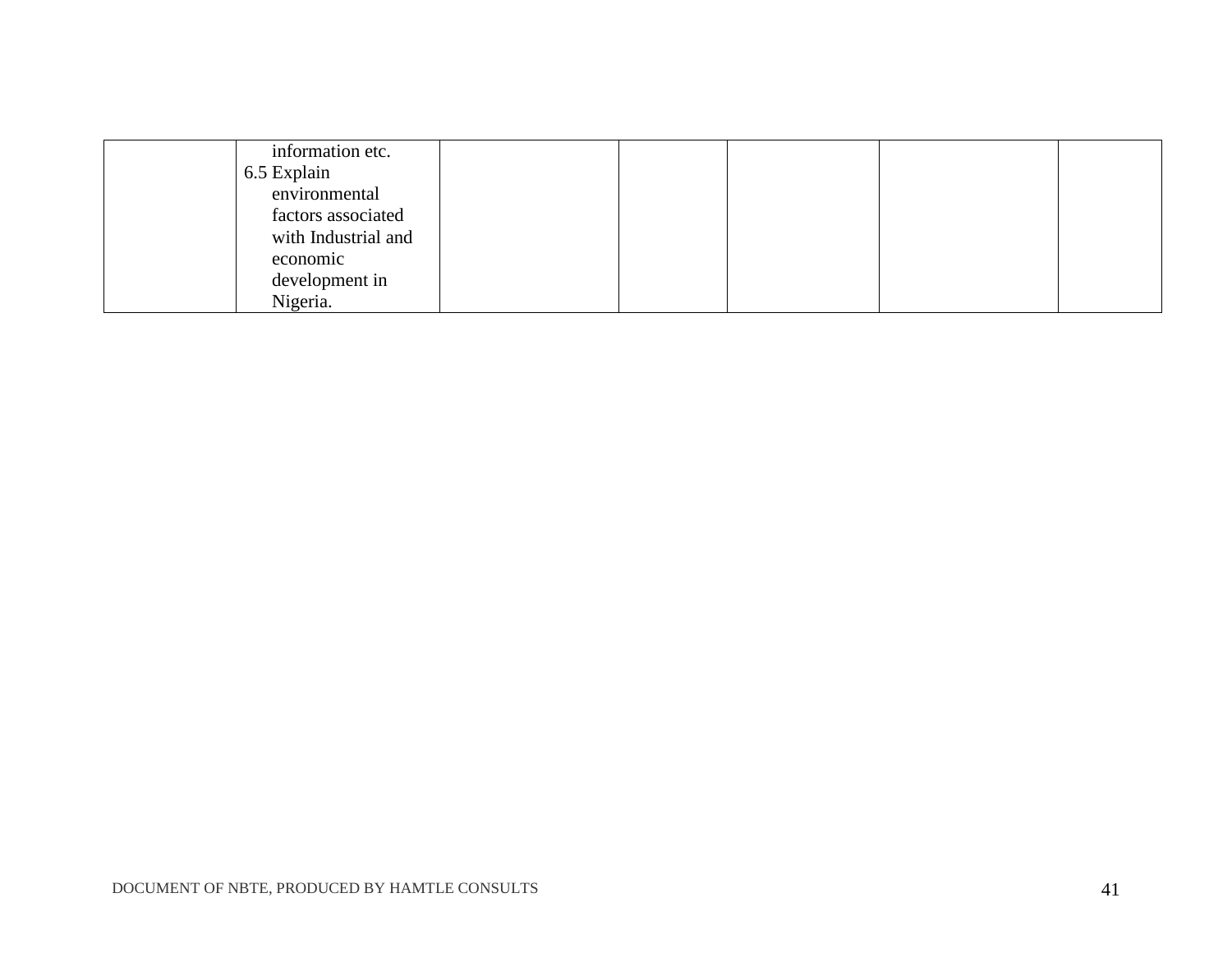|             | <b>Theoretical Content</b>                                                                                                    |                        |                  |                  | <b>Practical Content</b>    |                   |  |  |
|-------------|-------------------------------------------------------------------------------------------------------------------------------|------------------------|------------------|------------------|-----------------------------|-------------------|--|--|
|             | General Objective 7: Appreciate the role of commercial and development banks in small and medium scale industries development |                        |                  |                  |                             |                   |  |  |
|             | <b>Specific Learning</b>                                                                                                      | Teacher's              | <b>Resources</b> | <b>Specific</b>  | <b>Teacher's Activities</b> | <b>Resources</b>  |  |  |
| <b>Week</b> | <b>Outcomes</b>                                                                                                               | <b>Activities</b>      |                  | <b>Learning</b>  |                             |                   |  |  |
|             |                                                                                                                               |                        |                  | <b>Outcomes</b>  |                             |                   |  |  |
|             | 7.1 Identify financial                                                                                                        | I. Explain the role of | Textbooks,       | Identify sources | Guide students to           | Projector         |  |  |
|             | institutions involved in                                                                                                      | financial institutions | journals and     | of Finance to    | identify sources of         | $(16 \text{ mm})$ |  |  |
|             | entrepreneurial                                                                                                               | in entrepreneurial     | other            | SME's and how    | finance for SME's.          | Computer          |  |  |
|             | development.                                                                                                                  | development.           | publications.    | to access their  |                             | Internet.         |  |  |
|             | 7.2 Explain the role of                                                                                                       | II. Explain the role   |                  | funds            | Invite a Finance            |                   |  |  |
|             | <b>Banks</b> and financial                                                                                                    | of commercial and      |                  |                  | Expert to give a talk.      |                   |  |  |
|             | institutions in the                                                                                                           | development Banks      |                  |                  |                             |                   |  |  |
|             | creation and                                                                                                                  | in the promotion and   |                  |                  |                             |                   |  |  |
| $12 - 13$   | development of                                                                                                                | development of         |                  |                  |                             |                   |  |  |
|             | enterprises.                                                                                                                  | SME.                   |                  |                  | Guide students to           |                   |  |  |
|             | 7.3 Explain government                                                                                                        | III. Examine           |                  |                  | develop healthy             |                   |  |  |
|             | policy on financing                                                                                                           | government policies    |                  |                  | banking culture:            |                   |  |  |
|             | small and medium                                                                                                              | on financing SME.      |                  |                  | Good                        |                   |  |  |
|             | enterprises.                                                                                                                  |                        |                  |                  | customer                    |                   |  |  |
|             |                                                                                                                               | IV. List support       |                  |                  | relations                   |                   |  |  |
|             | 7.4 Explain the role of                                                                                                       | agencies for SME's     |                  |                  | Regular<br>$\bullet$        |                   |  |  |
|             | microfinance (Formal                                                                                                          | Nigeria-               |                  |                  | lodgments                   |                   |  |  |
|             | and Informal) in                                                                                                              | NEPC, IDCs, BOI,       |                  |                  | Bank                        |                   |  |  |
|             | financing enterprise.                                                                                                         | NACR DB etc.           |                  |                  | reconciliation              |                   |  |  |
|             |                                                                                                                               |                        |                  |                  |                             |                   |  |  |
|             | 7.5 Explain the role of                                                                                                       | V. Explain             |                  |                  |                             |                   |  |  |
|             | capital markets in                                                                                                            | government policy      |                  |                  |                             |                   |  |  |
|             | Financing enterprise.                                                                                                         | on financing SMEs.     |                  |                  |                             |                   |  |  |
|             |                                                                                                                               |                        |                  |                  |                             |                   |  |  |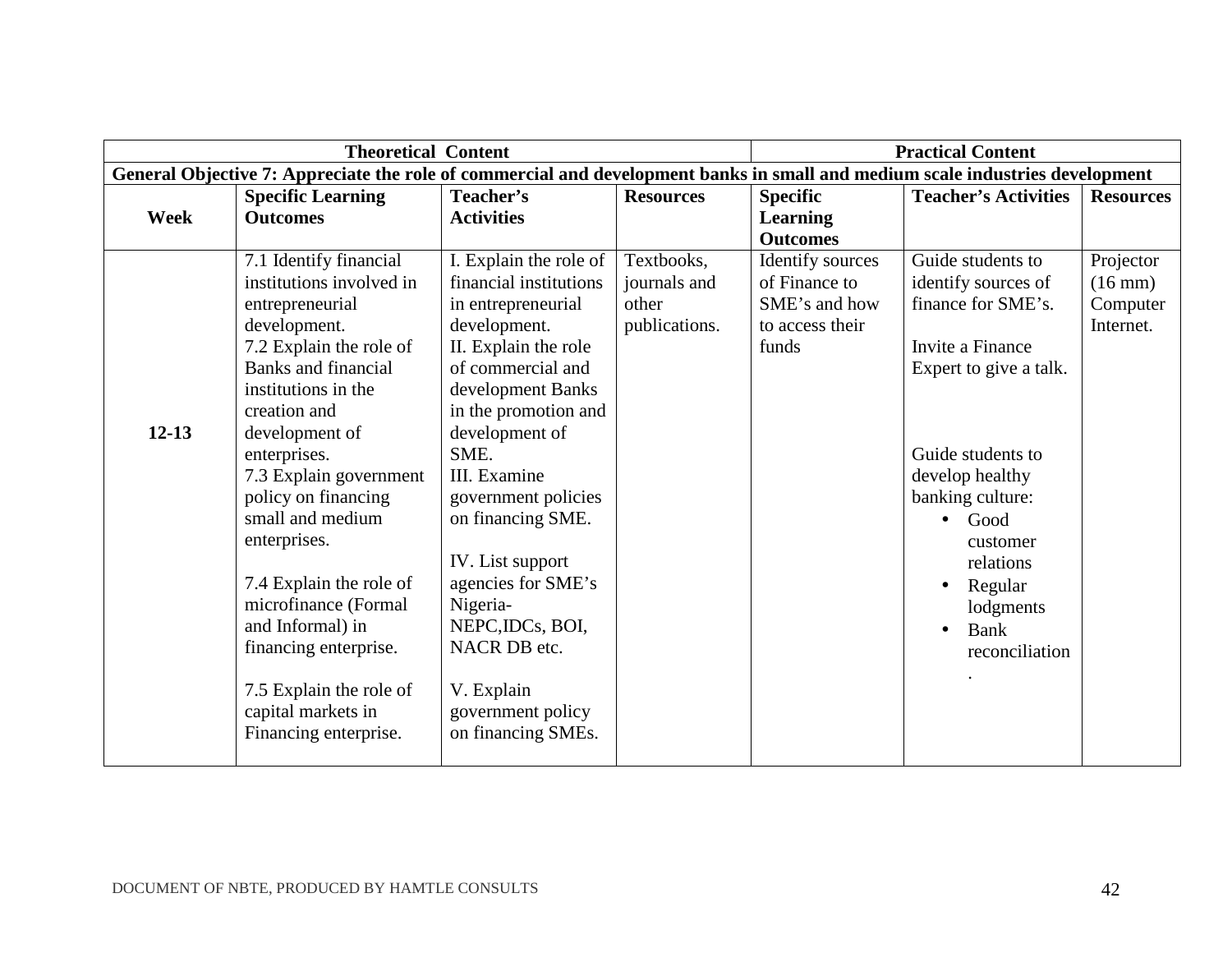|                    | General Objective 8: Understand the role of personal savings and portfolio investment in National Economic Development |                             |                  |                    |                                         |                  |  |  |
|--------------------|------------------------------------------------------------------------------------------------------------------------|-----------------------------|------------------|--------------------|-----------------------------------------|------------------|--|--|
|                    | <b>Specific Learning</b>                                                                                               | <b>Teacher's Activities</b> | <b>Resources</b> | <b>Specific</b>    | Teacher's                               | <b>Resources</b> |  |  |
| <b>Week</b>        | <b>Outcomes</b>                                                                                                        |                             |                  | <b>Learning</b>    | <b>Activities</b>                       |                  |  |  |
|                    |                                                                                                                        |                             |                  | <b>Outcomes</b>    |                                         |                  |  |  |
|                    | 8.1Define the                                                                                                          | I. Explain savings          | Textbooks,       | Calculate interest | Show various                            | Textbooks,       |  |  |
|                    | following;                                                                                                             | II. Explain how             | journals and     | rates.             | methods of                              | journals and     |  |  |
|                    | Income, expenditure                                                                                                    | savings are                 | other            |                    | computing                               | other            |  |  |
|                    | and savings                                                                                                            | channeled into              | publications     | Develop personal   | interest                                | publications,    |  |  |
|                    | 8.2Explain the role of                                                                                                 | productive                  |                  | budget for one     |                                         | computer.        |  |  |
|                    | savings in starting and                                                                                                | ventures.                   |                  | month.             | Guide students to                       |                  |  |  |
| 14-15              | sustaining businesses                                                                                                  | III. Explain the            |                  |                    | develop a                               |                  |  |  |
|                    | 8.3List the benefits of                                                                                                | benefits of                 |                  | Create a           | personal budget                         |                  |  |  |
|                    | interest.                                                                                                              | interest.                   |                  | spreadsheet for a  | for one month                           |                  |  |  |
|                    | 8.4. Explain personal                                                                                                  | IV. Explain the role        |                  | budget             |                                         |                  |  |  |
|                    | <b>Financial Planning</b>                                                                                              | of budgeting in             |                  |                    | Guide students to                       |                  |  |  |
|                    | and management.                                                                                                        | personal                    |                  | Learn to save and  | create a                                |                  |  |  |
|                    | 8.5 Explain shopping                                                                                                   | economics                   |                  | invest in          | spreadsheet for a                       |                  |  |  |
|                    | habits                                                                                                                 | V. Describe                 |                  | portfolio.         | budget                                  |                  |  |  |
|                    | 8.6Explain portfolio                                                                                                   | shopping habits             |                  |                    |                                         |                  |  |  |
|                    | investment-shares.                                                                                                     | VI. Analyze portfolio       |                  |                    | Invite a stock                          |                  |  |  |
|                    | bonds, debentures.                                                                                                     | investment.                 |                  |                    | broker to give a                        |                  |  |  |
|                    |                                                                                                                        | VII. Explain thrift         |                  |                    | talk.                                   |                  |  |  |
|                    |                                                                                                                        | societies and               |                  |                    |                                         |                  |  |  |
|                    |                                                                                                                        | how they                    |                  |                    |                                         |                  |  |  |
|                    |                                                                                                                        | operate.                    |                  |                    |                                         |                  |  |  |
|                    |                                                                                                                        | <b>ASSESSMENT CRITERIA</b>  |                  |                    |                                         |                  |  |  |
| <b>EXAMINATION</b> | 60                                                                                                                     | <b>CONTINOUS ASSESSMENT</b> | 40               |                    | Other (Examination/project/portfolio) % |                  |  |  |
|                    |                                                                                                                        |                             |                  |                    |                                         |                  |  |  |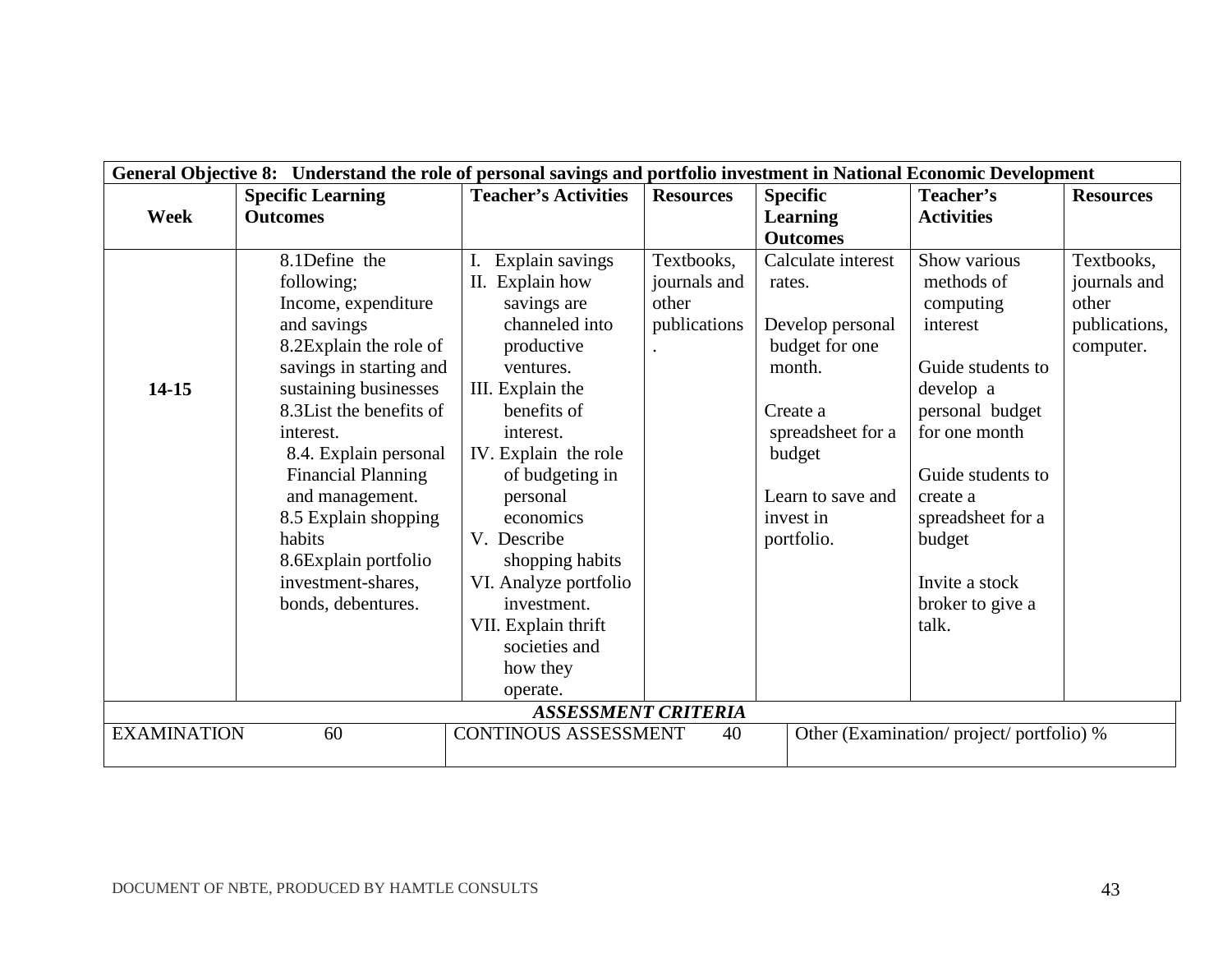#### **EEd Curriculum for Polytechnics (HND)**

| Course: ENTREPRENEURSHIP | Code: EEd 413                    | <b>Credit Hour: 4</b>                              |
|--------------------------|----------------------------------|----------------------------------------------------|
| <b>DEVELOPMENT</b>       |                                  |                                                    |
|                          | Pre-requisite: EEd 126 & EEd 216 | <b>Theoretical: 2 hours/week - <math>\%</math></b> |
| <b>Semester: Third</b>   |                                  | $\therefore$ 2 hours/week - $\%$<br>Practical      |

#### **Course main Aim/Goal**

**This course is directed towards developing in the student skills, competencies, understandings and attributes that will equip Students to be innovative, and to identify, create, initiate, and successfully manage personal, community, business and work opportunities, including working for themselves.** 

#### **General Objectives:**

**On completion of the course, the student should:** 

- **1. Understand the history and government efforts in promoting entrepreneurship development in Nigeria**
- **2. Understand the role of personal savings and portfolio investment in National Economic Development**
- **3. Understand various life skills needed by an entrepreneur**
- **4. Understand the various sources of information for entrepreneurship development**
- **5. Appreciate the roles of commercial and development banks in small scale industrial development.**
- **6. Know the functions of various support agencies in small and medium scale industrial development.**
- **7. Understand the activities of different industrial associations in relation to entrepreneurship.**
- **8. Know the functional areas of business**
- **9. Understand the need for business planning.**
- **10. Understand the strategies for consolidation and expansion of a business enterprise**
- **11. Understand the need for management and business succession plan**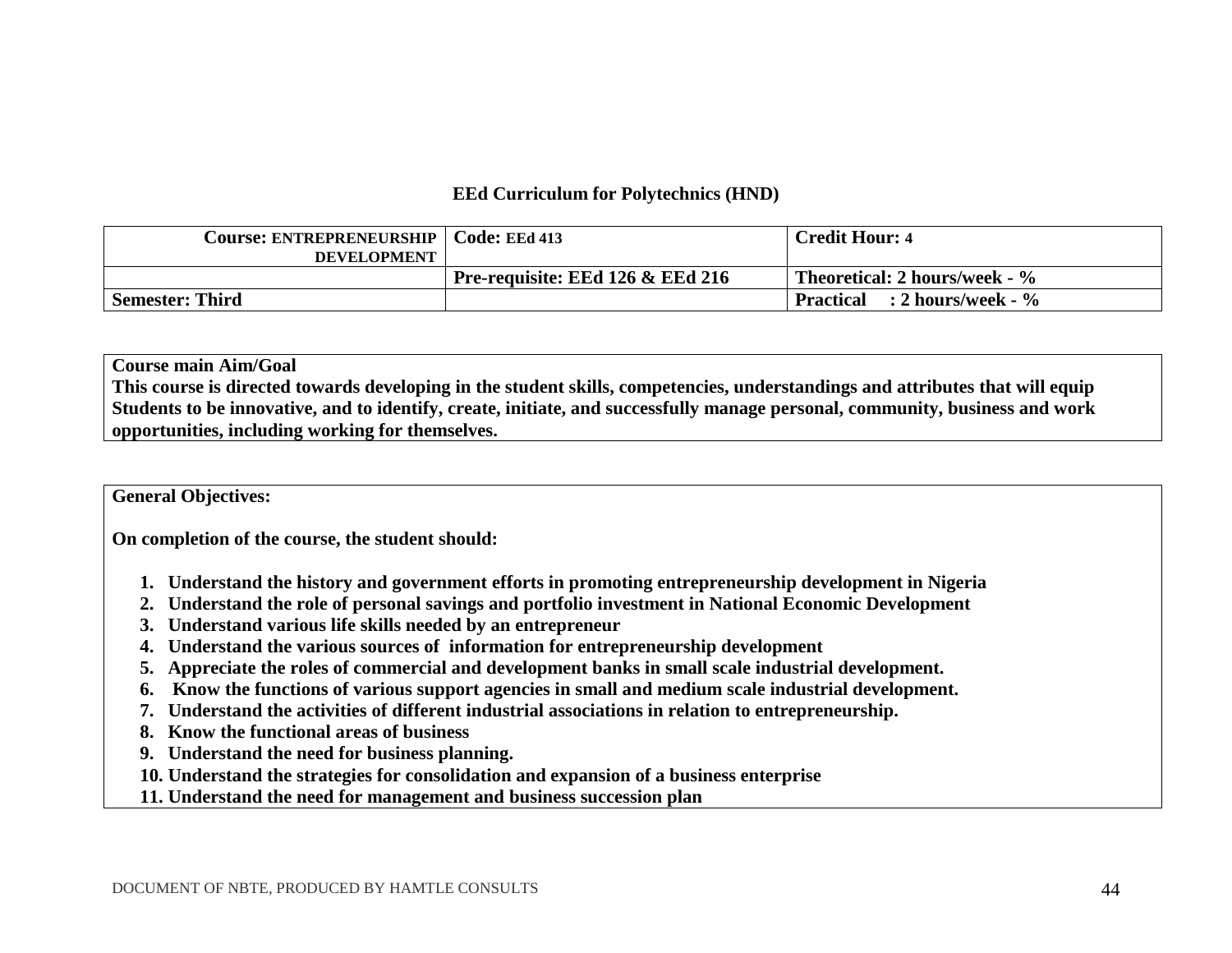| <b>Theoretical Content</b> |                                                                                                                                                                                                                                                                                                                                                                                                           |                                                                                                                                                                                                                                                                                                                                                |                      | <b>Practical Content</b>                                                                                                                                                                                                                                                                                                          |                                                                                                                                                                                                                                                                           |                                                                                                    |
|----------------------------|-----------------------------------------------------------------------------------------------------------------------------------------------------------------------------------------------------------------------------------------------------------------------------------------------------------------------------------------------------------------------------------------------------------|------------------------------------------------------------------------------------------------------------------------------------------------------------------------------------------------------------------------------------------------------------------------------------------------------------------------------------------------|----------------------|-----------------------------------------------------------------------------------------------------------------------------------------------------------------------------------------------------------------------------------------------------------------------------------------------------------------------------------|---------------------------------------------------------------------------------------------------------------------------------------------------------------------------------------------------------------------------------------------------------------------------|----------------------------------------------------------------------------------------------------|
|                            | General Objective 1: Understand the history and government efforts in promoting entrepreneurship development in Nigeria                                                                                                                                                                                                                                                                                   |                                                                                                                                                                                                                                                                                                                                                |                      |                                                                                                                                                                                                                                                                                                                                   |                                                                                                                                                                                                                                                                           |                                                                                                    |
|                            | <b>Specific Learning</b>                                                                                                                                                                                                                                                                                                                                                                                  | Teacher's                                                                                                                                                                                                                                                                                                                                      | <b>Resources</b>     | <b>Specific</b>                                                                                                                                                                                                                                                                                                                   | <b>Teacher's Activities</b>                                                                                                                                                                                                                                               | <b>Resources</b>                                                                                   |
| <b>Week</b>                | <b>Outcomes</b>                                                                                                                                                                                                                                                                                                                                                                                           | <b>Activities</b>                                                                                                                                                                                                                                                                                                                              |                      | <b>Learning</b>                                                                                                                                                                                                                                                                                                                   |                                                                                                                                                                                                                                                                           |                                                                                                    |
|                            |                                                                                                                                                                                                                                                                                                                                                                                                           |                                                                                                                                                                                                                                                                                                                                                |                      |                                                                                                                                                                                                                                                                                                                                   |                                                                                                                                                                                                                                                                           |                                                                                                    |
| $1 - 2$                    | 1.1 Define an<br>Enterprise and<br>identify different<br>forms of<br>Enterprises<br>1.2 Classify the<br>different forms of<br>enterprises into:<br>private vs. public<br>Profit vs. non-profit<br>Formal vs. informal<br>Individual vs.<br>community<br>Local vs. foreign<br>Business vs. social<br>Small vs. large<br>Manufacturing vs.<br>service<br>Consumer vs.<br>industrial<br>1.3 Know Narrate the | I. Introduce the<br>terms: Enterprise<br>Entrepreneur<br>Entrepreneurship<br>II. Explain the<br>historical<br>development and<br>role of<br>entrepreneurship<br>in enterprise<br>creation in<br>Nigeria.<br>III. Compare and<br>Contrast, using a<br>relevant film,<br>entrepreneurship<br>in Nigeria with<br>other Countries<br>of the world. | Text<br><b>Books</b> | <b>Outcomes</b><br><b>Identify features</b><br>of the types of<br>enterprises<br>identified.<br>Identify<br>entrepreneurial<br>traits,<br>characteristics<br>and qualities.<br>Identify<br>successful<br>entrepreneurs in<br>Nigeria.<br>Write a brief<br>comparison of<br>entrepreneurship<br>in Nigeria with<br>either Japan or | Guide students to<br>research into<br>different forms of<br>enterprises.<br>Invite a successful<br>entrepreneur to give<br>a talk on traits for<br>successful<br>entrepreneurship.<br>Guide students to<br>search the web on<br>comparative study of<br>entrepreneurship. | Use of internet<br>and relevant<br>video clips<br>Guest speakers<br>from successful<br>businesses. |
|                            | history of                                                                                                                                                                                                                                                                                                                                                                                                | IV. List support<br>agencies for                                                                                                                                                                                                                                                                                                               |                      | Korea                                                                                                                                                                                                                                                                                                                             |                                                                                                                                                                                                                                                                           |                                                                                                    |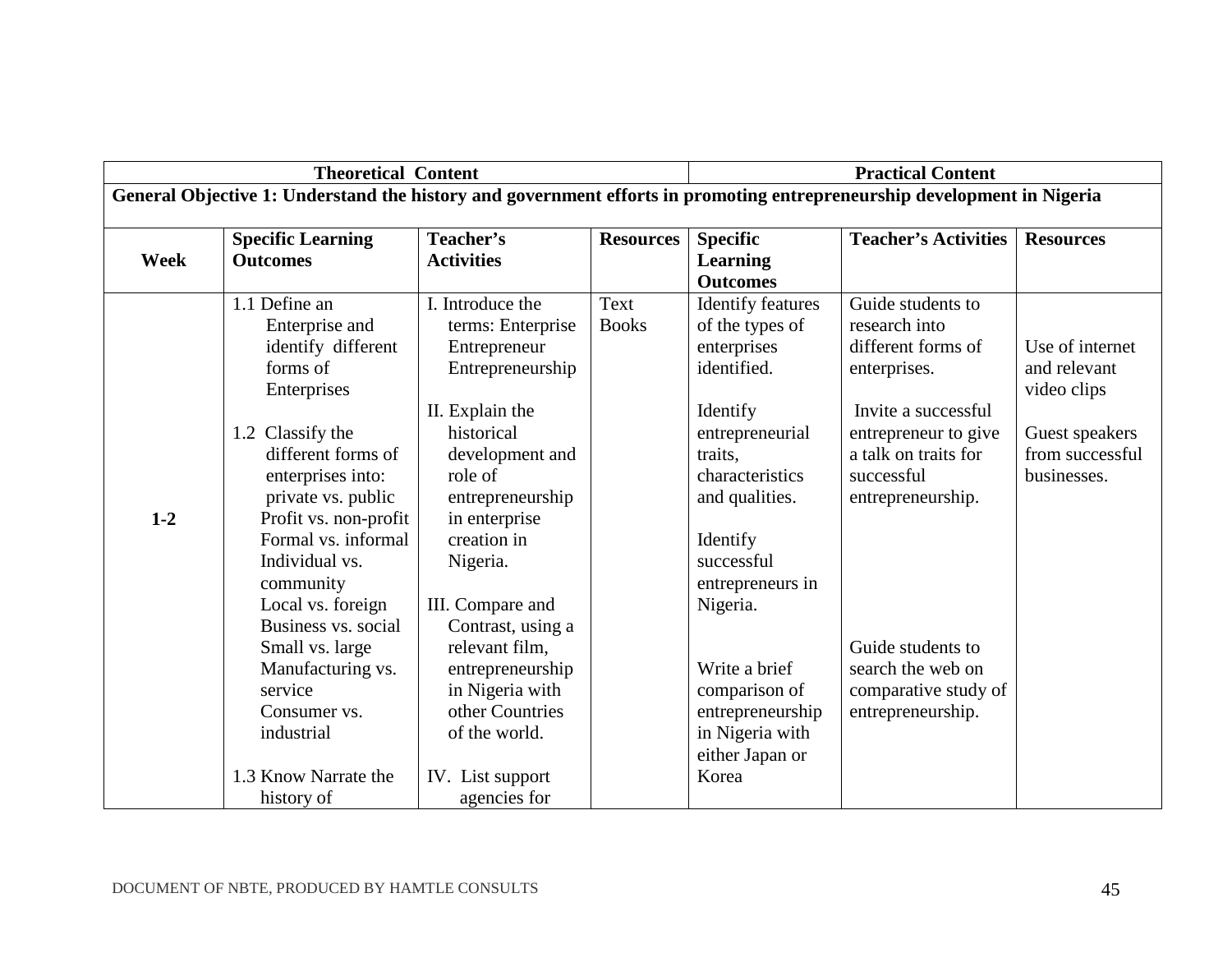| entrepreneurship       | SME's in          |  |  |
|------------------------|-------------------|--|--|
| development in         | Nigeria-NEPC,     |  |  |
| Nigeria.               | IDCs, BOI,        |  |  |
| 1.4 Assess the success | <b>NACRDB</b> etc |  |  |
| and impact of          | V. Explain        |  |  |
| entrepreneurship in    | government        |  |  |
| Nigeria in             | policy on         |  |  |
| comparison with        | financing SME's   |  |  |
| other Countries of     |                   |  |  |
| the world: Japan,      |                   |  |  |
| India, China,          |                   |  |  |
| Malaysia, South        |                   |  |  |
| Korea, etc.            |                   |  |  |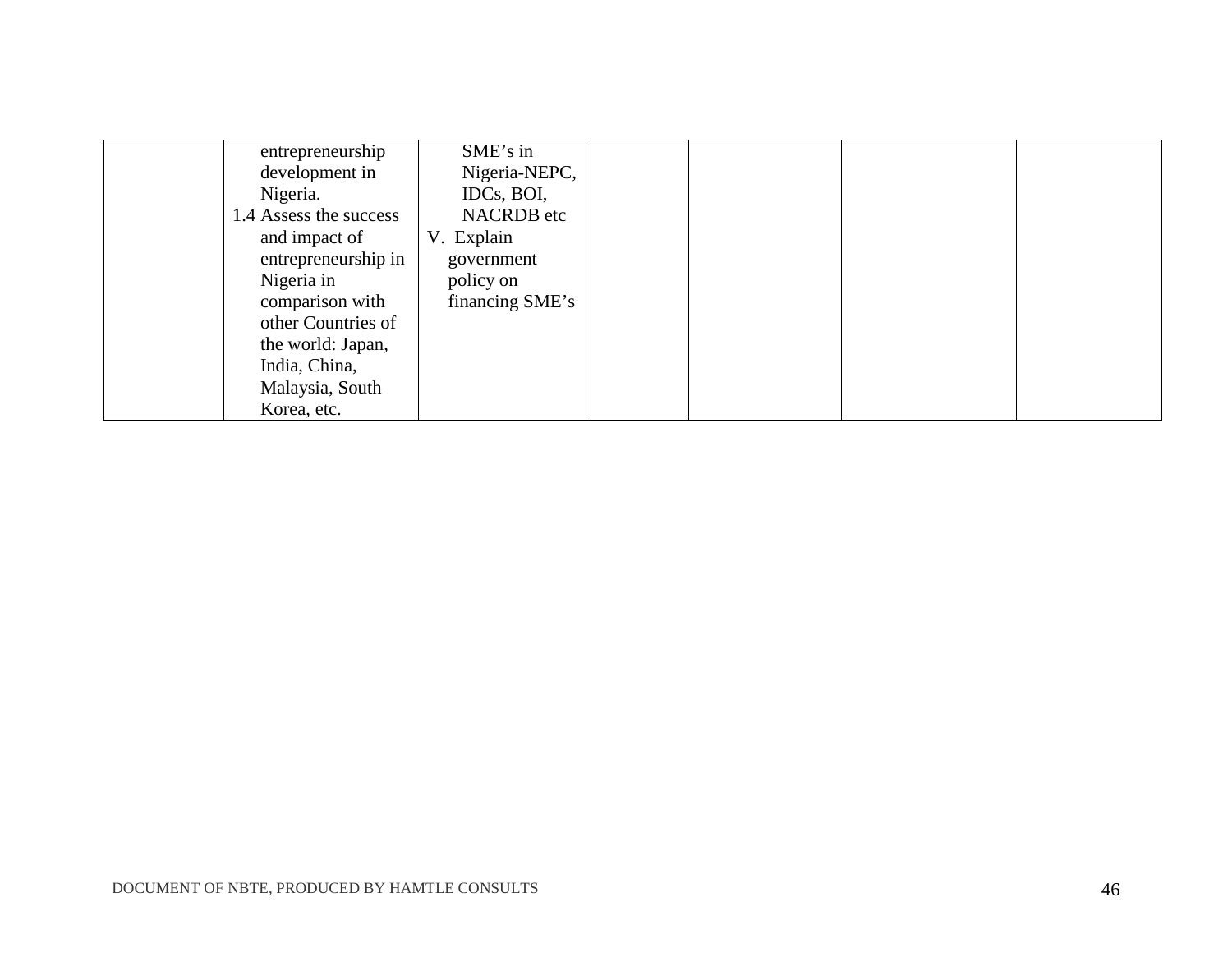|             |                    |                        |                  |                      | General Objective 2:. Understand the role of personal savings and portfolio investment in National Economic Development |                         |
|-------------|--------------------|------------------------|------------------|----------------------|-------------------------------------------------------------------------------------------------------------------------|-------------------------|
|             | <b>Specific</b>    | Teacher's              | <b>Resources</b> | <b>Specific</b>      | Teacher's                                                                                                               | <b>Resources</b>        |
| <b>Week</b> | <b>Learning</b>    | <b>Activities</b>      |                  | <b>Learning</b>      | <b>Activities</b>                                                                                                       |                         |
|             | <b>Outcomes</b>    |                        |                  | <b>Outcomes</b>      |                                                                                                                         |                         |
|             | 2.1 Define the     | Explain                | Textbooks,       | Calculate interest   | Show various                                                                                                            | Textbooks, journals     |
|             | following;         | savings                | journals and     | rates.               | methods of                                                                                                              | and other publications, |
|             | Income,            |                        | other            |                      | computing interest                                                                                                      | computer.               |
|             | expenditure        | Explain how<br>П.      | publications.    | Develop personal     |                                                                                                                         |                         |
|             | and savings.       | savings are            |                  | budget for one       | Guide students to                                                                                                       |                         |
|             |                    | channeled              |                  | month.               | develop a personal                                                                                                      |                         |
| $3-4$       | Explain the<br>2.2 | into                   |                  |                      | budget for one                                                                                                          |                         |
|             | role of            | productive             |                  | Create a             | month                                                                                                                   |                         |
|             | savings in         | ventures               |                  | spreadsheet for a    |                                                                                                                         |                         |
|             | starting and       | III. Explain the       |                  | budget               | Guide students to                                                                                                       |                         |
|             | sustaining         | benefits of            |                  |                      | create a spreadsheet                                                                                                    |                         |
|             | businesses.        | interest.              |                  | Interpret financial  | for a budget                                                                                                            |                         |
|             |                    | IV. Explain the        |                  | reports              |                                                                                                                         |                         |
|             | 2.3 List the       | role of                |                  |                      | Guide students on                                                                                                       |                         |
|             | benefits of        | budgeting in           |                  | Describe other       | how to read and                                                                                                         |                         |
|             | interest.          | personal               |                  | investments such     | interpret financial                                                                                                     |                         |
|             |                    | economics              |                  | as in real estate or | reports annual                                                                                                          |                         |
|             | 2.4 Explain        | V. Describe            |                  | stock trading        | reports and                                                                                                             |                         |
|             | personal           | shopping               |                  |                      | accounts of quoted                                                                                                      |                         |
|             | financial          | habits                 |                  |                      | companies/institutii                                                                                                    |                         |
|             | planning and       | VI.<br>Analyze         |                  |                      | ons                                                                                                                     |                         |
|             | management         | portfolio              |                  |                      |                                                                                                                         |                         |
|             |                    | investment.            |                  |                      | Expose students to                                                                                                      |                         |
|             | $2.5$ Explain      | Explain thrift<br>VII. |                  |                      | real estates and                                                                                                        |                         |
|             | shopping           | societies and          |                  |                      | commodity trading                                                                                                       |                         |
|             | habits.            | how they               |                  |                      | as other forms of                                                                                                       |                         |
|             |                    | operate                |                  |                      | investment visit                                                                                                        |                         |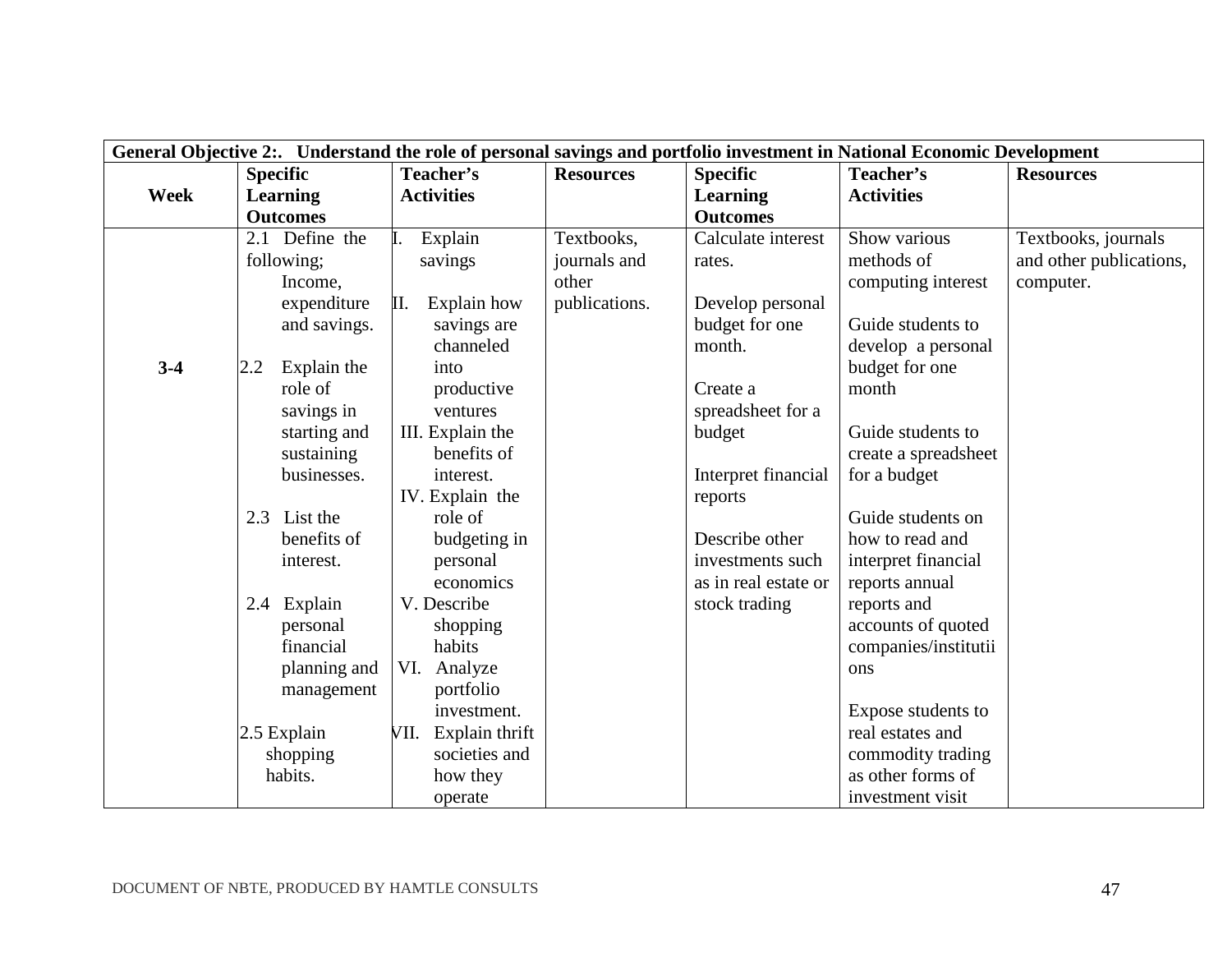| $2.6$ Explain how | VIII. Explain |  | stock/commodity |  |
|-------------------|---------------|--|-----------------|--|
| taxes are paid    | Tax, and      |  | exchange.       |  |
| on income that    | how           |  |                 |  |
| people earn       | Personal      |  |                 |  |
| and how           | Income        |  |                 |  |
| income tax is     | Tax is        |  |                 |  |
| calculated.       | calculated.   |  |                 |  |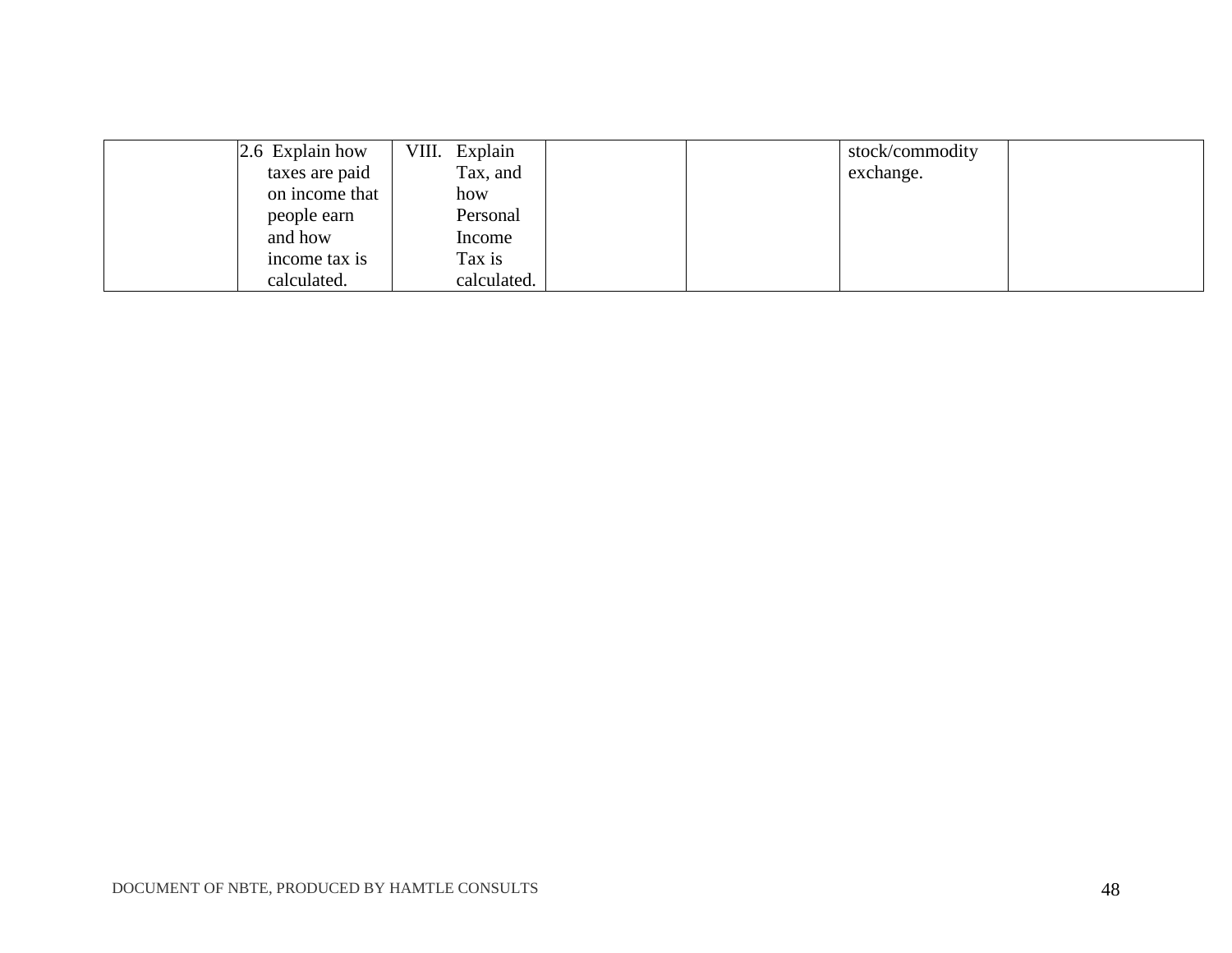|      |                            |                             | General Objective 3:. Understand the life skills needed by an entrepreneur. |                    |                   |                  |  |  |  |  |
|------|----------------------------|-----------------------------|-----------------------------------------------------------------------------|--------------------|-------------------|------------------|--|--|--|--|
|      | <b>Specific Learning</b>   | <b>Teacher's Activities</b> | <b>Resources</b>                                                            | <b>Specific</b>    | Teacher's         | <b>Resources</b> |  |  |  |  |
| Week | <b>Outcomes</b>            |                             |                                                                             | <b>Learning</b>    | <b>Activities</b> |                  |  |  |  |  |
|      |                            |                             |                                                                             | <b>Outcomes</b>    |                   |                  |  |  |  |  |
|      | 3.1 Identify the           | I. Explain the              |                                                                             | Analyse a          | Draw a diagram    |                  |  |  |  |  |
|      | characteristics of an      | characteristics of an       |                                                                             | diagram of         | of the            |                  |  |  |  |  |
|      | entrepreneur.              | entrepreneur.               |                                                                             | communication      | communication     |                  |  |  |  |  |
|      |                            |                             |                                                                             | process.           | process. Use the  |                  |  |  |  |  |
|      | 3.2 Define Communication.  | II. Explain                 |                                                                             |                    | diagram to        |                  |  |  |  |  |
|      |                            | communication, its          |                                                                             | Demonstrate        | demonstrate chain |                  |  |  |  |  |
|      | 3.3 Explain the role of    | types, process and          |                                                                             | skills for         | of communication  |                  |  |  |  |  |
|      | Communication in an        | role in an enterprise.      |                                                                             | teamwork           |                   |                  |  |  |  |  |
|      | enterprise.                |                             |                                                                             |                    | Organise students |                  |  |  |  |  |
|      |                            | III. Explain                |                                                                             | Demonstrate        | into group.       |                  |  |  |  |  |
| 5    | 3.4 Define teamwork and    | teamwork, team              |                                                                             | leadership skills. | Assign each team  |                  |  |  |  |  |
|      | team spirit.               | spirit, characteristics     |                                                                             |                    | a responsibility  |                  |  |  |  |  |
|      |                            | of teams, and benefits      |                                                                             | Prepare a daily    | that will enable  |                  |  |  |  |  |
|      | 3.5 Identify the           | of team work.               |                                                                             | routine of         | them demonstrate  |                  |  |  |  |  |
|      | characteristics of teams.  |                             |                                                                             | personal           | team work/spirit. |                  |  |  |  |  |
|      |                            | IV. Explain decision        |                                                                             | activities.        |                   |                  |  |  |  |  |
|      | 3.6 List benefits of       | making, types and           |                                                                             |                    | Let them select   |                  |  |  |  |  |
|      | teamwork in an enterprise. | decision making,            |                                                                             | Set achievable     | their leaders.    |                  |  |  |  |  |
|      |                            | types and decision          |                                                                             | targets for self.  |                   |                  |  |  |  |  |
|      | 3.7 Define leadership.     | making process.             |                                                                             |                    | Invite a seasoned |                  |  |  |  |  |
|      |                            |                             |                                                                             |                    | Administrator/    |                  |  |  |  |  |
|      | 3.8 List the qualities and | V. Explain                  |                                                                             |                    | Manager to talk   |                  |  |  |  |  |
|      | characteristics of good    | leadership, types of        |                                                                             |                    | to students on    |                  |  |  |  |  |
|      | leaders.                   | leaders, leadership         |                                                                             |                    | leadership.       |                  |  |  |  |  |
|      |                            | styles and qualities of     |                                                                             |                    |                   |                  |  |  |  |  |
|      | 3.9 Describe a target.     | good leadership.            |                                                                             |                    | Guide students to |                  |  |  |  |  |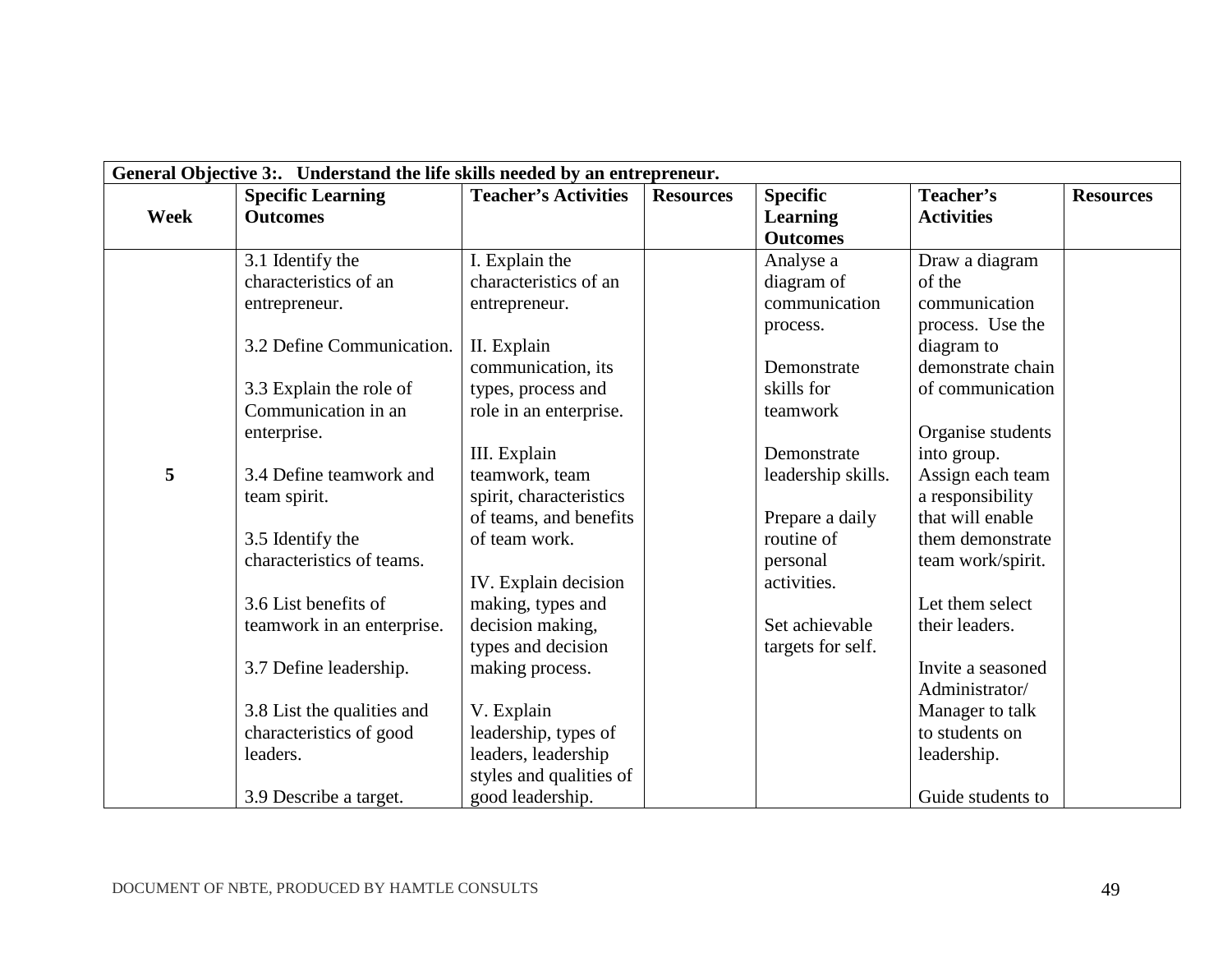| 3.10 Explain how targets<br>are set.<br>3.11 Explain how a target<br>is achieved.<br>3.12 Explain discipline and<br>$self-discpline.$ | VI. Explain targets,<br>how they are set and<br>indications of<br>achievement.<br>VII. Explain the<br>sources and benefits<br>of discipline. |  | prepare a "to-do"<br>list student should<br>set achievable<br>targets.<br>Explain<br>indicators of<br>target<br>achievement. |  |
|---------------------------------------------------------------------------------------------------------------------------------------|----------------------------------------------------------------------------------------------------------------------------------------------|--|------------------------------------------------------------------------------------------------------------------------------|--|
| 3.13 State the benefits of<br>Personal discipline in the<br>success of an enterprise.                                                 |                                                                                                                                              |  |                                                                                                                              |  |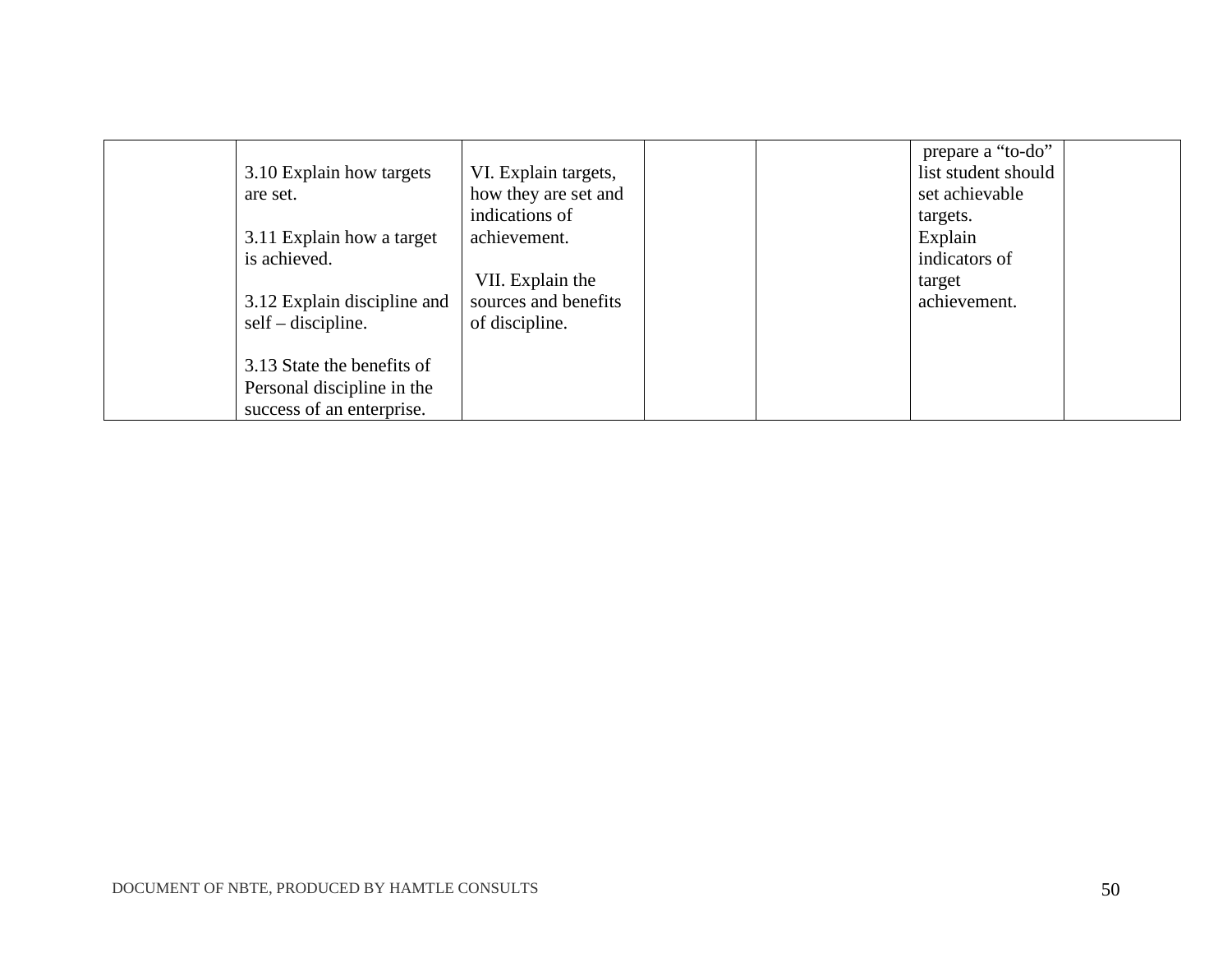|             | <b>Theoretical Content</b>                                                                          |                                                                                                                                                          |                            | <b>Practical Content</b>                                                                                                                 |                                                                                                                              |                  |
|-------------|-----------------------------------------------------------------------------------------------------|----------------------------------------------------------------------------------------------------------------------------------------------------------|----------------------------|------------------------------------------------------------------------------------------------------------------------------------------|------------------------------------------------------------------------------------------------------------------------------|------------------|
|             | General Objective 4: Understand the various sources of information for entrepreneurship development |                                                                                                                                                          |                            |                                                                                                                                          |                                                                                                                              |                  |
| <b>Week</b> | <b>Specific Learning</b><br><b>Outcomes</b>                                                         | <b>Teacher's Activities</b>                                                                                                                              | <b>Resources</b>           | <b>Specific</b><br><b>Learning</b><br><b>Outcomes</b>                                                                                    | <b>Teacher's Activities</b>                                                                                                  | <b>Resources</b> |
|             | 4.1 Identify nature and<br>type of information                                                      | I. Explain nature of<br>information required                                                                                                             | <b>Text Books</b>          | Obtain the<br>required                                                                                                                   | Guide students to<br>conduct a web search on                                                                                 | Internet         |
|             | required by<br>entrepreneurs.                                                                       | by entrepreneurs:<br>. marketing                                                                                                                         | Journals                   | information<br>from the net.                                                                                                             | information required by<br>entrepreneurs.                                                                                    | Computer         |
|             |                                                                                                     | . technical<br>. ICT<br>. financial                                                                                                                      | Publications<br>Video Film | Classify the<br>information                                                                                                              |                                                                                                                              | Workshops        |
|             |                                                                                                     | . legal                                                                                                                                                  |                            | into:                                                                                                                                    |                                                                                                                              |                  |
| 6           | 4.2 Identify the sources                                                                            | II. Explain sources of                                                                                                                                   | TV & VCR                   | marketing<br>technical                                                                                                                   |                                                                                                                              |                  |
|             | of the information<br>required in 4.1 above.                                                        | the information above:<br>. catalogues<br>business<br>associations<br>. government                                                                       |                            | . ICT<br>financial<br>. legal                                                                                                            | Ask students to develop<br>a similar file using<br>appropriate software.                                                     |                  |
|             |                                                                                                     | publications<br>. banks<br>. mass media<br>. libraries<br>. consultants<br>. assisting agencies<br>. trade exhibitions/<br>fairs<br>. Internet/websites. |                            | Develop a<br>resource file<br>containing<br>samples and<br>addresses for<br>each category of<br>information<br>sources<br>Write a report | Take students to<br>seminars workshops<br>trade fairs, Trade<br>exhibitions as sources of<br>entrepreneurship<br>information |                  |
|             |                                                                                                     |                                                                                                                                                          |                            | on the visit                                                                                                                             |                                                                                                                              |                  |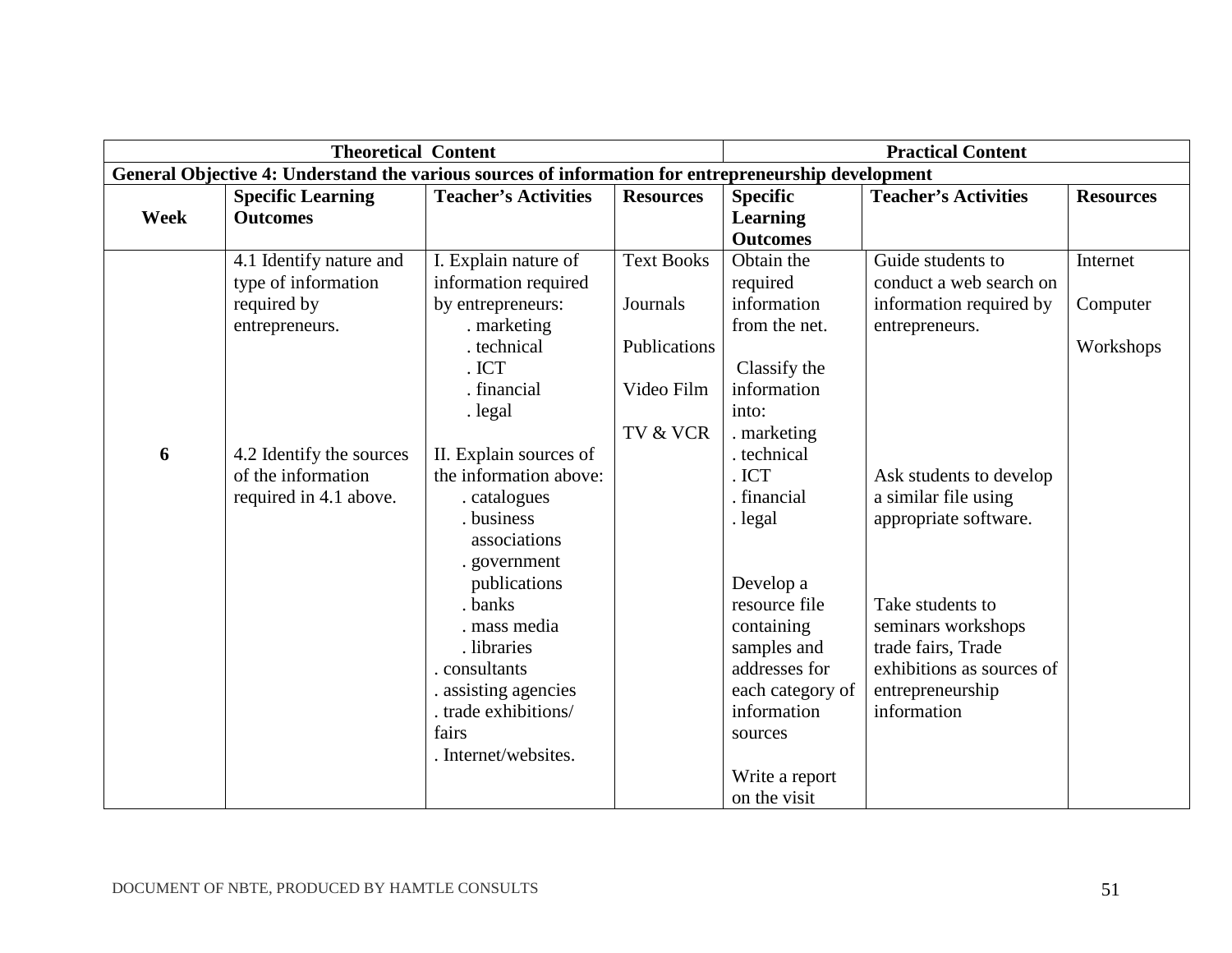| 4.3 Identify<br>organizations and<br>agencies involved in the<br>promotion and<br>development of<br>entrepreneurship.<br>4.4 Explain the role of<br>banks and financial<br>institutions in enterprise<br>promotion and<br>development. | Explain the<br>III.<br>role of the<br>various<br>organizations<br>and agencies<br>involved in the<br>promotion and<br>development<br>of<br>entrepreneurshi<br>p.       |                                                                                      |                                                                                                                                                                                                                                                                              |  |
|----------------------------------------------------------------------------------------------------------------------------------------------------------------------------------------------------------------------------------------|------------------------------------------------------------------------------------------------------------------------------------------------------------------------|--------------------------------------------------------------------------------------|------------------------------------------------------------------------------------------------------------------------------------------------------------------------------------------------------------------------------------------------------------------------------|--|
| 4.5 Describe the<br>contributions of<br>government agencies in<br>sourcing information.<br>4.6 Describe methods of<br>obtaining assistance<br>from the above<br>organizations.                                                         | IV. Explain<br>methods of<br>obtaining<br>assistance:<br>. personal contacts<br>observation<br>. interviews<br>direct mail<br>. reading<br>. Web/internet<br>research. | Identify clients<br>responsible for<br>providing<br>assistance under<br>each method. | Guide students to<br>identify clients<br>responsible for<br>providing assistance<br>under each method:<br>. personal contacts:<br>entrepreneurs<br>professionals<br>customers<br>observation:<br>-trade exhibition<br>. interviews:<br>customers<br>$\overline{\phantom{a}}$ |  |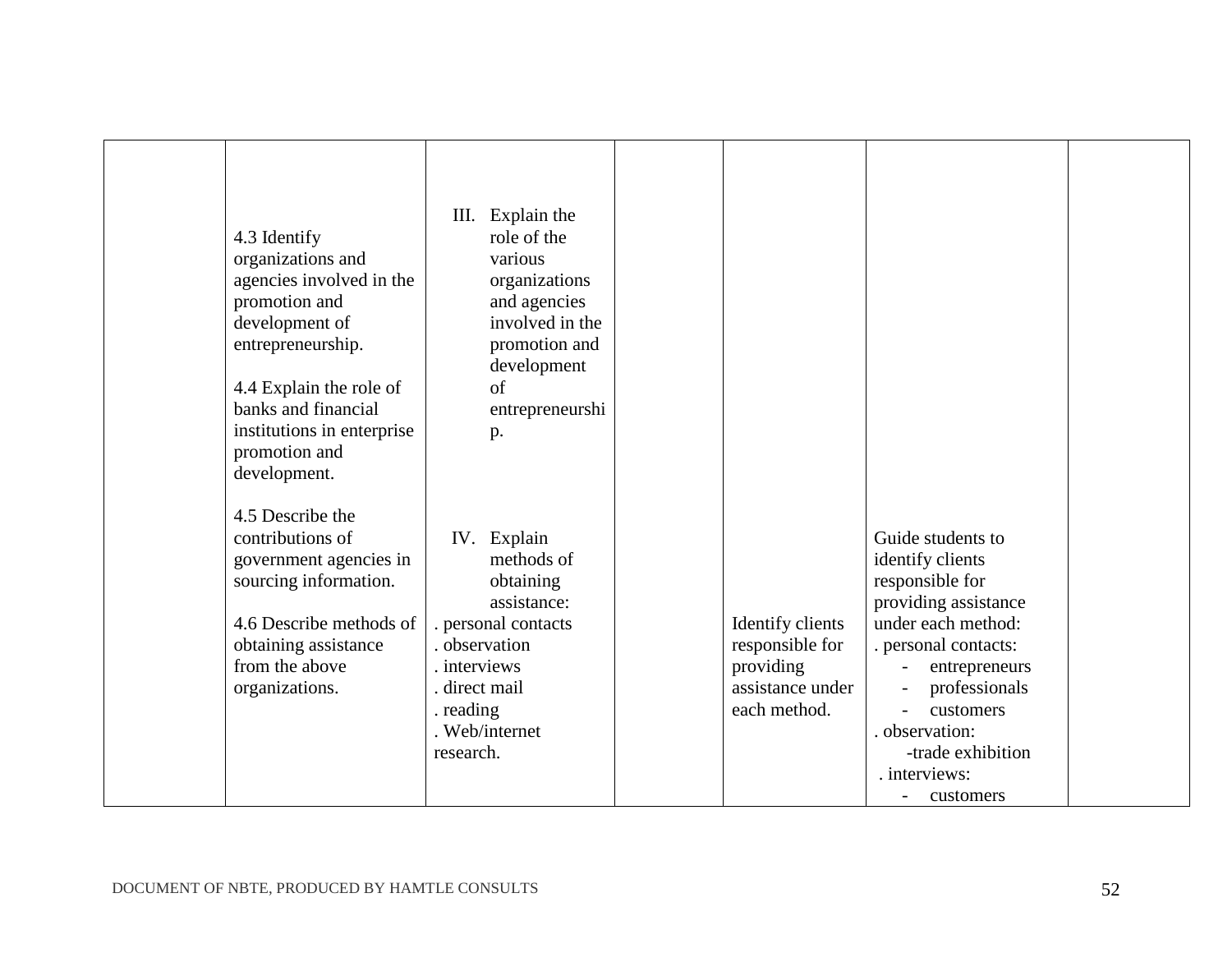|  |  | suppliers<br>$ \,$             |
|--|--|--------------------------------|
|  |  |                                |
|  |  | competitors<br>$\blacksquare$  |
|  |  | distributors<br>$\sim$ $^{-1}$ |
|  |  | ex-employees<br>$\sim$         |
|  |  | agents<br>$\blacksquare$       |
|  |  | experts and<br>$\overline{a}$  |
|  |  | practitioners                  |
|  |  | . reading:                     |
|  |  | - reports and                  |
|  |  | statistics                     |
|  |  | - media                        |
|  |  | -literature etc.               |
|  |  | . web and internet             |
|  |  | - competitors                  |
|  |  | markets<br>$\sim$ $^{-1}$      |
|  |  | industry<br>$\sim$ $^{-1}$     |
|  |  | information                    |
|  |  | govt.<br>$\blacksquare$        |
|  |  | departments.                   |
|  |  |                                |
|  |  |                                |
|  |  |                                |

| <b>Theoretical Content</b>                                                                                           | <b>Practical Content</b> |
|----------------------------------------------------------------------------------------------------------------------|--------------------------|
| General Objective 5: Appreciate the roles of commercial and development banks in small scale industrial development. |                          |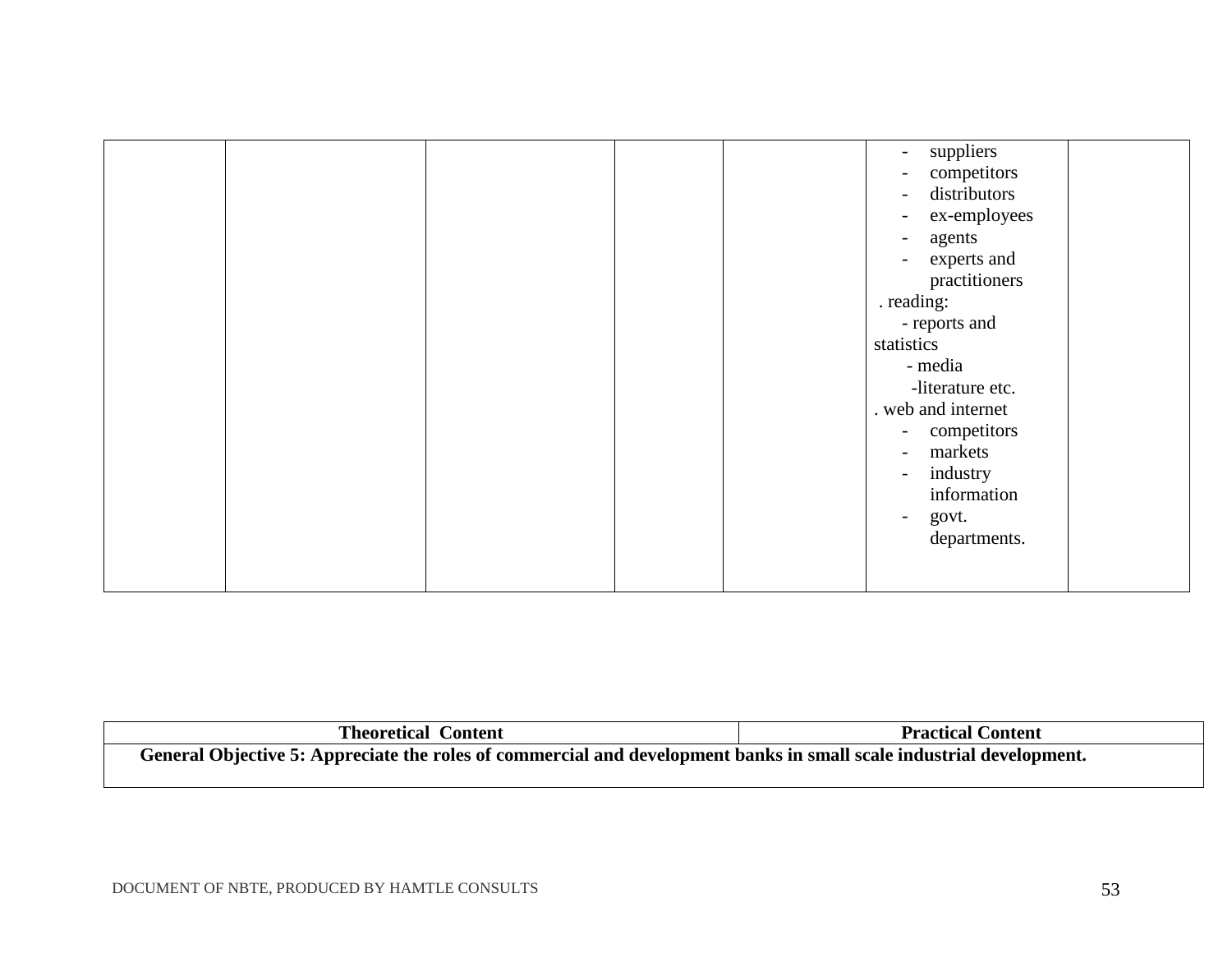| Week | <b>Specific Learning</b><br><b>Outcomes</b>                                                                                      | <b>Teacher's Activities</b>                                                                               | <b>Resources</b>  | <b>Specific</b><br><b>Learning</b><br><b>Outcomes</b> | <b>Teacher's Activities</b>                      | <b>Resources</b>   |
|------|----------------------------------------------------------------------------------------------------------------------------------|-----------------------------------------------------------------------------------------------------------|-------------------|-------------------------------------------------------|--------------------------------------------------|--------------------|
|      | 5.1 Identify financial<br>institutions involved in                                                                               | I. Explain financial<br>institutions involved in                                                          | <b>Text Books</b> | Guide students<br>on how to                           |                                                  | Internet           |
|      | entrepreneurship<br>development.                                                                                                 | entrepreneurship<br>development.                                                                          | Journals          | maintain good<br>banking                              | Invite a bank official<br>to give a talk on role | <b>Textbooks</b>   |
|      | 5.2 Describe the                                                                                                                 | II. Explain the roles of                                                                                  | Publications      | relationship                                          | of financial<br>institutions in                  | Journals           |
|      | assistance provided by<br>commercial banks.                                                                                      | commercial and<br>development banks in                                                                    | Video Film        |                                                       | entrepreneurship.                                | Resource<br>person |
| 7    | 5.3 Explain the role of<br>development banks in<br>the promotion and<br>development of small<br>and medium enterprises<br>(SMEs) | the promotion and<br>development of SMEs<br>III. Analyze government<br>policy on financing<br><b>SMEs</b> | TV & VCR          |                                                       |                                                  |                    |
|      | 5.4 Assess government<br>policy on financing<br><b>SMEs</b>                                                                      |                                                                                                           |                   |                                                       |                                                  |                    |
|      | 5.5 Explain the process<br>of opening and<br>operating a healthy<br><b>Bank Account</b>                                          |                                                                                                           |                   |                                                       |                                                  |                    |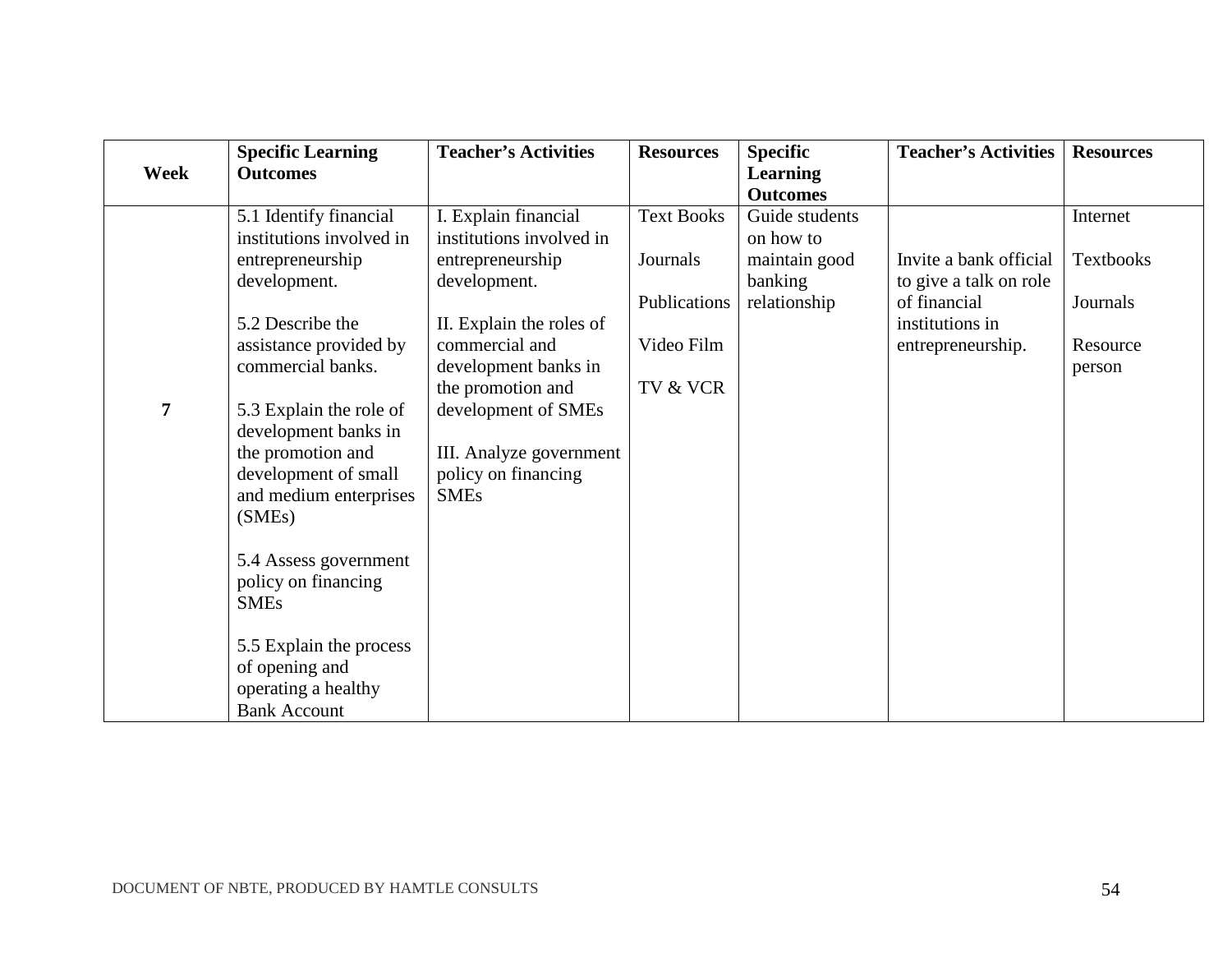|             | <b>Theoretical Content</b>                                                                                            |    | <b>Practical Content</b>    |                   |                   |                             |                  |
|-------------|-----------------------------------------------------------------------------------------------------------------------|----|-----------------------------|-------------------|-------------------|-----------------------------|------------------|
|             | General Objective 6: Know the functions of various support agencies in small and medium scale industrial development. |    |                             |                   |                   |                             |                  |
|             | <b>Specific Learning</b>                                                                                              |    | <b>Teacher's Activities</b> | <b>Resources</b>  | <b>Specific</b>   | <b>Teacher's Activities</b> | <b>Resources</b> |
| <b>Week</b> | <b>Outcomes</b>                                                                                                       |    |                             |                   | <b>Learning</b>   |                             |                  |
|             |                                                                                                                       |    |                             |                   | <b>Outcomes</b>   |                             |                  |
|             | 6.1 Identify various                                                                                                  | I. | Explain the role            | <b>Text Books</b> |                   | Show transparency           | Computer or      |
|             | support agencies                                                                                                      |    | and functions of            |                   | Distinguish       | of the various              | Overhead         |
|             | involved in the                                                                                                       |    | the various                 | Journals          | among the         | support agencies            | Projector        |
|             | promotion and                                                                                                         |    | support agencies            |                   | functions of each | involved in                 |                  |
|             | development of                                                                                                        |    | involved in the             | Publications      | agency.           | entrepreneurship            | Resource         |
|             | entrepreneurship in                                                                                                   |    | promotion and               |                   |                   | development and             | Persons          |
|             | Nigeria.                                                                                                              |    | development of              |                   |                   | promotion                   |                  |
|             |                                                                                                                       |    | entrepreneurship            |                   |                   |                             |                  |
|             | 6.2 Explain the                                                                                                       |    |                             |                   |                   | Invite officers of          |                  |
| $8-9$       | following and their                                                                                                   | П. | Explain the roles           |                   |                   | identified agencies         |                  |
|             | roles in the promotion                                                                                                |    | of                          |                   |                   | to explain their            |                  |
|             | and development of                                                                                                    |    | research and                |                   |                   | operations.                 |                  |
|             | entrepreneurship:                                                                                                     |    | academic                    |                   |                   |                             |                  |
|             | . NEPC                                                                                                                |    | institutions of             |                   |                   |                             |                  |
|             | . NIPC                                                                                                                |    | higher learning             |                   |                   |                             |                  |
|             | NERFUND                                                                                                               |    | in the                      |                   |                   |                             |                  |
|             | . NDE                                                                                                                 |    | development of              |                   |                   |                             |                  |
|             | RMRDC                                                                                                                 |    | entrepreneurship            |                   |                   |                             |                  |
|             | <b>SMEDAN</b>                                                                                                         |    |                             |                   |                   |                             |                  |
|             | . IDC                                                                                                                 |    |                             |                   |                   |                             |                  |
|             | TBIC <sub>s</sub>                                                                                                     |    |                             |                   |                   |                             |                  |
|             | . Federal and State                                                                                                   |    |                             |                   |                   |                             |                  |
|             | Ministries of                                                                                                         |    |                             |                   |                   |                             |                  |
|             | Commerce/Industry                                                                                                     |    |                             |                   |                   |                             |                  |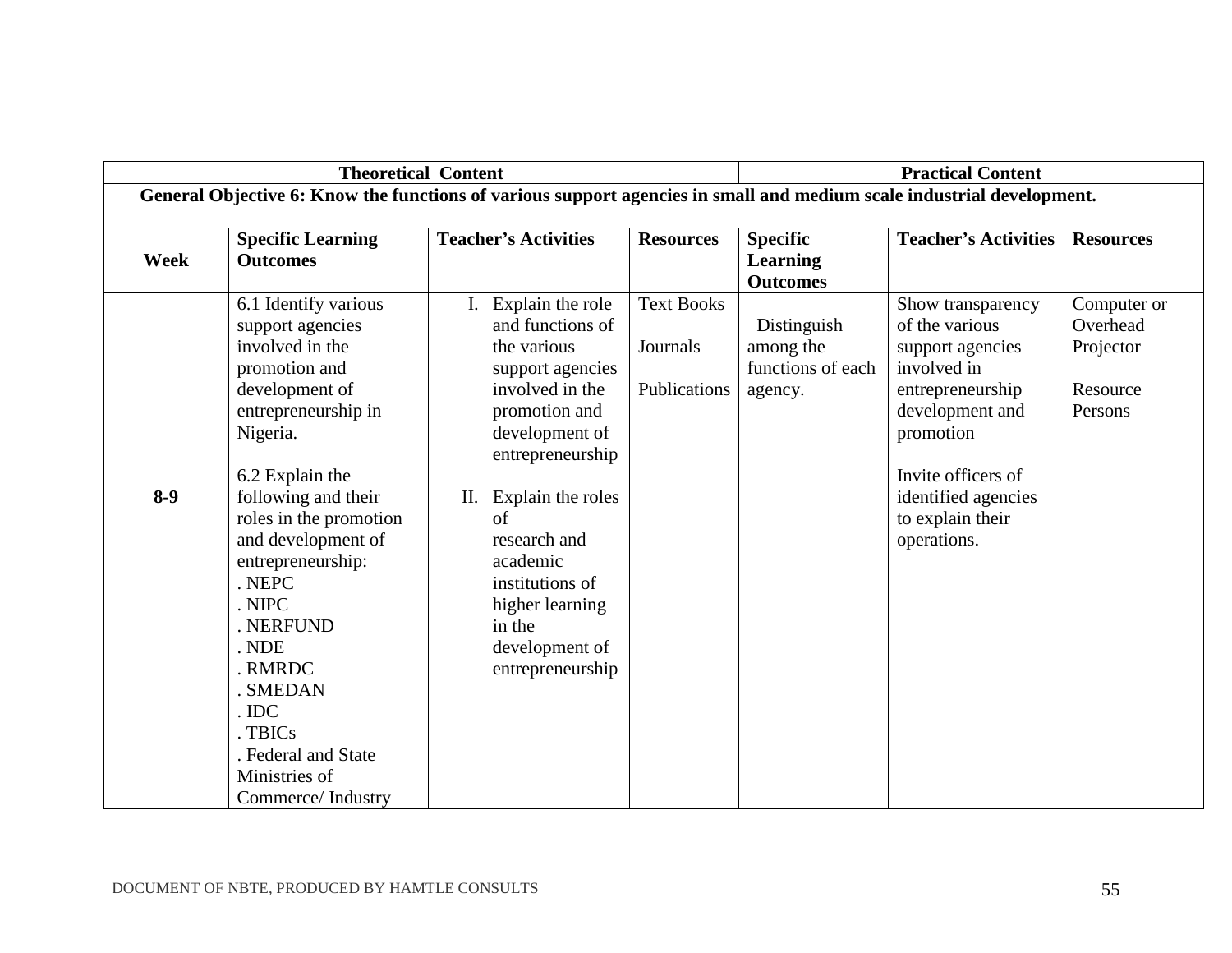| 6.3 Explain the<br>assistance rendered by<br>research and academic<br>institutions in<br>entrepreneurship<br>development. |  |  |  |  |  |
|---------------------------------------------------------------------------------------------------------------------------|--|--|--|--|--|
|---------------------------------------------------------------------------------------------------------------------------|--|--|--|--|--|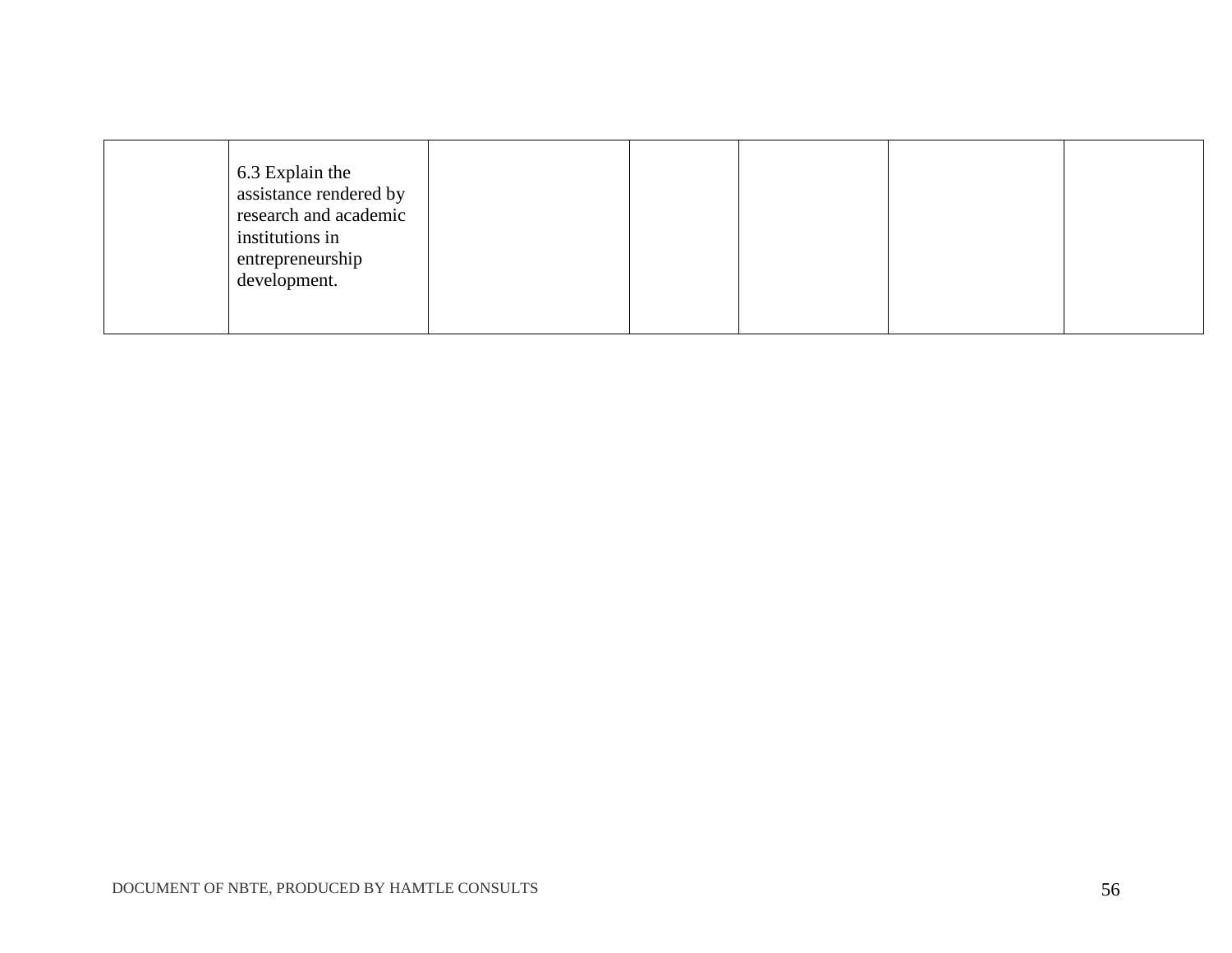|             | <b>Theoretical Content</b>                                                                                                                                                                                                                                   |                                                                                                                                                                                                                                                                                                                                                                                                                                                     |                                                        | <b>Practical Content</b>                                                              |                                                                        |                                                                  |  |
|-------------|--------------------------------------------------------------------------------------------------------------------------------------------------------------------------------------------------------------------------------------------------------------|-----------------------------------------------------------------------------------------------------------------------------------------------------------------------------------------------------------------------------------------------------------------------------------------------------------------------------------------------------------------------------------------------------------------------------------------------------|--------------------------------------------------------|---------------------------------------------------------------------------------------|------------------------------------------------------------------------|------------------------------------------------------------------|--|
|             | General Objective 7: Understand the activities of different industrial associations in relation to entrepreneurship.                                                                                                                                         |                                                                                                                                                                                                                                                                                                                                                                                                                                                     |                                                        |                                                                                       |                                                                        |                                                                  |  |
| <b>Week</b> | <b>Specific Learning</b><br><b>Outcomes</b>                                                                                                                                                                                                                  | <b>Teacher's Activities</b>                                                                                                                                                                                                                                                                                                                                                                                                                         | <b>Resources</b>                                       | <b>Specific</b><br><b>Learning</b><br><b>Outcomes</b>                                 | <b>Teacher's Activities</b>                                            | <b>Resources</b>                                                 |  |
| $10 - 11$   | 7.1 Explain the<br>meanings of the<br>following acronyms:<br>. NASSI<br>. NASME<br>. NACCIMA<br>. MAN<br>. NECA<br>. SMEDAN<br>7.2 Describe the roles<br>and functions of each of<br>the above in the<br>development and<br>promotion of<br>entrepreneurship | I. Explain the role of<br>the National<br><b>Association of Small</b><br>Scale Industrialists<br>(NASSI) in<br>entrepreneurship.<br>II. Describe the role<br>and functions of the<br>National Association<br>of Small and<br><b>Medium Enterprises</b><br>(NASME) in<br>entrepreneurship.<br>III. Describe City,<br><b>State and Bilateral</b><br>Chambers of<br>Commerce and<br>Industry and their<br>roles in<br>entrepreneurship<br>development. | <b>Text books</b><br>Journals<br>Computer<br>Projector | Carry out an<br>excursion to a<br>trade fair and<br>prepare a report<br>on the visit. | Organize an<br>excursion to<br>recognized trade fair<br>closest to you | Computer<br>Projector<br>Guest<br>speaker<br>Internet<br>search. |  |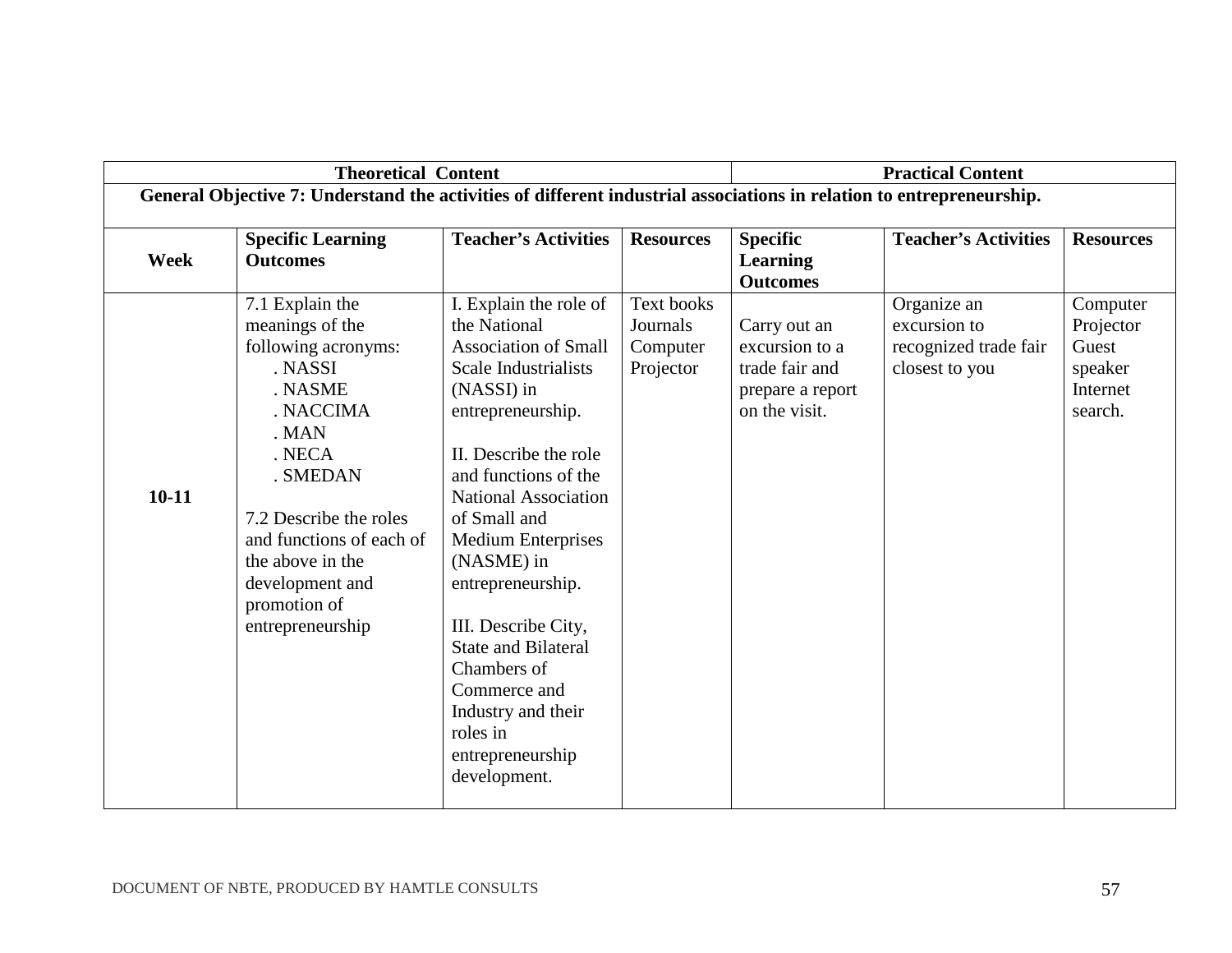| IV. Explain the      |  |  |
|----------------------|--|--|
| functions and role   |  |  |
| the National         |  |  |
| Association of       |  |  |
| Chambers of          |  |  |
| Commerce, Industry,  |  |  |
| Mines and            |  |  |
| Agriculture          |  |  |
| (NACCIMA) in         |  |  |
| entrepreneurship     |  |  |
| development.         |  |  |
|                      |  |  |
| V. Explain the roles |  |  |
| and functions of the |  |  |
| Manufacturers        |  |  |
| Association of       |  |  |
| Nigeria (MAN) in     |  |  |
| entrepreneurship     |  |  |
| development.         |  |  |
|                      |  |  |
| VI. Describe         |  |  |
| Nigerian Employer's  |  |  |
| Consultative         |  |  |
| Association (NECA)   |  |  |
| and its role in      |  |  |
| entrepreneurship.    |  |  |
|                      |  |  |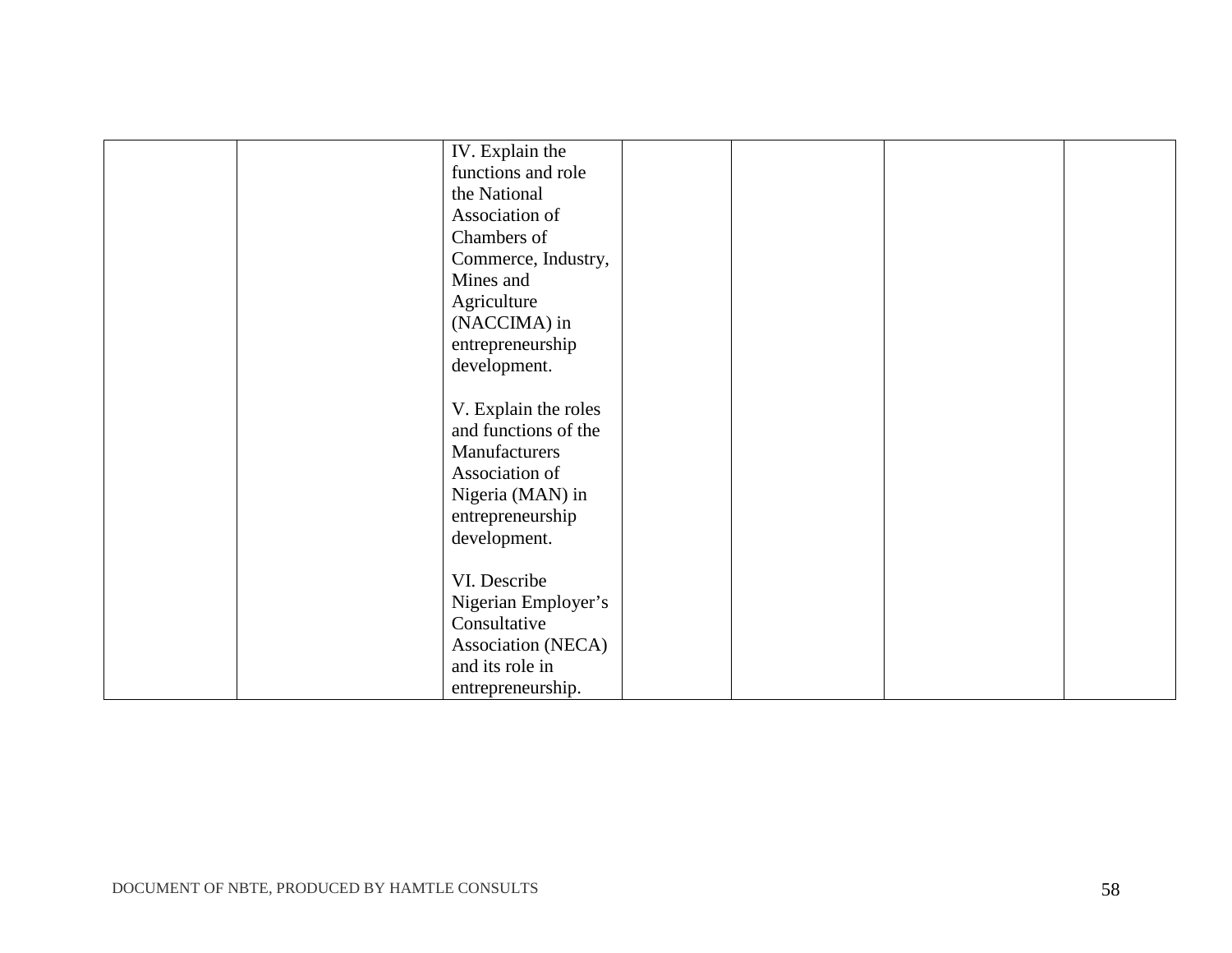|             | <b>Theoretical Content</b>                                 |                                |                   | <b>Practical Content</b> |                             |                  |
|-------------|------------------------------------------------------------|--------------------------------|-------------------|--------------------------|-----------------------------|------------------|
|             | General Objective 8: Know the functional areas of business |                                |                   |                          |                             |                  |
|             |                                                            | <b>Teacher's Activities</b>    | <b>Resources</b>  | <b>Specific</b>          | <b>Teacher's Activities</b> | <b>Resources</b> |
| <b>Week</b> | <b>Specific Learning</b><br><b>Outcomes</b>                |                                |                   | <b>Learning</b>          |                             |                  |
|             |                                                            |                                |                   | <b>Outcomes</b>          |                             |                  |
|             | 8.1. Explain basic                                         | $\overline{I}$ . Explain basic | <b>Text Books</b> | Explain how to           | Guide student to            | Computer and     |
|             | management concepts                                        | management                     |                   | carryout                 | draw up an                  | accessories,     |
|             | and functions.                                             | concepts and                   | Journals          | manpower,                | organogram.                 | internet and     |
|             |                                                            | Functions.                     |                   | procurement and          |                             | visitations.     |
|             | 8.2 Explain the basic                                      | Explain the<br>Π.              | Publications      | maintenance              | Guide student to            |                  |
|             | functions of human                                         | basic                          |                   | planning.                | draw up                     |                  |
|             | capital management in a                                    | functions of                   | Video Film        |                          | manpower and                |                  |
|             | small enterprise.                                          | human                          |                   | Demonstrate how          | resource need for           |                  |
| 12          |                                                            | capital                        | TV & VCR          | to draw up               | a 3-year circle.            |                  |
|             | 8.3 Explain the cycle of                                   | management                     |                   | task/job                 |                             |                  |
|             | business growth and                                        | in a small and                 |                   | description and          |                             |                  |
|             | need for adequate                                          | growing                        |                   | assign to staff.         |                             |                  |
|             | manpower development                                       | enterprise:                    |                   |                          |                             |                  |
|             | at each stage.                                             | . Defining human               |                   |                          |                             |                  |
|             |                                                            | resources objectives           |                   |                          |                             |                  |
|             | 8.4. Explain labour                                        | . Designing dynamic            |                   |                          |                             |                  |
|             | relations.                                                 | organization                   |                   |                          |                             |                  |
|             |                                                            | structures to support          |                   |                          |                             |                  |
|             |                                                            | the business growth            |                   |                          |                             |                  |
|             |                                                            | strategy                       |                   |                          |                             |                  |
|             |                                                            | . Planning for HR              |                   |                          |                             |                  |
|             |                                                            | needs in line with             |                   |                          |                             |                  |
|             |                                                            | growth                         |                   |                          |                             |                  |
|             |                                                            | . Recruitment and              |                   |                          |                             |                  |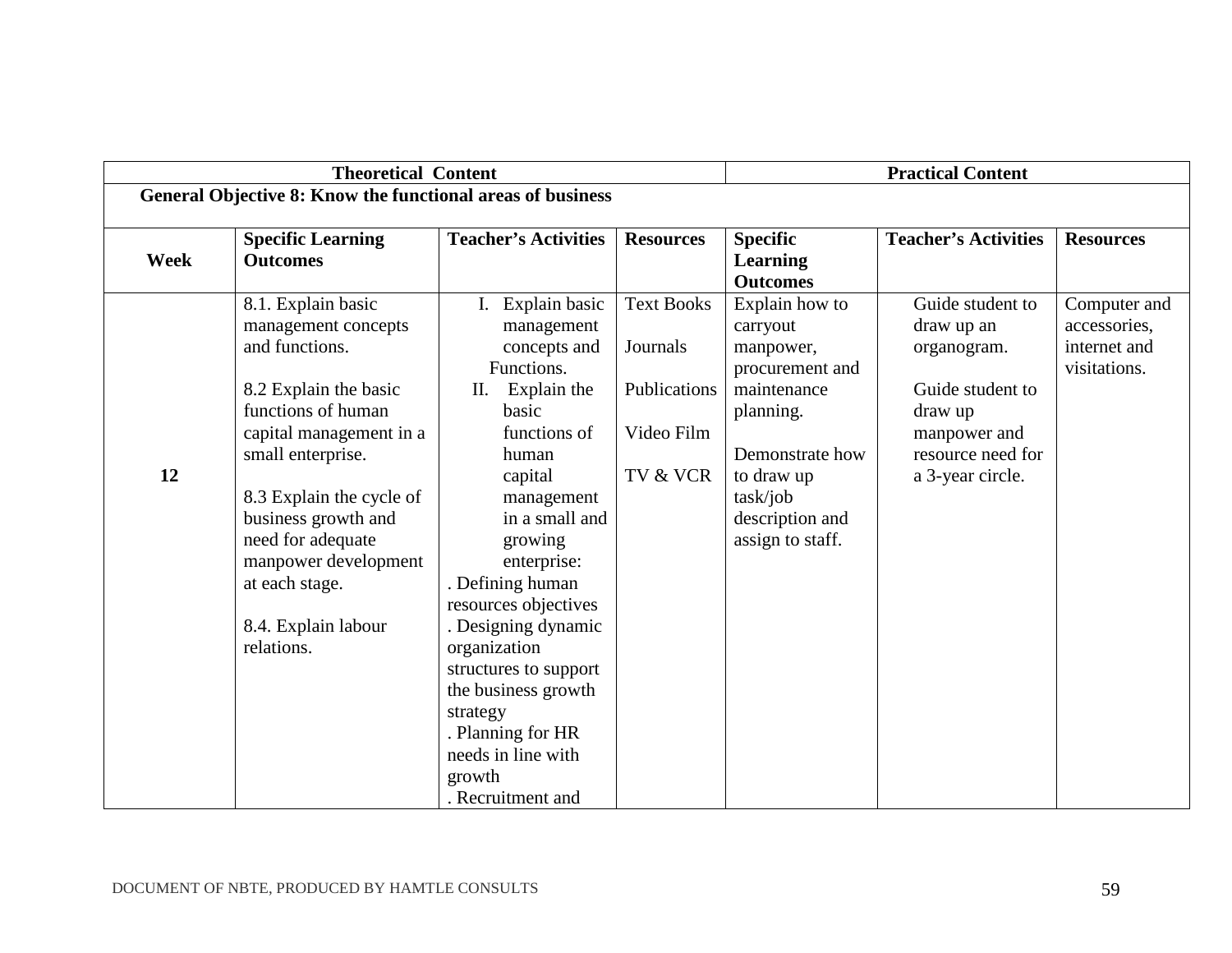| selection procedures<br>for productive staff<br>. Training and<br>development of<br>productive staff<br>. Enhancing<br>performance through<br>motivation and<br>participation<br>. Communication<br>with staff to enable<br>growth<br>. Establishing<br>effective work<br>relationships<br>required for growth<br>. Maintaining<br>employee records<br>and administration<br>. HR growth plan.<br>8.5 Describe the finance<br>III. Explain the<br>finance function in a<br>function in a small<br>enterprise.<br>small and growing |  |             |  |  |
|------------------------------------------------------------------------------------------------------------------------------------------------------------------------------------------------------------------------------------------------------------------------------------------------------------------------------------------------------------------------------------------------------------------------------------------------------------------------------------------------------------------------------------|--|-------------|--|--|
|                                                                                                                                                                                                                                                                                                                                                                                                                                                                                                                                    |  |             |  |  |
|                                                                                                                                                                                                                                                                                                                                                                                                                                                                                                                                    |  |             |  |  |
|                                                                                                                                                                                                                                                                                                                                                                                                                                                                                                                                    |  |             |  |  |
|                                                                                                                                                                                                                                                                                                                                                                                                                                                                                                                                    |  |             |  |  |
|                                                                                                                                                                                                                                                                                                                                                                                                                                                                                                                                    |  |             |  |  |
|                                                                                                                                                                                                                                                                                                                                                                                                                                                                                                                                    |  |             |  |  |
|                                                                                                                                                                                                                                                                                                                                                                                                                                                                                                                                    |  |             |  |  |
|                                                                                                                                                                                                                                                                                                                                                                                                                                                                                                                                    |  |             |  |  |
|                                                                                                                                                                                                                                                                                                                                                                                                                                                                                                                                    |  |             |  |  |
|                                                                                                                                                                                                                                                                                                                                                                                                                                                                                                                                    |  |             |  |  |
|                                                                                                                                                                                                                                                                                                                                                                                                                                                                                                                                    |  |             |  |  |
|                                                                                                                                                                                                                                                                                                                                                                                                                                                                                                                                    |  |             |  |  |
|                                                                                                                                                                                                                                                                                                                                                                                                                                                                                                                                    |  |             |  |  |
|                                                                                                                                                                                                                                                                                                                                                                                                                                                                                                                                    |  |             |  |  |
|                                                                                                                                                                                                                                                                                                                                                                                                                                                                                                                                    |  |             |  |  |
|                                                                                                                                                                                                                                                                                                                                                                                                                                                                                                                                    |  |             |  |  |
|                                                                                                                                                                                                                                                                                                                                                                                                                                                                                                                                    |  |             |  |  |
|                                                                                                                                                                                                                                                                                                                                                                                                                                                                                                                                    |  |             |  |  |
|                                                                                                                                                                                                                                                                                                                                                                                                                                                                                                                                    |  |             |  |  |
|                                                                                                                                                                                                                                                                                                                                                                                                                                                                                                                                    |  |             |  |  |
|                                                                                                                                                                                                                                                                                                                                                                                                                                                                                                                                    |  |             |  |  |
|                                                                                                                                                                                                                                                                                                                                                                                                                                                                                                                                    |  |             |  |  |
|                                                                                                                                                                                                                                                                                                                                                                                                                                                                                                                                    |  |             |  |  |
|                                                                                                                                                                                                                                                                                                                                                                                                                                                                                                                                    |  |             |  |  |
|                                                                                                                                                                                                                                                                                                                                                                                                                                                                                                                                    |  | enterprise: |  |  |
| . Identify sources of                                                                                                                                                                                                                                                                                                                                                                                                                                                                                                              |  |             |  |  |
| business finance and                                                                                                                                                                                                                                                                                                                                                                                                                                                                                                               |  |             |  |  |
| financial needs for a                                                                                                                                                                                                                                                                                                                                                                                                                                                                                                              |  |             |  |  |
| small business.                                                                                                                                                                                                                                                                                                                                                                                                                                                                                                                    |  |             |  |  |
| . Defining the                                                                                                                                                                                                                                                                                                                                                                                                                                                                                                                     |  |             |  |  |
| finance growth                                                                                                                                                                                                                                                                                                                                                                                                                                                                                                                     |  |             |  |  |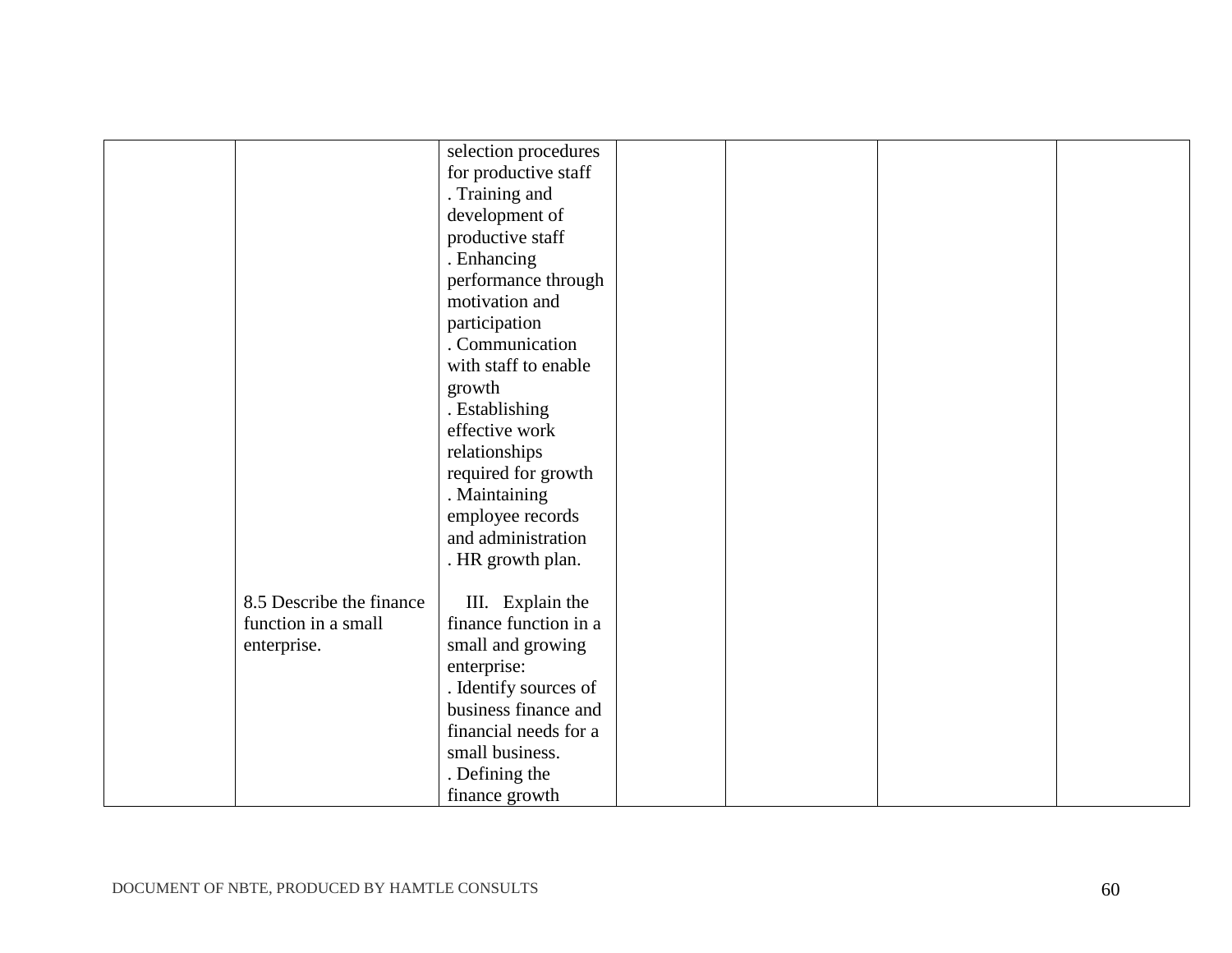|                           | objectives             |  |  |
|---------------------------|------------------------|--|--|
|                           | . Analyzing and        |  |  |
|                           | interpreting financial |  |  |
|                           | statements for         |  |  |
|                           | growth                 |  |  |
|                           | . Financial planning   |  |  |
|                           | and control for        |  |  |
|                           | growth                 |  |  |
|                           | Capital investment     |  |  |
|                           | appraisal techniques   |  |  |
|                           | . Management of        |  |  |
|                           | working capital        |  |  |
|                           | . How to safeguard     |  |  |
|                           | business resources     |  |  |
|                           |                        |  |  |
| 8.6 List the books of     | IV. Explain            |  |  |
| account necessary for     | financial record       |  |  |
| operation of small        | keeping and books of   |  |  |
| enterprise.               | account necessary in   |  |  |
|                           | a small enterprise.    |  |  |
| 8.7 Explain financial     |                        |  |  |
| regulations and taxes     | V. Explain how         |  |  |
| affecting small           | to prepare simple      |  |  |
| enterprise operation.     | formats of prime       |  |  |
|                           | books of account.      |  |  |
| 8.8 Explain the           |                        |  |  |
| significance of insurance | VI. Explain            |  |  |
| coverage for a small      | financial regulations  |  |  |
| enterprise                | and taxes affecting    |  |  |
|                           | operations of small    |  |  |
| 8.9 Explain the           | enterprises.           |  |  |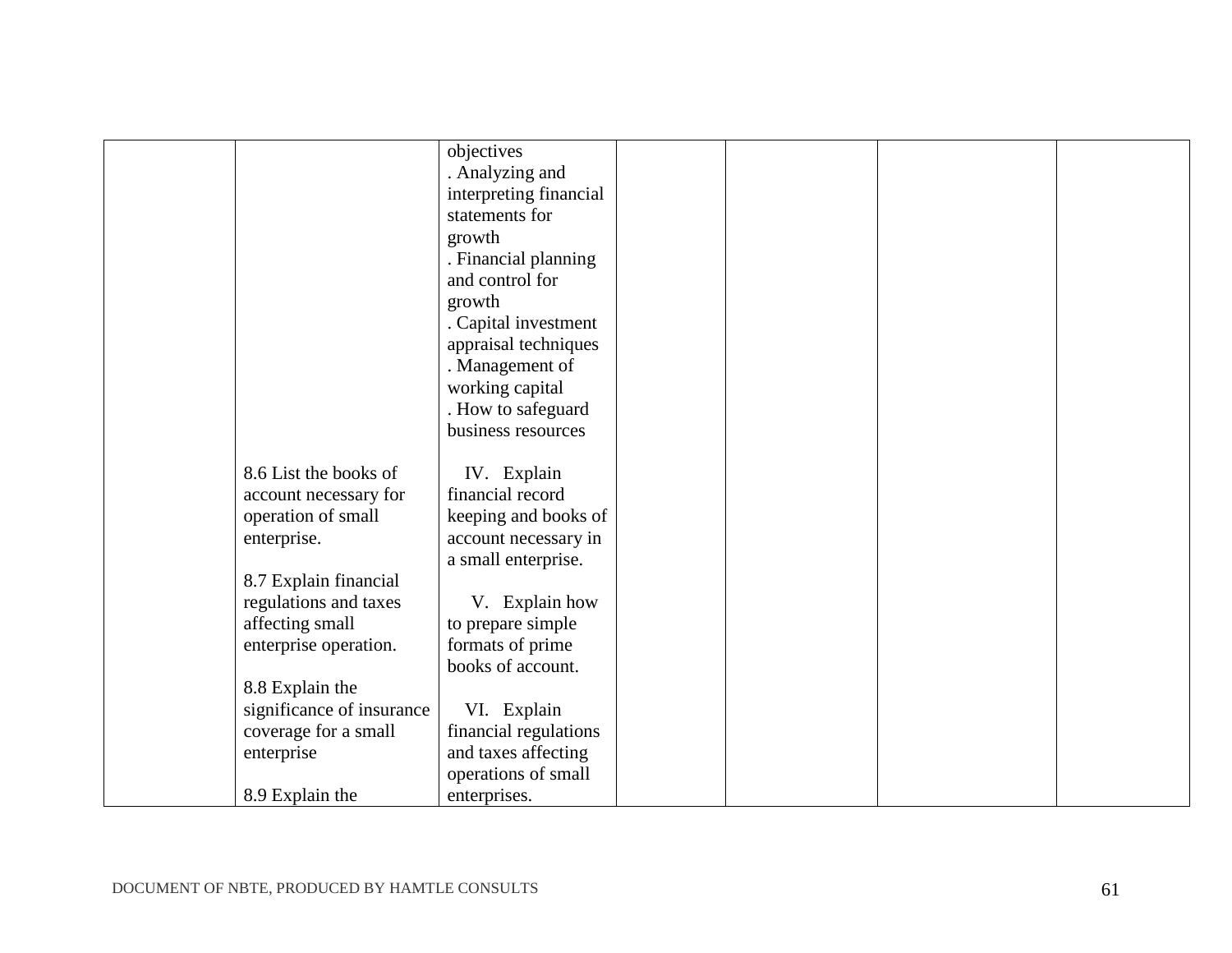| importance of marketing  |                        |  |  |
|--------------------------|------------------------|--|--|
| mix to the growth and    | VII. Explain           |  |  |
| expansion of a small     | significance of        |  |  |
| enterprise.              | insurance coverage     |  |  |
| 8,.10 Explain the        | for small enterprises. |  |  |
| production function in a |                        |  |  |
| small enterprise:        | VIII. Explain the      |  |  |
| . product planning and   | marketing function     |  |  |
| control                  | in a small and         |  |  |
| . production forms and   | growing enterprise.    |  |  |
| techniques               |                        |  |  |
| . factory and facilities | IX. Explain the        |  |  |
| layout                   | production function    |  |  |
| . Operational            | in a small enterprise: |  |  |
| bottlenecks in the areas | . product planning     |  |  |
| of order intake,         | and control            |  |  |
| procurement, storage     | . production forms     |  |  |
| and inventory control,   | and techniques         |  |  |
| distribution, safety and | . factory and          |  |  |
| health etc.              | facilities layout      |  |  |
| 8.11 Explain the         | . Operational          |  |  |
| importance of quality    | bottlenecks in the     |  |  |
| control and production   | areas of order intake, |  |  |
| standards.               | procurement, storage   |  |  |
|                          | and inventory          |  |  |
| 8.12 Explain the need    | control, distribution, |  |  |
| for maintenance          | safety and health etc. |  |  |
| management with          |                        |  |  |
| special reference to:    | X. Explain the         |  |  |
| . routine maintenance    | importance of quality  |  |  |
| . scheduled maintenance  | control and            |  |  |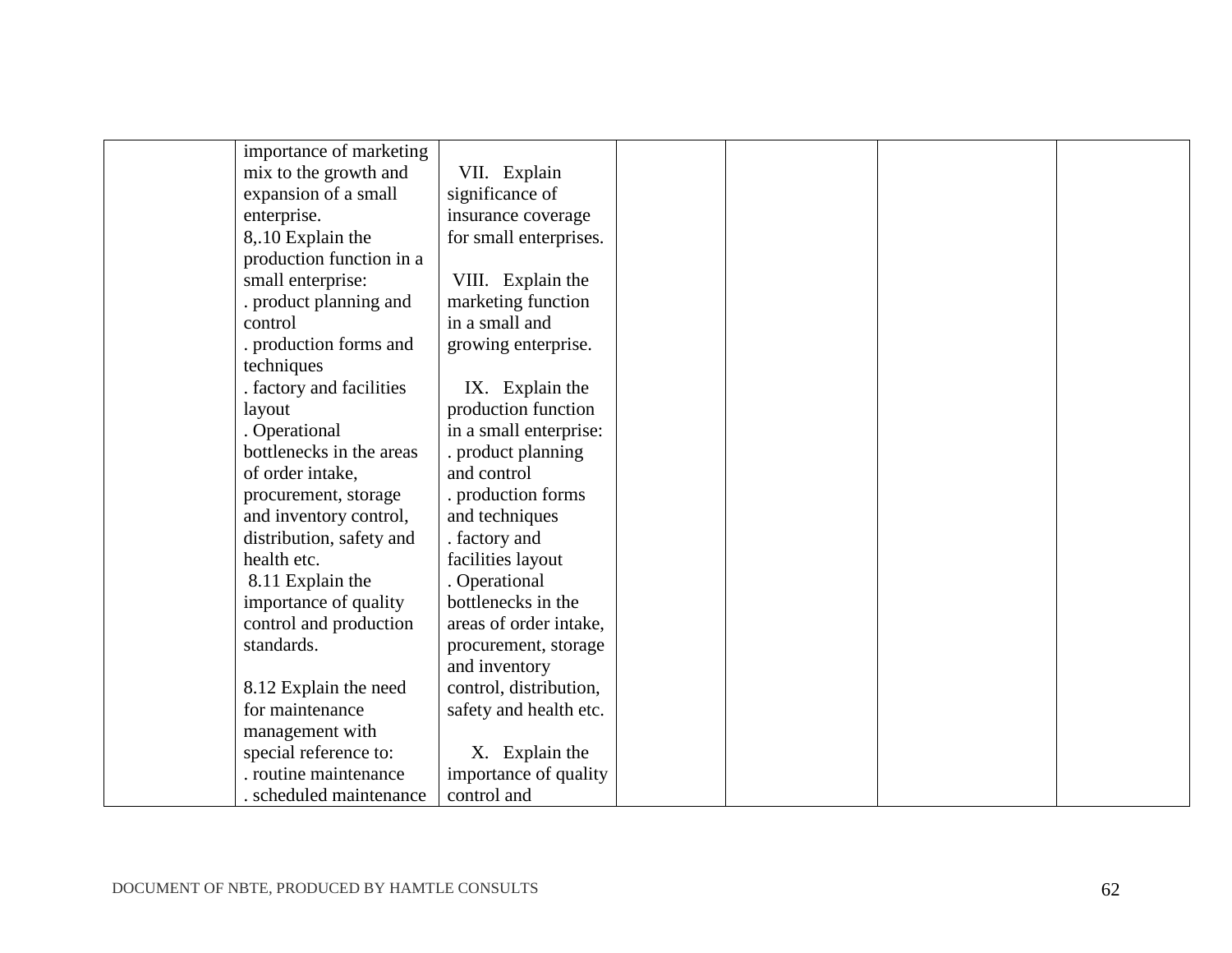| . preventive            | production standards. |  |  |
|-------------------------|-----------------------|--|--|
| maintenance             |                       |  |  |
| . spare parts           | XI. Explain the       |  |  |
| management              | need for maintenance  |  |  |
|                         | management with       |  |  |
| 8.13 Explain staff      | special reference to: |  |  |
| training and retraining | . routine             |  |  |
| needs of an enterprise. | maintenance           |  |  |
|                         | . scheduled           |  |  |
|                         | maintenance           |  |  |
|                         | . preventive          |  |  |
|                         | maintenance           |  |  |
|                         | . spare parts         |  |  |
|                         | management            |  |  |
|                         |                       |  |  |
|                         | XII. Explain the need |  |  |
|                         | for regular capacity  |  |  |
|                         | building for staff.   |  |  |
|                         |                       |  |  |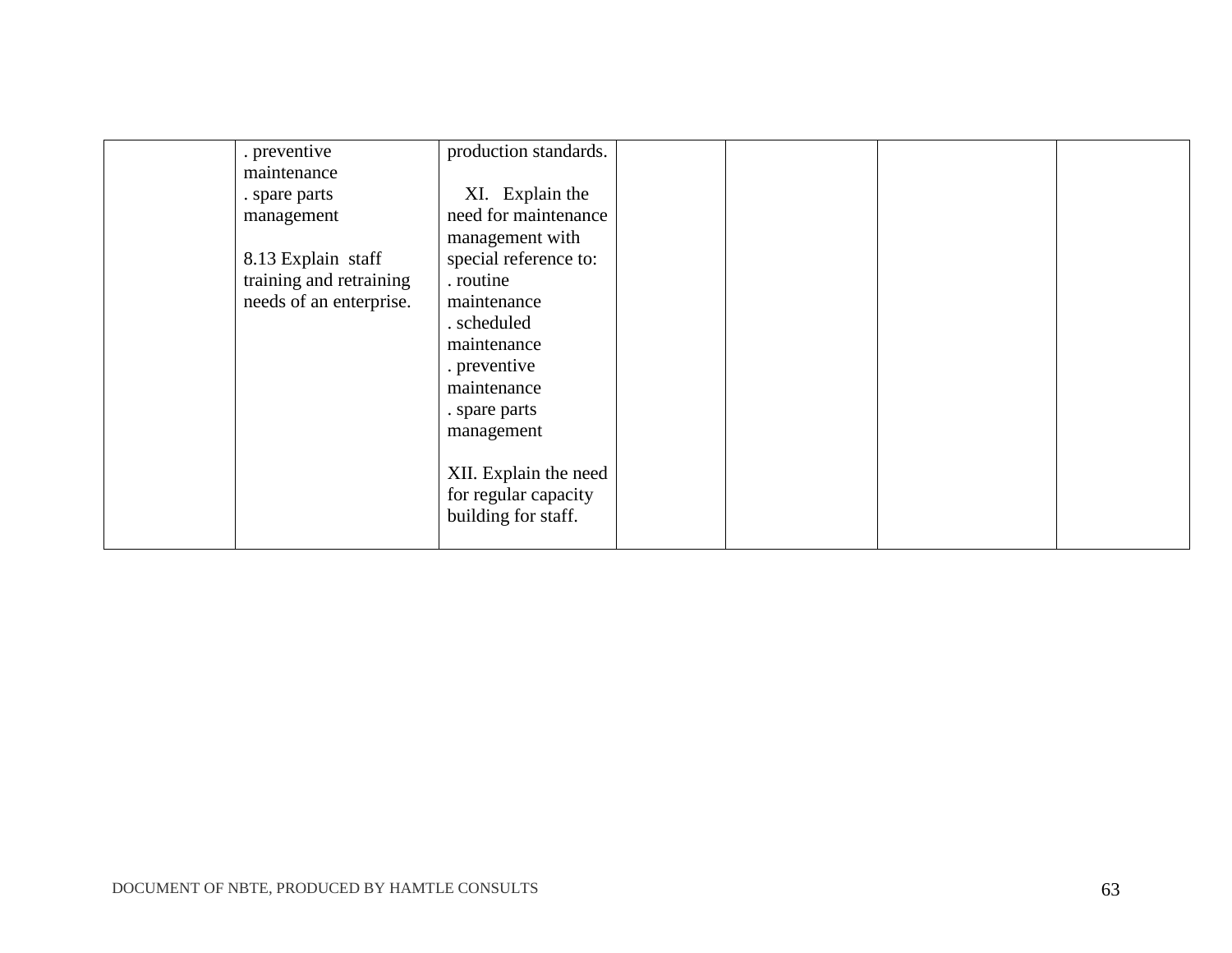| <b>Theoretical Content</b> |                                                                 |                             | <b>Practical Content</b> |                   |                             |                  |
|----------------------------|-----------------------------------------------------------------|-----------------------------|--------------------------|-------------------|-----------------------------|------------------|
|                            | General Objective 9: Understand the need for business planning. |                             |                          |                   |                             |                  |
|                            | <b>Specific Learning</b>                                        | <b>Teacher's Activities</b> | <b>Resources</b>         | <b>Specific</b>   | <b>Teacher's Activities</b> | <b>Resources</b> |
| <b>Week</b>                | <b>Outcomes</b>                                                 |                             |                          | <b>Learning</b>   |                             |                  |
|                            |                                                                 |                             |                          | <b>Outcomes</b>   |                             |                  |
|                            | 9.1 Identify a viable                                           | I. Explain how to           | <b>Text Books</b>        | Analyze a sample  | Guide students to           | Computer         |
|                            | business opportunity                                            | identify viable             |                          | project report    | analyze a sample            | and              |
|                            | based on:                                                       | business                    | Journals                 | with emphasis on  | project report              | internet         |
|                            | . demand                                                        | opportunities based         |                          | technical,        |                             | facilities.      |
|                            | . availability of                                               | on:                         | Publications             | operational,      | Guide students to           |                  |
|                            | resources                                                       | demand                      |                          | economic          | prepare a preliminary       |                  |
|                            | . import                                                        | . availability of           |                          | viability,        | project report.             |                  |
| 13                         | substitution                                                    | resources                   |                          | methodology,      |                             |                  |
|                            | . export oriented                                               | . import                    |                          | cost-benefit      | Guide students to           |                  |
|                            | products.                                                       | substitution                |                          | (CBA) analysis    | complete the                |                  |
|                            |                                                                 | . export oriented           |                          | on equipment      | business plan of their      |                  |
|                            | 9.2 Explain the different                                       | products.                   |                          | development cost, | earlier chosen              |                  |
|                            | steps in preparing a                                            |                             |                          | running cost etc  | project.                    |                  |
|                            | preliminary project                                             | II. Explain the             |                          |                   |                             |                  |
|                            | report                                                          | different steps in          |                          |                   |                             |                  |
|                            |                                                                 | preparing a                 |                          |                   |                             |                  |
|                            | 9.3 Explain how to                                              | preliminary project         |                          |                   |                             |                  |
|                            | formulate a project                                             | report.                     |                          |                   |                             |                  |
|                            | report.                                                         |                             |                          |                   |                             |                  |
|                            |                                                                 | III. Explain how to         |                          |                   |                             |                  |
|                            | 9.4 Explain how to                                              | prepare and analyze         |                          |                   |                             |                  |
|                            | analyze a project report                                        | a preliminary project       |                          |                   |                             |                  |
|                            |                                                                 | report.                     |                          |                   |                             |                  |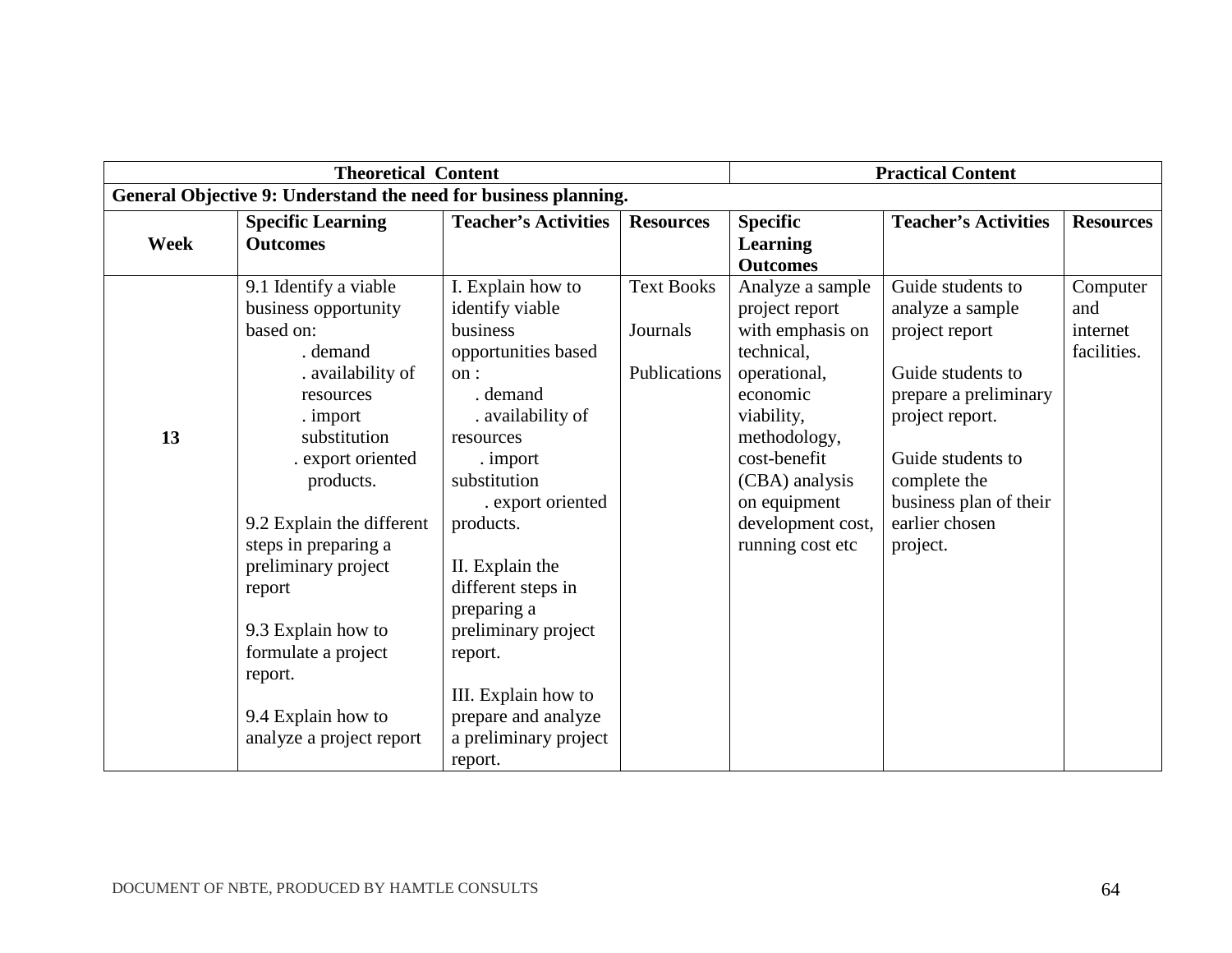|             | <b>Theoretical Content</b> |                                                                                                          |                  | <b>Practical Content</b> |                      |                  |
|-------------|----------------------------|----------------------------------------------------------------------------------------------------------|------------------|--------------------------|----------------------|------------------|
|             |                            | General Objective 10: Understand the strategies for consolidation and expansion of a business enterprise |                  |                          |                      |                  |
|             |                            |                                                                                                          |                  |                          |                      |                  |
|             | <b>Specific Learning</b>   | <b>Teacher's Activities</b>                                                                              | <b>Resources</b> | <b>Specific</b>          | Teacher's            | <b>Resources</b> |
| <b>Week</b> | <b>Outcomes</b>            |                                                                                                          |                  | Learning                 | <b>Activities</b>    |                  |
|             |                            |                                                                                                          |                  | <b>Outcomes</b>          |                      |                  |
|             | 10.1 Explain the           |                                                                                                          | Text             | Working in pairs         | Use a case study     |                  |
|             | justification for          | I. Explain the concept                                                                                   | <b>Books</b>     | the students             | history of the       |                  |
|             | business                   | of strategy and types of                                                                                 |                  | should analyze a         | development of a     | Use of internet  |
|             | diversification and        | strategy.                                                                                                |                  | particular               | Nigerian business to | and relevant     |
|             | expansion.                 |                                                                                                          |                  | business                 | show the stages of   | video clips      |
|             |                            | II. Explain business                                                                                     |                  | organization and         | growth,              |                  |
| 14          | 10.2 Explain the           | growth, expansion and                                                                                    |                  | suggest possible         | diversification and  | TV, Video/CD     |
|             | process of growth,         | diversification.                                                                                         |                  | solutions relating       | development. Focus   |                  |
|             | diversification and        |                                                                                                          |                  | to growth and the        | on a chosen industry |                  |
|             | expansion in an            |                                                                                                          |                  | influence of             | and the need to      |                  |
|             | enterprise.                |                                                                                                          |                  | multinational            | diversify.           |                  |
|             |                            | III. Describe strategies                                                                                 |                  | organizations.           |                      |                  |
|             |                            | for consolidation and                                                                                    |                  |                          | Organise/project     |                  |
|             | 10.3 Evaluate the          | expansion of business.                                                                                   |                  | Students to make         | presentation         |                  |
|             | strategies for             |                                                                                                          |                  | class presentation       | sessions and guide   |                  |
|             | consolidation and          | IV. Describe the                                                                                         |                  |                          | students to analyse  |                  |
|             | expansion of business      | various types of                                                                                         |                  |                          | the project.         |                  |
|             | ventures.                  | enterprises and their                                                                                    |                  | Identify                 |                      |                  |
|             |                            | mode of operation.                                                                                       |                  | examples of              |                      |                  |
|             | 10.4 Explain the           |                                                                                                          |                  | franchise and            | Guide students to    |                  |
|             | characteristics of         | V. Explain the                                                                                           |                  | license                  | search the web on    |                  |
|             | franchise, license and     | characteristics of                                                                                       |                  | operations in            | the operations of    |                  |
|             | patent systems of          | franchise, licensing and                                                                                 |                  | Nigeria.                 | franchises, licenses |                  |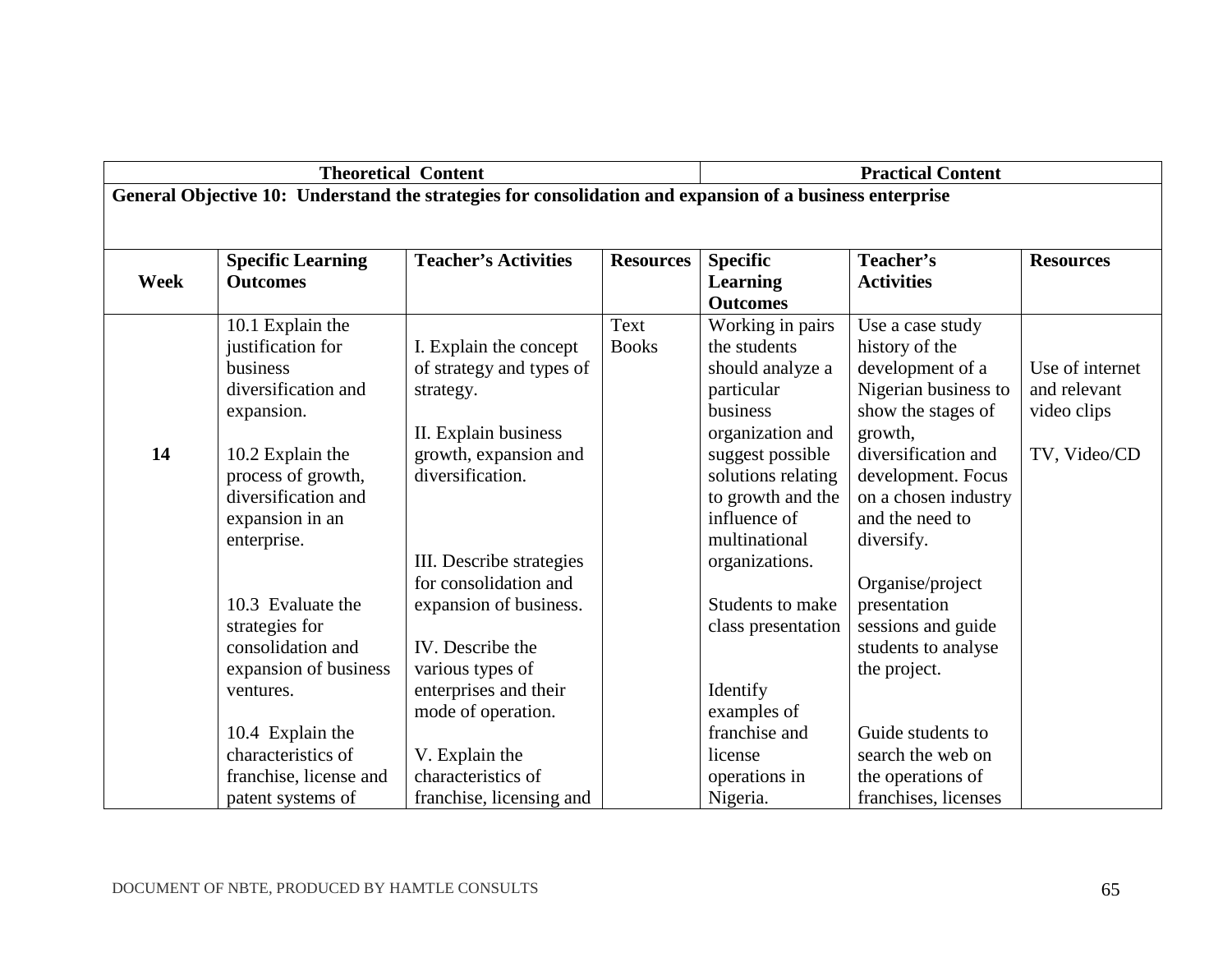| enterprise.<br>patents.<br>VI. Relate franchising,<br>licensing and patents to<br>10.5 Explain how<br>multinational<br>the operations of<br>multinational<br>companies operate.<br>corporations.<br>10.6 Explain how to<br>do business across<br>VII. Explain:<br>Nigerian borders.<br>and laws | Identify national<br>and international<br>bodies<br>responsible for<br>patents.<br>International<br>trade policies<br>Foreign cultures<br>International<br>trade finance. | and patents.<br>Invite Officials of<br>NEXIM, NEPC,<br>NEPZA to address<br>the students on their<br>operations.<br>Guide students to<br>analyse franchise<br>and licensing<br>opportunities |
|-------------------------------------------------------------------------------------------------------------------------------------------------------------------------------------------------------------------------------------------------------------------------------------------------|---------------------------------------------------------------------------------------------------------------------------------------------------------------------------|---------------------------------------------------------------------------------------------------------------------------------------------------------------------------------------------|
|-------------------------------------------------------------------------------------------------------------------------------------------------------------------------------------------------------------------------------------------------------------------------------------------------|---------------------------------------------------------------------------------------------------------------------------------------------------------------------------|---------------------------------------------------------------------------------------------------------------------------------------------------------------------------------------------|

| <b>Theoretical Content</b>                                                            | <b>Practical Content</b> |  |  |  |  |
|---------------------------------------------------------------------------------------|--------------------------|--|--|--|--|
| General Objective 11: Understand the need for management and business succession plan |                          |  |  |  |  |
|                                                                                       |                          |  |  |  |  |
|                                                                                       |                          |  |  |  |  |